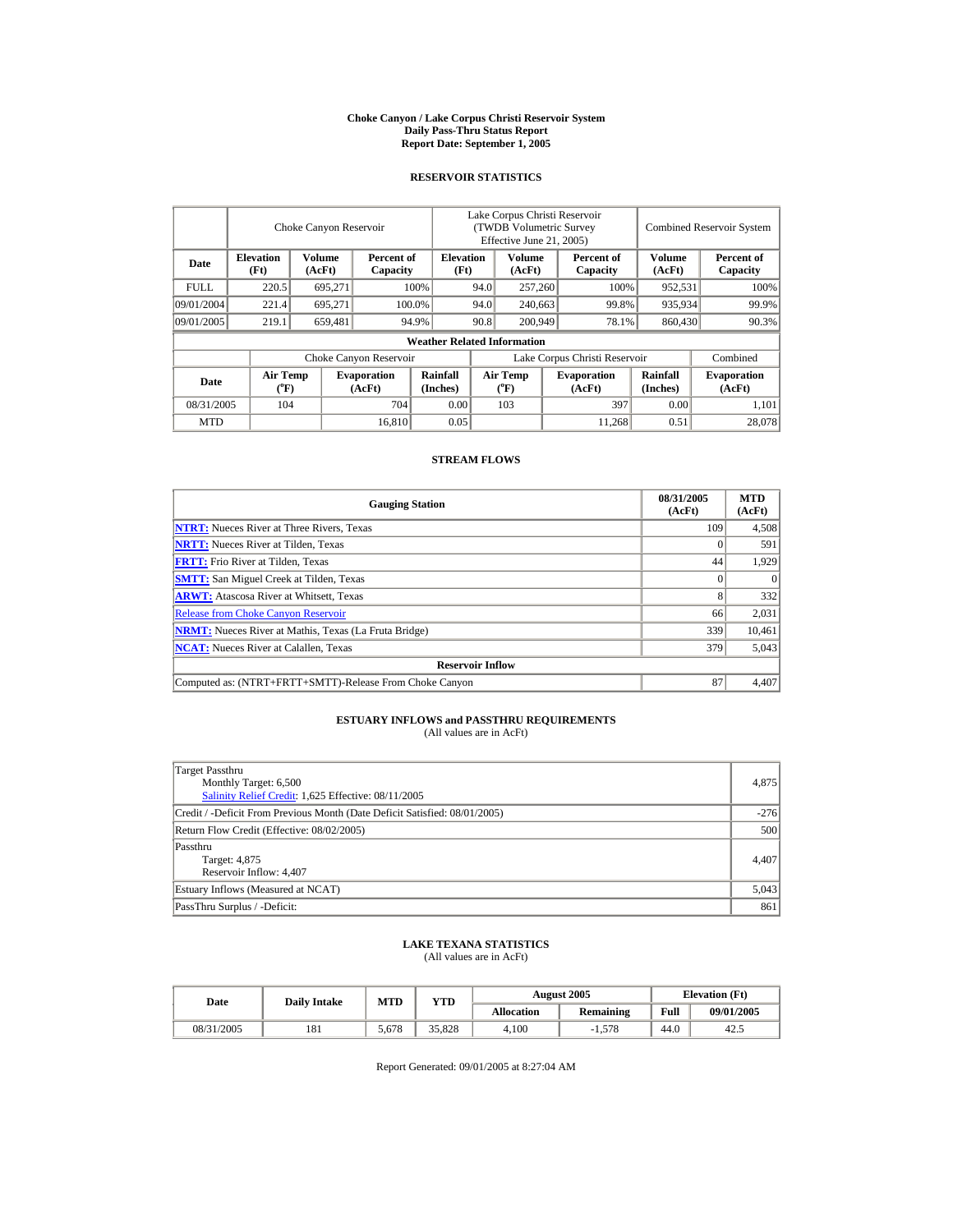#### **Choke Canyon / Lake Corpus Christi Reservoir System Daily Pass-Thru Status Report Report Date: September 2, 2005**

## **RESERVOIR STATISTICS**

|             | Choke Canyon Reservoir               |                         |                              |                                    | Lake Corpus Christi Reservoir<br>(TWDB Volumetric Survey)<br>Effective June 21, 2005) |                                |  |                              |                         | <b>Combined Reservoir System</b> |  |  |
|-------------|--------------------------------------|-------------------------|------------------------------|------------------------------------|---------------------------------------------------------------------------------------|--------------------------------|--|------------------------------|-------------------------|----------------------------------|--|--|
| Date        | <b>Elevation</b><br>(Ft)             | <b>Volume</b><br>(AcFt) | Percent of<br>Capacity       | <b>Elevation</b><br>(Ft)           |                                                                                       | Volume<br>(AcFt)               |  | Percent of<br>Capacity       | <b>Volume</b><br>(AcFt) | Percent of<br>Capacity           |  |  |
| <b>FULL</b> | 220.5                                | 695.271                 |                              | 100%                               | 94.0                                                                                  | 257,260                        |  | 100%                         | 952.531                 | 100%                             |  |  |
| 09/02/2004  | 221.3                                | 695.271                 |                              | 100.0%                             | 94.0                                                                                  | 241.241                        |  | 100.0%                       | 936.512                 | 100.0%                           |  |  |
| 09/02/2005  | 219.1                                | 658,981                 |                              | 94.8%                              | 90.8                                                                                  | 200,608                        |  | 78.0%                        | 859,589                 | 90.2%                            |  |  |
|             |                                      |                         |                              | <b>Weather Related Information</b> |                                                                                       |                                |  |                              |                         |                                  |  |  |
|             |                                      |                         | Choke Canyon Reservoir       |                                    | Lake Corpus Christi Reservoir                                                         |                                |  |                              |                         | Combined                         |  |  |
| Date        | Air Temp<br>$({}^{\circ}\mathrm{F})$ |                         | <b>Evaporation</b><br>(AcFt) | Rainfall<br>(Inches)               |                                                                                       | Air Temp<br>$({}^o\mathrm{F})$ |  | <b>Evaporation</b><br>(AcFt) | Rainfall<br>(Inches)    | <b>Evaporation</b><br>(AcFt)     |  |  |
| 09/01/2005  | 101                                  |                         | 528                          | 0.00                               |                                                                                       | 96                             |  | 218                          | 0.06                    | 746                              |  |  |
| <b>MTD</b>  |                                      |                         | 528                          | 0.00                               |                                                                                       |                                |  | 218                          | 0.06                    | 746                              |  |  |

### **STREAM FLOWS**

| <b>Gauging Station</b>                                       | 09/01/2005<br>(AcFt) | <b>MTD</b><br>(AcFt) |
|--------------------------------------------------------------|----------------------|----------------------|
| <b>NTRT:</b> Nueces River at Three Rivers, Texas             | 109                  | 109                  |
| <b>NRTT:</b> Nueces River at Tilden, Texas                   |                      |                      |
| <b>FRTT:</b> Frio River at Tilden, Texas                     | 44                   | 44                   |
| <b>SMTT:</b> San Miguel Creek at Tilden, Texas               |                      | $\Omega$             |
| <b>ARWT:</b> Atascosa River at Whitsett, Texas               | 8                    | 8                    |
| <b>Release from Choke Canyon Reservoir</b>                   | 66                   | 66                   |
| <b>NRMT:</b> Nueces River at Mathis, Texas (La Fruta Bridge) | 306                  | 306                  |
| <b>NCAT:</b> Nueces River at Calallen, Texas                 | 169                  | 169                  |
| <b>Reservoir Inflow</b>                                      |                      |                      |
| Computed as: (NTRT+FRTT+SMTT)-Release From Choke Canyon      | 87                   | 87                   |

## **ESTUARY INFLOWS and PASSTHRU REQUIREMENTS**<br>(All values are in AcFt)

| Target Passthru<br>Monthly Target: 28,500<br>Salinity Relief Credit: 0 Effective: | 28,500 |
|-----------------------------------------------------------------------------------|--------|
| Credit / -Deficit From Previous Month (Date Deficit Satisfied:)                   | 861    |
| Return Flow Credit (Effective: 09/01/2005)                                        | 500    |
| Passthru<br>Target: 28,500<br>Reservoir Inflow: 87                                | 87     |
| Estuary Inflows (Measured at NCAT)                                                | 169    |
| PassThru Surplus / -Deficit:                                                      | 0      |

## **LAKE TEXANA STATISTICS** (All values are in AcFt)

| Date       | <b>Daily Intake</b> | MTD | <b>VTD</b> |            | September 2005   | <b>Elevation</b> (Ft) |            |
|------------|---------------------|-----|------------|------------|------------------|-----------------------|------------|
|            |                     |     |            | Allocation | <b>Remaining</b> | Full                  | 09/02/2005 |
| 09/01/2005 | 181                 | 181 | 36.009     | 4.100      | 3,919            | 44.0                  | 42.5       |

Report Generated: 09/02/2005 at 8:26:59 AM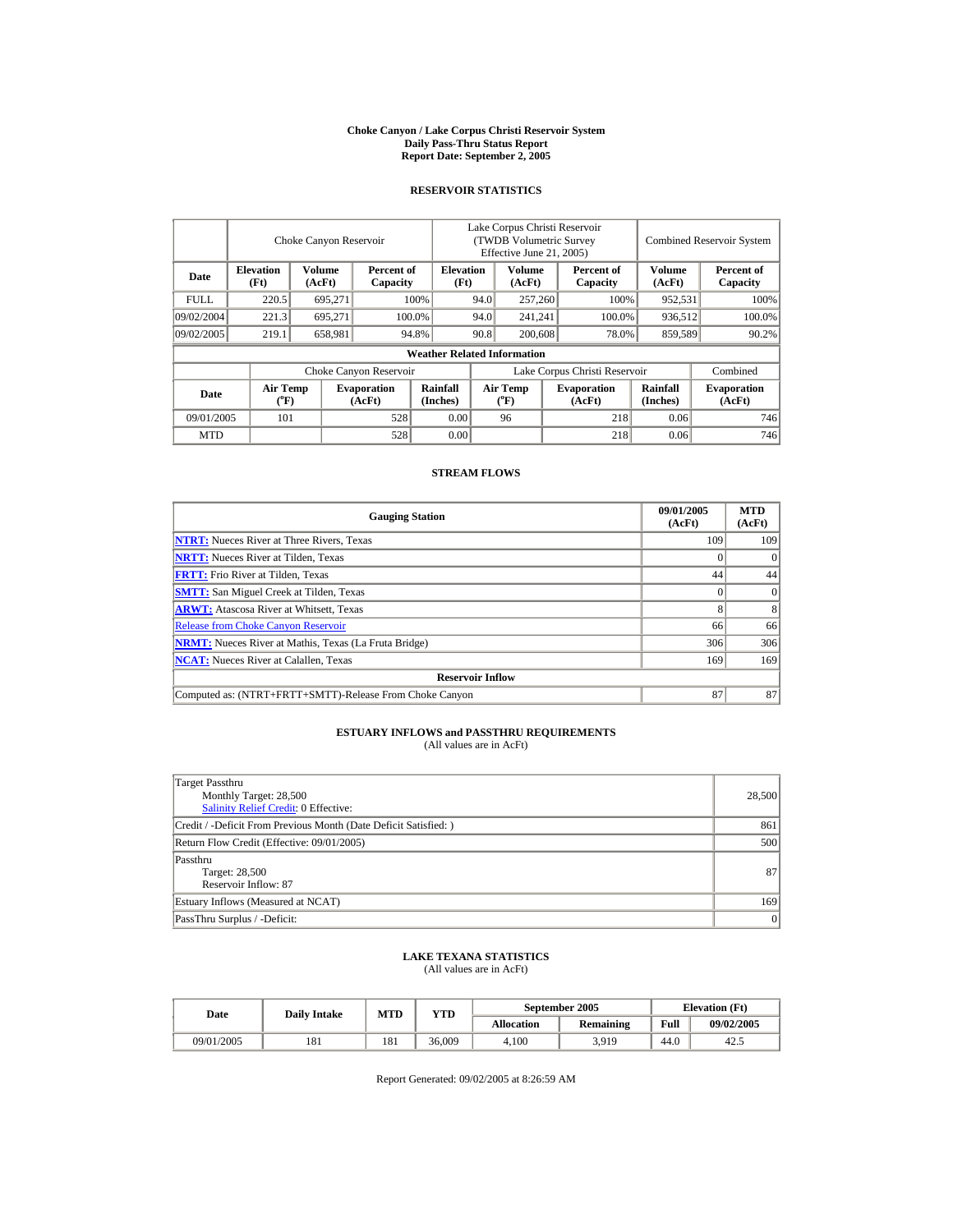#### **Choke Canyon / Lake Corpus Christi Reservoir System Daily Pass-Thru Status Report Report Date: September 3, 2005**

#### **RESERVOIR STATISTICS**

|            | Choke Canyon Reservoir                      |                                            |                              |                                    | Lake Corpus Christi Reservoir<br>(TWDB Volumetric Survey<br>Effective June 21, 2005) |                                             |  |                              | <b>Combined Reservoir System</b> |                              |  |
|------------|---------------------------------------------|--------------------------------------------|------------------------------|------------------------------------|--------------------------------------------------------------------------------------|---------------------------------------------|--|------------------------------|----------------------------------|------------------------------|--|
| Date       | <b>Elevation</b><br>(Ft)                    | Volume<br>Percent of<br>(AcFt)<br>Capacity |                              | <b>Elevation</b><br>(Ft)           |                                                                                      | Volume<br>(AcFt)                            |  | Percent of<br>Capacity       | Volume<br>(AcFt)                 | Percent of<br>Capacity       |  |
| FULL.      | 220.5                                       | 695,271                                    |                              | 100%                               | 94.0                                                                                 | 257,260                                     |  | 100%                         | 952,531                          | 100%                         |  |
| 09/03/2004 | 221.1                                       | 695.271                                    |                              | 100.0%                             | 93.9                                                                                 | 239,318                                     |  | 99.2%                        | 934,589                          | 99.8%                        |  |
| 09/03/2005 | 219.1                                       | 658,480                                    |                              | 94.7%                              | 90.8                                                                                 | 200,608                                     |  | 78.0%                        | 859,088                          | 90.2%                        |  |
|            |                                             |                                            |                              | <b>Weather Related Information</b> |                                                                                      |                                             |  |                              |                                  |                              |  |
|            |                                             |                                            | Choke Canyon Reservoir       |                                    | Lake Corpus Christi Reservoir                                                        |                                             |  |                              |                                  | Combined                     |  |
| Date       | <b>Air Temp</b><br>$({}^{\circ}\mathrm{F})$ |                                            | <b>Evaporation</b><br>(AcFt) | Rainfall<br>(Inches)               |                                                                                      | <b>Air Temp</b><br>$({}^{\circ}\mathbf{F})$ |  | <b>Evaporation</b><br>(AcFt) | Rainfall<br>(Inches)             | <b>Evaporation</b><br>(AcFt) |  |
| 09/02/2005 | 93                                          |                                            | 264                          | 0.00                               |                                                                                      | 89                                          |  | 149                          | 0.02                             | 413                          |  |
| <b>MTD</b> |                                             |                                            | 792                          | 0.00                               |                                                                                      |                                             |  | 367                          | 0.08                             | 1,159                        |  |

#### **STREAM FLOWS**

| <b>Gauging Station</b>                                       | 09/02/2005<br>(AcFt) | <b>MTD</b><br>(AcFt) |  |  |  |  |  |
|--------------------------------------------------------------|----------------------|----------------------|--|--|--|--|--|
| <b>NTRT:</b> Nueces River at Three Rivers, Texas             | 109                  | 218                  |  |  |  |  |  |
| <b>NRTT:</b> Nueces River at Tilden, Texas                   |                      | $\Omega$             |  |  |  |  |  |
| <b>FRTT:</b> Frio River at Tilden, Texas                     | 42                   | 85                   |  |  |  |  |  |
| <b>SMTT:</b> San Miguel Creek at Tilden, Texas               |                      | $\Omega$             |  |  |  |  |  |
| <b>ARWT:</b> Atascosa River at Whitsett, Texas               |                      | 16                   |  |  |  |  |  |
| <b>Release from Choke Canyon Reservoir</b>                   | 66                   | 131                  |  |  |  |  |  |
| <b>NRMT:</b> Nueces River at Mathis, Texas (La Fruta Bridge) | 286                  | 592                  |  |  |  |  |  |
| <b>NCAT:</b> Nueces River at Calallen, Texas                 | 226                  | 395                  |  |  |  |  |  |
| <b>Reservoir Inflow</b>                                      |                      |                      |  |  |  |  |  |
| Computed as: (NTRT+FRTT+SMTT)-Release From Choke Canyon      | 85                   | 173                  |  |  |  |  |  |

# **ESTUARY INFLOWS and PASSTHRU REQUIREMENTS**<br>(All values are in AcFt)

| Target Passthru<br>Monthly Target: 28,500<br>Salinity Relief Credit: 0 Effective: | 28,500 |
|-----------------------------------------------------------------------------------|--------|
| Credit / -Deficit From Previous Month (Date Deficit Satisfied:)                   | 861    |
| Return Flow Credit (Effective: 09/01/2005)                                        | 500    |
| Passthru<br>Target: 28,500<br>Reservoir Inflow: 173                               | 173    |
| Estuary Inflows (Measured at NCAT)                                                | 395    |
| PassThru Surplus / -Deficit:                                                      | 0      |

## **LAKE TEXANA STATISTICS**

(All values are in AcFt)

| Date       | <b>Daily Intake</b> | MTD | $\mathbf{v_{TD}}$ |                   | September 2005   | <b>Elevation</b> (Ft) |            |
|------------|---------------------|-----|-------------------|-------------------|------------------|-----------------------|------------|
|            |                     |     |                   | <b>Allocation</b> | <b>Remaining</b> | Full                  | 09/03/2005 |
| 09/02/2005 | 180                 | 361 | 36.189            | 4.100             | 3,739            | 44.0                  | 42.5       |

Report Generated: 09/03/2005 at 8:14:54 AM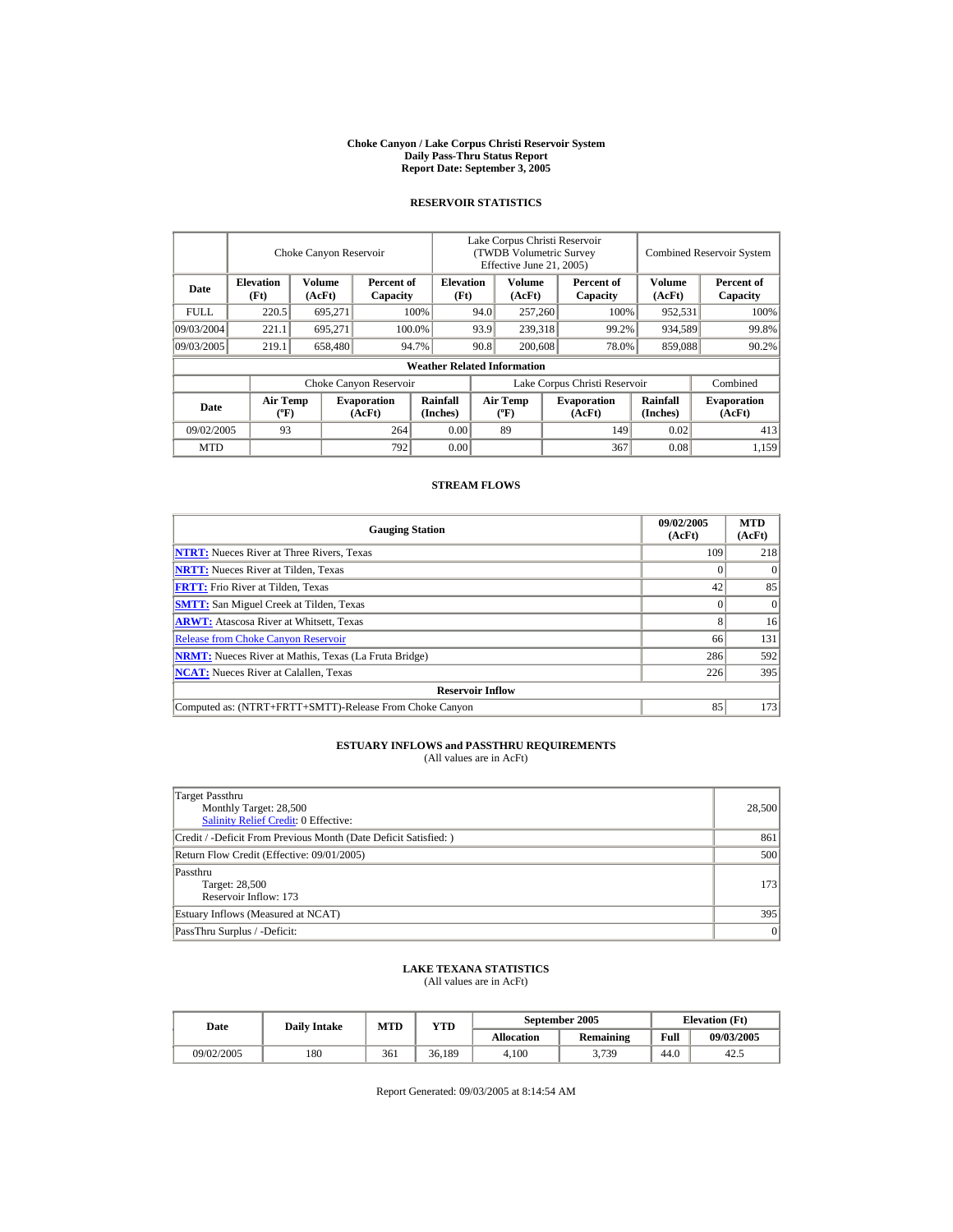#### **Choke Canyon / Lake Corpus Christi Reservoir System Daily Pass-Thru Status Report Report Date: September 4, 2005**

#### **RESERVOIR STATISTICS**

|                                                                                | Choke Canyon Reservoir                      |                          |                              |                                    | Lake Corpus Christi Reservoir<br>(TWDB Volumetric Survey<br>Effective June 21, 2005) |                                             |                  |                               |                      | <b>Combined Reservoir System</b> |  |  |
|--------------------------------------------------------------------------------|---------------------------------------------|--------------------------|------------------------------|------------------------------------|--------------------------------------------------------------------------------------|---------------------------------------------|------------------|-------------------------------|----------------------|----------------------------------|--|--|
| <b>Elevation</b><br>Volume<br>Percent of<br>Date<br>(Ft)<br>(AcFt)<br>Capacity |                                             | <b>Elevation</b><br>(Ft) |                              | Volume<br>(AcFt)                   |                                                                                      | Percent of<br>Capacity                      | Volume<br>(AcFt) | Percent of<br>Capacity        |                      |                                  |  |  |
| FULL.                                                                          | 220.5                                       | 695,271                  |                              | 100%                               | 94.0                                                                                 | 257,260                                     |                  | 100%                          | 952,531              | 100%                             |  |  |
| 09/04/2004                                                                     | 220.9                                       | 695.271                  |                              | 100.0%                             | 93.9                                                                                 |                                             | 239,894          | 99.4%                         | 935,165              | 99.9%                            |  |  |
| 09/04/2005                                                                     | 219.1                                       | 658,981                  |                              | 94.8%                              | 90.8                                                                                 | 200,097                                     |                  | 77.8%                         | 859,078              | 90.2%                            |  |  |
|                                                                                |                                             |                          |                              | <b>Weather Related Information</b> |                                                                                      |                                             |                  |                               |                      |                                  |  |  |
|                                                                                |                                             |                          | Choke Canyon Reservoir       |                                    |                                                                                      |                                             |                  | Lake Corpus Christi Reservoir |                      | Combined                         |  |  |
| Date                                                                           | <b>Air Temp</b><br>$({}^{\circ}\mathrm{F})$ |                          | <b>Evaporation</b><br>(AcFt) | Rainfall<br>(Inches)               |                                                                                      | <b>Air Temp</b><br>$({}^{\circ}\mathbf{F})$ |                  | <b>Evaporation</b><br>(AcFt)  | Rainfall<br>(Inches) | <b>Evaporation</b><br>(AcFt)     |  |  |
| 09/03/2005                                                                     | 95                                          |                          | 337                          | 0.00                               |                                                                                      | 91                                          |                  | 307                           | 0.83                 | 644                              |  |  |
| <b>MTD</b>                                                                     |                                             |                          | 1,129                        | 0.00                               |                                                                                      |                                             |                  | 674                           | 0.91                 | 1,803                            |  |  |

#### **STREAM FLOWS**

| <b>Gauging Station</b>                                       | 09/03/2005<br>(AcFt) | <b>MTD</b><br>(AcFt) |
|--------------------------------------------------------------|----------------------|----------------------|
| <b>NTRT:</b> Nueces River at Three Rivers, Texas             | 109                  | 328                  |
| <b>NRTT:</b> Nueces River at Tilden, Texas                   |                      | $\Omega$             |
| <b>FRTT:</b> Frio River at Tilden, Texas                     | 42                   | 127                  |
| <b>SMTT:</b> San Miguel Creek at Tilden, Texas               |                      | $\Omega$             |
| <b>ARWT:</b> Atascosa River at Whitsett, Texas               |                      | 25                   |
| <b>Release from Choke Canyon Reservoir</b>                   | 66                   | 197                  |
| <b>NRMT:</b> Nueces River at Mathis, Texas (La Fruta Bridge) | 240                  | 832                  |
| <b>NCAT:</b> Nueces River at Calallen, Texas                 | 177                  | 572                  |
| <b>Reservoir Inflow</b>                                      |                      |                      |
| Computed as: (NTRT+FRTT+SMTT)-Release From Choke Canyon      | 85                   | 258                  |

# **ESTUARY INFLOWS and PASSTHRU REQUIREMENTS**<br>(All values are in AcFt)

| Target Passthru<br>Monthly Target: 28,500<br>Salinity Relief Credit: 0 Effective: | 28,500 |
|-----------------------------------------------------------------------------------|--------|
| Credit / -Deficit From Previous Month (Date Deficit Satisfied:)                   | 861    |
| Return Flow Credit (Effective: 09/01/2005)                                        | 500    |
| Passthru<br>Target: 28,500<br>Reservoir Inflow: 258                               | 258    |
| Estuary Inflows (Measured at NCAT)                                                | 5721   |
| PassThru Surplus / -Deficit:                                                      | 0      |

### **LAKE TEXANA STATISTICS**

(All values are in AcFt)

| Date       | <b>Daily Intake</b> | <b>MTD</b> | VTD    |                   | September 2005   | <b>Elevation</b> (Ft) |            |
|------------|---------------------|------------|--------|-------------------|------------------|-----------------------|------------|
|            |                     |            |        | <b>Allocation</b> | <b>Remaining</b> | Full                  | 09/04/2005 |
| 09/03/2005 | 181                 | 542        | 36.370 | 4.100             | 3.558            | 44.0                  | 42.5       |

Report Generated: 09/04/2005 at 8:13:45 AM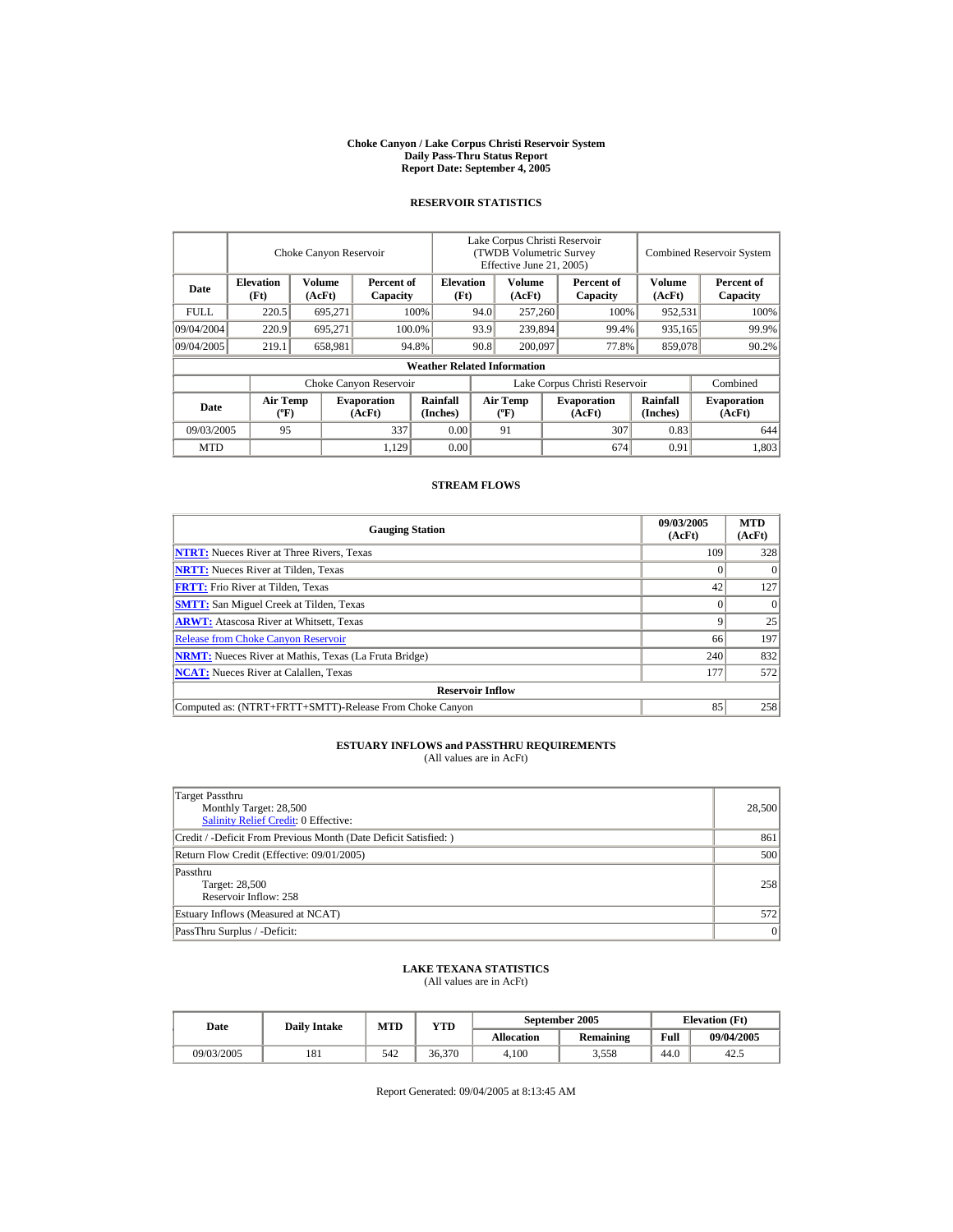#### **Choke Canyon / Lake Corpus Christi Reservoir System Daily Pass-Thru Status Report Report Date: September 5, 2005**

#### **RESERVOIR STATISTICS**

|                                                                                | Choke Canyon Reservoir                      |                          |                              |                                    | Lake Corpus Christi Reservoir<br>(TWDB Volumetric Survey<br>Effective June 21, 2005) |                                             |                  |                              |                      | <b>Combined Reservoir System</b> |  |  |
|--------------------------------------------------------------------------------|---------------------------------------------|--------------------------|------------------------------|------------------------------------|--------------------------------------------------------------------------------------|---------------------------------------------|------------------|------------------------------|----------------------|----------------------------------|--|--|
| <b>Elevation</b><br>Volume<br>Percent of<br>Date<br>(Ft)<br>(AcFt)<br>Capacity |                                             | <b>Elevation</b><br>(Ft) |                              | Volume<br>(AcFt)                   |                                                                                      | Percent of<br>Capacity                      | Volume<br>(AcFt) | Percent of<br>Capacity       |                      |                                  |  |  |
| FULL.                                                                          | 220.5                                       | 695,271                  |                              | 100%                               | 94.0<br>257,260                                                                      |                                             |                  | 100%                         | 952,531              | 100%                             |  |  |
| 09/05/2004                                                                     | 220.7                                       | 695.271                  |                              | 100.0%                             | 94.0                                                                                 | 240,663                                     |                  | 99.8%                        | 935,934              | 99.9%                            |  |  |
| 09/05/2005                                                                     | 219.1                                       | 658,230                  |                              | 94.7%                              | 90.7                                                                                 | 199,757                                     |                  | 77.6%                        | 857,987              | 90.1%                            |  |  |
|                                                                                |                                             |                          |                              | <b>Weather Related Information</b> |                                                                                      |                                             |                  |                              |                      |                                  |  |  |
|                                                                                |                                             |                          | Choke Canyon Reservoir       |                                    | Lake Corpus Christi Reservoir                                                        |                                             |                  |                              | Combined             |                                  |  |  |
| Date                                                                           | <b>Air Temp</b><br>$({}^{\circ}\mathrm{F})$ |                          | <b>Evaporation</b><br>(AcFt) | Rainfall<br>(Inches)               |                                                                                      | <b>Air Temp</b><br>$({}^{\circ}\mathbf{F})$ |                  | <b>Evaporation</b><br>(AcFt) | Rainfall<br>(Inches) | <b>Evaporation</b><br>(AcFt)     |  |  |
| 09/04/2005                                                                     | 96                                          |                          | 337                          | 0.00                               |                                                                                      | 94                                          |                  | 278                          | 0.00                 | 615                              |  |  |
| <b>MTD</b>                                                                     |                                             |                          | 1,466                        | 0.00                               |                                                                                      |                                             |                  | 952                          | 0.91                 | 2.418                            |  |  |

#### **STREAM FLOWS**

| <b>Gauging Station</b>                                       | 09/04/2005<br>(AcFt) | <b>MTD</b><br>(AcFt) |
|--------------------------------------------------------------|----------------------|----------------------|
| <b>NTRT:</b> Nueces River at Three Rivers, Texas             | 109                  | 437                  |
| <b>NRTT:</b> Nueces River at Tilden, Texas                   |                      |                      |
| <b>FRTT:</b> Frio River at Tilden, Texas                     | 42                   | 169                  |
| <b>SMTT:</b> San Miguel Creek at Tilden, Texas               |                      | $\Omega$             |
| <b>ARWT:</b> Atascosa River at Whitsett, Texas               |                      | 37                   |
| <b>Release from Choke Canyon Reservoir</b>                   | 66                   | 262                  |
| <b>NRMT:</b> Nueces River at Mathis, Texas (La Fruta Bridge) | 230                  | 1,062                |
| <b>NCAT:</b> Nueces River at Calallen, Texas                 | 101                  | 673                  |
| <b>Reservoir Inflow</b>                                      |                      |                      |
| Computed as: (NTRT+FRTT+SMTT)-Release From Choke Canyon      | 85                   | 343                  |

# **ESTUARY INFLOWS and PASSTHRU REQUIREMENTS**<br>(All values are in AcFt)

| Target Passthru<br>Monthly Target: 28,500<br>Salinity Relief Credit: 0 Effective: | 28,500 |
|-----------------------------------------------------------------------------------|--------|
| Credit / -Deficit From Previous Month (Date Deficit Satisfied:)                   | 861    |
| Return Flow Credit (Effective: 09/01/2005)                                        | 500    |
| Passthru<br>Target: 28,500<br>Reservoir Inflow: 343                               | 343    |
| Estuary Inflows (Measured at NCAT)                                                | 673    |
| PassThru Surplus / -Deficit:                                                      | 0      |

### **LAKE TEXANA STATISTICS**

(All values are in AcFt)

| Date       | <b>Daily Intake</b> | <b>MTD</b> | $_{\rm VTD}$ |            | September 2005   | <b>Elevation</b> (Ft) |            |
|------------|---------------------|------------|--------------|------------|------------------|-----------------------|------------|
|            |                     |            |              | Allocation | <b>Remaining</b> | Full                  | 09/05/2005 |
| 09/04/2005 | 181                 | 722<br>∠∠  | 36.550       | 4.100      | 3,378            | 44.0                  | 42.5       |

Report Generated: 09/05/2005 at 8:13:49 AM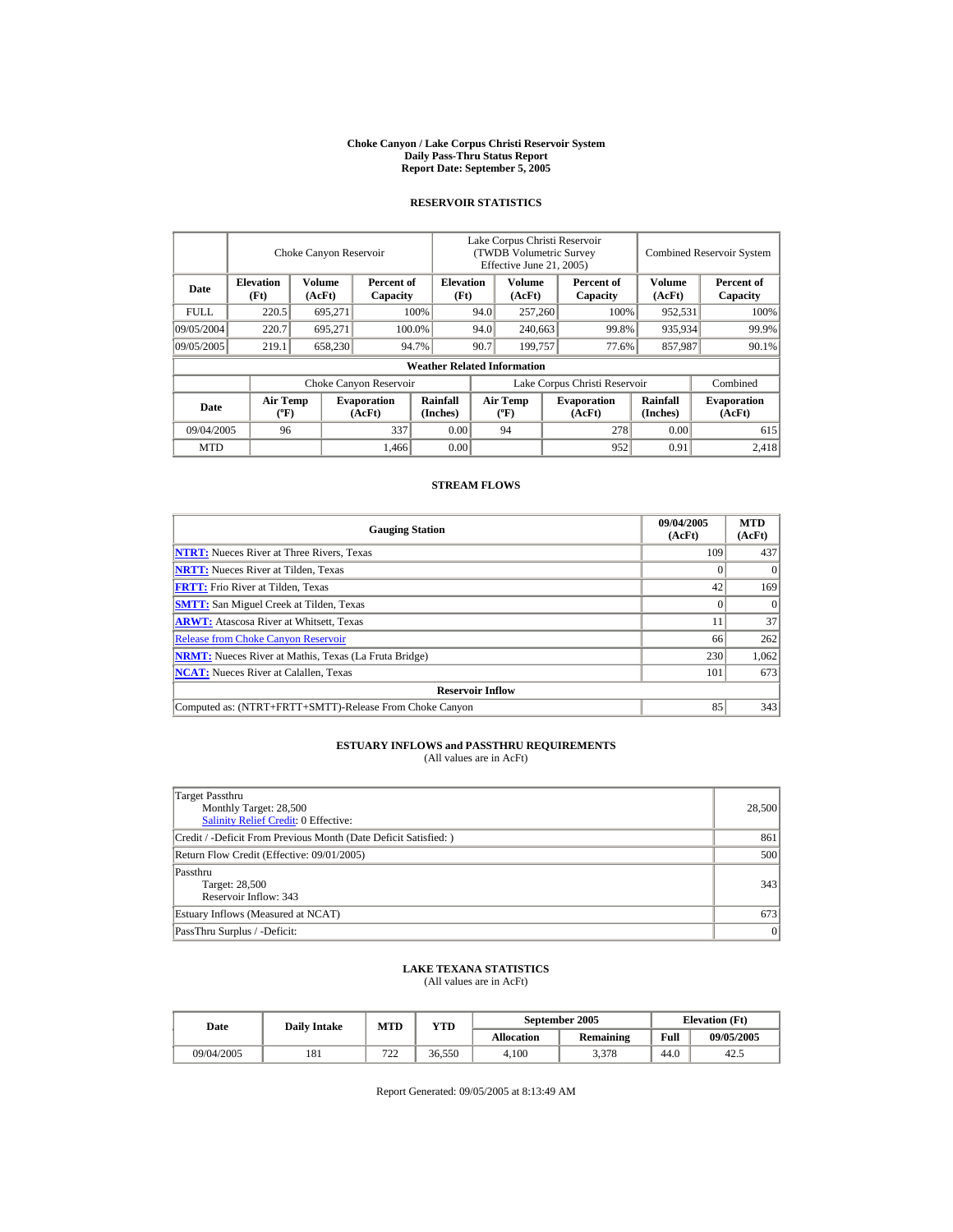#### **Choke Canyon / Lake Corpus Christi Reservoir System Daily Pass-Thru Status Report Report Date: September 6, 2005**

#### **RESERVOIR STATISTICS**

|                                                                                | Choke Canyon Reservoir                      |                          |                              |                                    | Lake Corpus Christi Reservoir<br>(TWDB Volumetric Survey<br>Effective June 21, 2005) |                                             |                  |                               |                      | <b>Combined Reservoir System</b> |  |  |
|--------------------------------------------------------------------------------|---------------------------------------------|--------------------------|------------------------------|------------------------------------|--------------------------------------------------------------------------------------|---------------------------------------------|------------------|-------------------------------|----------------------|----------------------------------|--|--|
| <b>Elevation</b><br>Volume<br>Percent of<br>Date<br>(Ft)<br>(AcFt)<br>Capacity |                                             | <b>Elevation</b><br>(Ft) | Volume<br>(AcFt)             |                                    |                                                                                      | Percent of<br>Capacity                      | Volume<br>(AcFt) | Percent of<br>Capacity        |                      |                                  |  |  |
| <b>FULL</b>                                                                    | 220.5                                       | 695,271                  |                              | 100%                               | 94.0                                                                                 | 257,260                                     |                  | 100%                          | 952,531              | 100%                             |  |  |
| 09/06/2004                                                                     | 220.6                                       | 695.271                  |                              | 100.0%                             | 94.0<br>240,663                                                                      |                                             |                  | 99.8%                         | 935,934              | 99.9%                            |  |  |
| 09/06/2005                                                                     | 219.0                                       | 657,479                  |                              | 94.6%                              | 90.7                                                                                 | 199,416                                     |                  | 77.5%                         | 856,895              | 90.0%                            |  |  |
|                                                                                |                                             |                          |                              | <b>Weather Related Information</b> |                                                                                      |                                             |                  |                               |                      |                                  |  |  |
|                                                                                |                                             |                          | Choke Canyon Reservoir       |                                    |                                                                                      |                                             |                  | Lake Corpus Christi Reservoir |                      | Combined                         |  |  |
| Date                                                                           | <b>Air Temp</b><br>$({}^{\circ}\mathrm{F})$ |                          | <b>Evaporation</b><br>(AcFt) | Rainfall<br>(Inches)               |                                                                                      | <b>Air Temp</b><br>$({}^{\circ}\mathbf{F})$ |                  | <b>Evaporation</b><br>(AcFt)  | Rainfall<br>(Inches) | <b>Evaporation</b><br>(AcFt)     |  |  |
| 09/05/2005                                                                     | 97                                          |                          | 439                          | 0.00                               |                                                                                      | 94                                          |                  | 238                           | 0.08                 | 677                              |  |  |
| <b>MTD</b>                                                                     |                                             |                          | 1,905                        | 0.00                               |                                                                                      |                                             |                  | 1,190                         | 0.99                 | 3.095                            |  |  |

#### **STREAM FLOWS**

| <b>Gauging Station</b>                                       | 09/05/2005<br>(AcFt) | <b>MTD</b><br>(AcFt) |
|--------------------------------------------------------------|----------------------|----------------------|
| <b>NTRT:</b> Nueces River at Three Rivers, Texas             | 111                  | 548                  |
| <b>NRTT:</b> Nueces River at Tilden, Texas                   |                      |                      |
| <b>FRTT:</b> Frio River at Tilden, Texas                     | 42                   | 210                  |
| <b>SMTT:</b> San Miguel Creek at Tilden, Texas               |                      | $\Omega$             |
| <b>ARWT:</b> Atascosa River at Whitsett, Texas               |                      | 46                   |
| <b>Release from Choke Canyon Reservoir</b>                   | 66                   | 328                  |
| <b>NRMT:</b> Nueces River at Mathis, Texas (La Fruta Bridge) | 242                  | 1,304                |
| <b>NCAT:</b> Nueces River at Calallen. Texas                 | 44                   | 717                  |
| <b>Reservoir Inflow</b>                                      |                      |                      |
| Computed as: (NTRT+FRTT+SMTT)-Release From Choke Canyon      | 87                   | 431                  |

# **ESTUARY INFLOWS and PASSTHRU REQUIREMENTS**<br>(All values are in AcFt)

| Target Passthru<br>Monthly Target: 28,500<br><b>Salinity Relief Credit: 0 Effective:</b> | 28,500 |
|------------------------------------------------------------------------------------------|--------|
| Credit / -Deficit From Previous Month (Date Deficit Satisfied: )                         | 861    |
| Return Flow Credit (Effective: 09/01/2005)                                               | 500    |
| Passthru<br>Target: 28,500<br>Reservoir Inflow: 431                                      | 431    |
| Estuary Inflows (Measured at NCAT)                                                       | 717    |
| PassThru Surplus / -Deficit:                                                             | 0      |

## **LAKE TEXANA STATISTICS**

(All values are in AcFt)

| Date       | <b>Daily Intake</b> | MTD | $\mathbf{v_{TD}}$ |                   | September 2005   | <b>Elevation</b> (Ft) |            |
|------------|---------------------|-----|-------------------|-------------------|------------------|-----------------------|------------|
|            |                     |     |                   | <b>Allocation</b> | <b>Remaining</b> | Full                  | 09/06/2005 |
| 09/05/2005 | 181                 | 903 | 36.731            | 4.100             | 3,197            | 44.0                  | 42.5       |

Report Generated: 09/06/2005 at 8:16:07 AM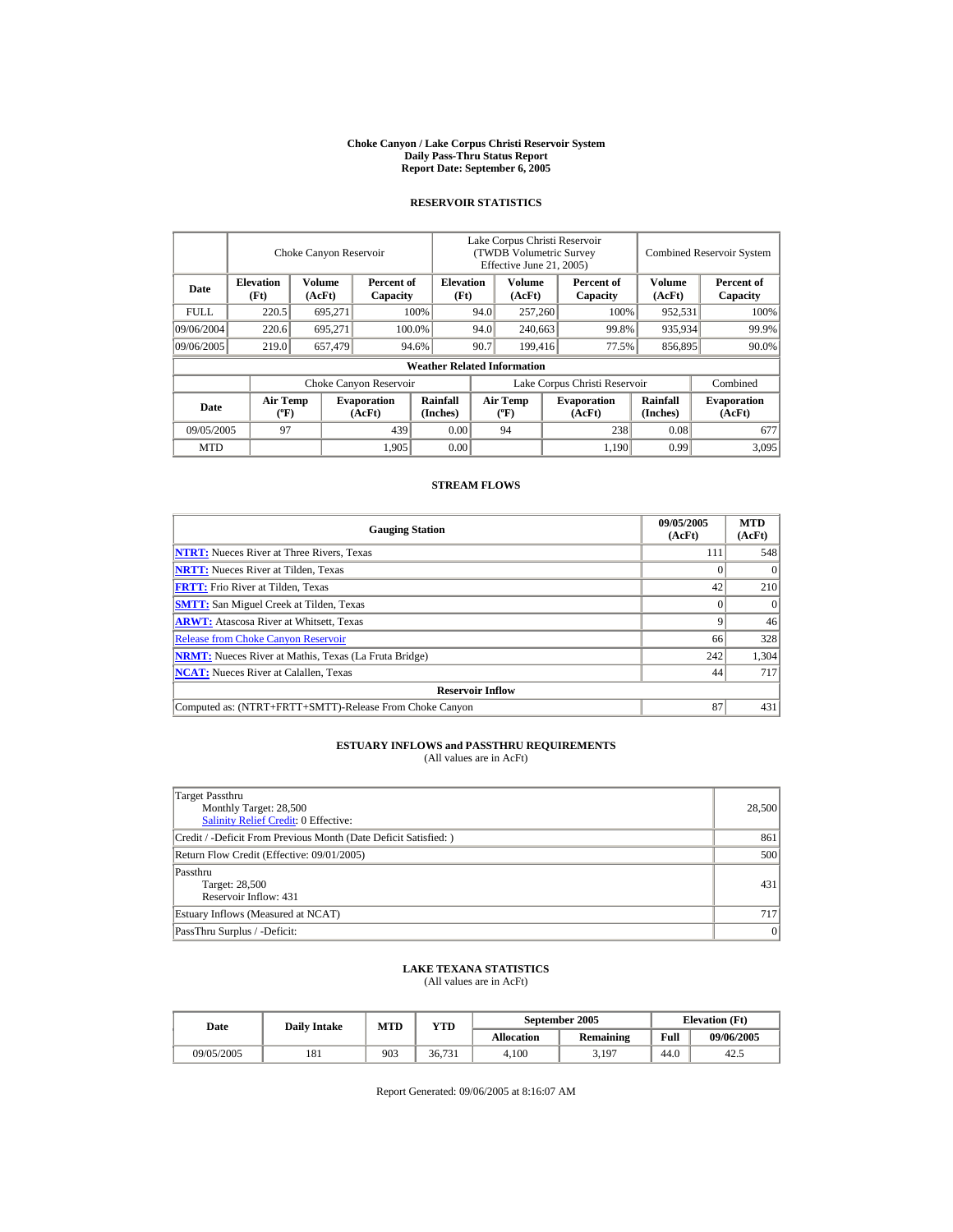#### **Choke Canyon / Lake Corpus Christi Reservoir System Daily Pass-Thru Status Report Report Date: September 7, 2005**

#### **RESERVOIR STATISTICS**

|                                                                                |                                             | Choke Canyon Reservoir   |                              | Lake Corpus Christi Reservoir<br>(TWDB Volumetric Survey<br>Effective June 21, 2005) |                               |                                             |                  |                              | <b>Combined Reservoir System</b> |                              |  |
|--------------------------------------------------------------------------------|---------------------------------------------|--------------------------|------------------------------|--------------------------------------------------------------------------------------|-------------------------------|---------------------------------------------|------------------|------------------------------|----------------------------------|------------------------------|--|
| <b>Elevation</b><br>Volume<br>Percent of<br>Date<br>(Ft)<br>(AcFt)<br>Capacity |                                             | <b>Elevation</b><br>(Ft) | Volume<br>(AcFt)             |                                                                                      |                               | Percent of<br>Capacity                      | Volume<br>(AcFt) | Percent of<br>Capacity       |                                  |                              |  |
| <b>FULL</b>                                                                    | 220.5                                       | 695,271                  |                              | 100%                                                                                 | 94.0<br>257,260               |                                             |                  | 100%                         | 952,531                          | 100%                         |  |
| 09/07/2004                                                                     | 220.6                                       | 695.271<br>100.0%        |                              |                                                                                      | 94.0                          | 240,471                                     |                  | 99.7%                        | 935,742                          | 99.9%                        |  |
| 09/07/2005                                                                     | 219.0                                       | 657,229                  |                              | 94.5%                                                                                | 90.7                          | 198,906                                     |                  | 77.3%                        | 856,135                          | 89.9%                        |  |
|                                                                                |                                             |                          |                              | <b>Weather Related Information</b>                                                   |                               |                                             |                  |                              |                                  |                              |  |
|                                                                                |                                             |                          | Choke Canyon Reservoir       |                                                                                      | Lake Corpus Christi Reservoir |                                             |                  |                              | Combined                         |                              |  |
| Date                                                                           | <b>Air Temp</b><br>$({}^{\circ}\mathrm{F})$ |                          | <b>Evaporation</b><br>(AcFt) | Rainfall<br>(Inches)                                                                 |                               | <b>Air Temp</b><br>$({}^{\circ}\mathbf{F})$ |                  | <b>Evaporation</b><br>(AcFt) | Rainfall<br>(Inches)             | <b>Evaporation</b><br>(AcFt) |  |
| 380<br>0.00<br>09/06/2005<br>95                                                |                                             |                          | 92                           |                                                                                      | 247                           | 0.03                                        | 627              |                              |                                  |                              |  |
| <b>MTD</b>                                                                     |                                             |                          | 2.285                        | 0.00                                                                                 |                               |                                             |                  | 1,437                        | 1.02                             | 3,722                        |  |

#### **STREAM FLOWS**

| <b>Gauging Station</b>                                       | 09/06/2005<br>(AcFt) | <b>MTD</b><br>(AcFt) |
|--------------------------------------------------------------|----------------------|----------------------|
| <b>NTRT:</b> Nueces River at Three Rivers, Texas             | 111                  | 659                  |
| <b>NRTT:</b> Nueces River at Tilden, Texas                   |                      |                      |
| <b>FRTT:</b> Frio River at Tilden, Texas                     | 42                   | 252                  |
| <b>SMTT:</b> San Miguel Creek at Tilden, Texas               |                      | $\Omega$             |
| <b>ARWT:</b> Atascosa River at Whitsett, Texas               |                      | 54                   |
| <b>Release from Choke Canyon Reservoir</b>                   | 66                   | 393                  |
| <b>NRMT:</b> Nueces River at Mathis, Texas (La Fruta Bridge) | 254                  | 1,558                |
| <b>NCAT:</b> Nueces River at Calallen, Texas                 | 46                   | 762                  |
| <b>Reservoir Inflow</b>                                      |                      |                      |
| Computed as: (NTRT+FRTT+SMTT)-Release From Choke Canyon      | 87                   | 518                  |

# **ESTUARY INFLOWS and PASSTHRU REQUIREMENTS**<br>(All values are in AcFt)

| Target Passthru<br>Monthly Target: 28,500<br>Salinity Relief Credit: 0 Effective: | 28,500 |
|-----------------------------------------------------------------------------------|--------|
| Credit / -Deficit From Previous Month (Date Deficit Satisfied:)                   | 861    |
| Return Flow Credit (Effective: 09/01/2005)                                        | 500    |
| Passthru<br>Target: 28,500<br>Reservoir Inflow: 518                               | 518    |
| Estuary Inflows (Measured at NCAT)                                                | 762    |
| PassThru Surplus / -Deficit:                                                      | 0      |

## **LAKE TEXANA STATISTICS**

(All values are in AcFt)

| Date       | <b>Daily Intake</b> | MTD  | $\mathbf{v_{TD}}$ |                   | September 2005   | <b>Elevation</b> (Ft) |            |
|------------|---------------------|------|-------------------|-------------------|------------------|-----------------------|------------|
|            |                     |      |                   | <b>Allocation</b> | <b>Remaining</b> | Full                  | 09/07/2005 |
| 09/06/2005 | 181                 | .084 | 36.912            | 4.100             | 3.016            | 44.0                  | 42.4       |

Report Generated: 09/07/2005 at 8:23:03 AM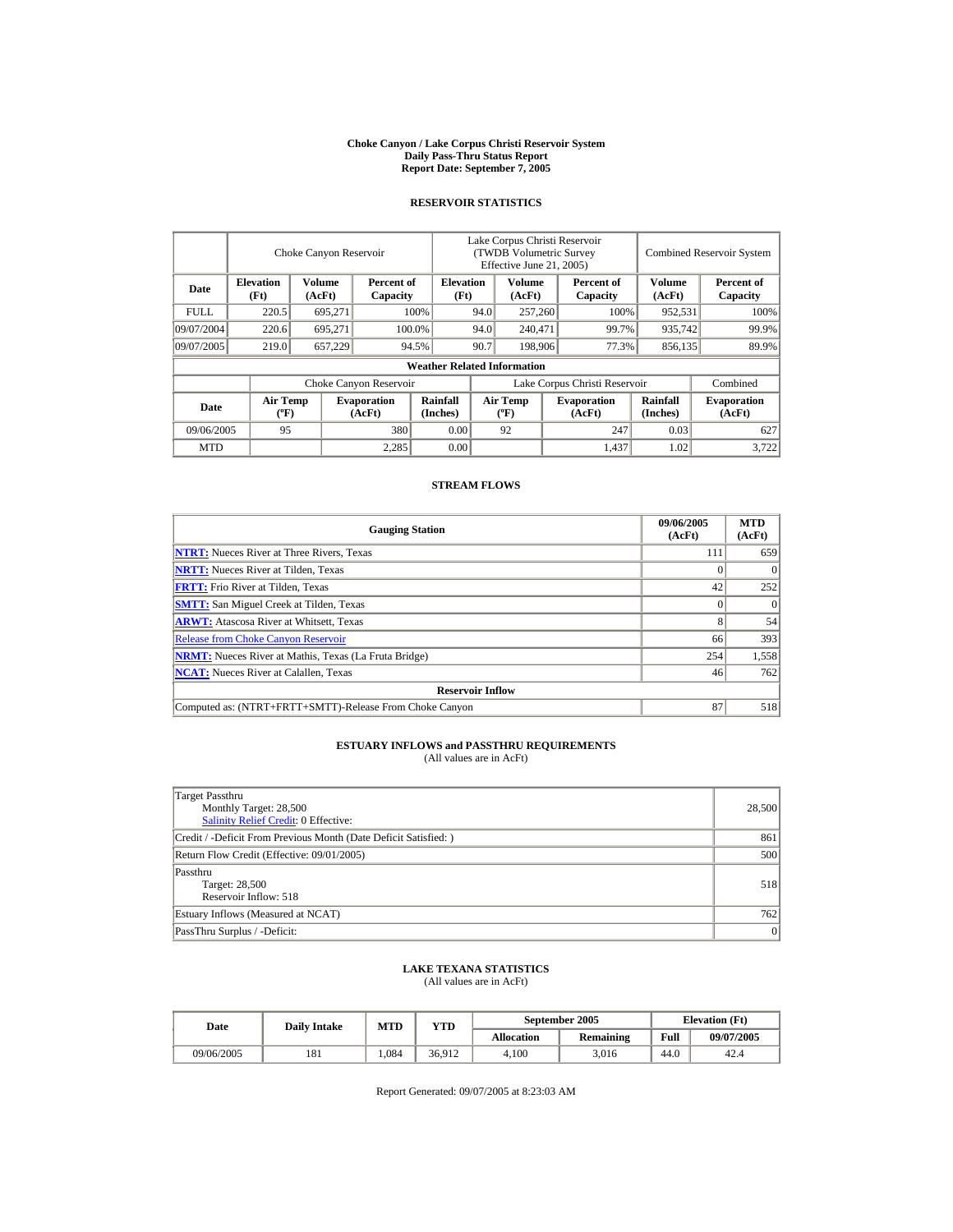#### **Choke Canyon / Lake Corpus Christi Reservoir System Daily Pass-Thru Status Report Report Date: September 8, 2005**

#### **RESERVOIR STATISTICS**

|                                                                                |                                             | Choke Canyon Reservoir   |                              | Lake Corpus Christi Reservoir<br>(TWDB Volumetric Survey<br>Effective June 21, 2005) |      |                                             |                  |                               | <b>Combined Reservoir System</b> |                              |  |
|--------------------------------------------------------------------------------|---------------------------------------------|--------------------------|------------------------------|--------------------------------------------------------------------------------------|------|---------------------------------------------|------------------|-------------------------------|----------------------------------|------------------------------|--|
| <b>Elevation</b><br>Volume<br>Percent of<br>Date<br>(Ft)<br>(AcFt)<br>Capacity |                                             | <b>Elevation</b><br>(Ft) |                              | Volume<br>(AcFt)                                                                     |      | Percent of<br>Capacity                      | Volume<br>(AcFt) | Percent of<br>Capacity        |                                  |                              |  |
| <b>FULL</b>                                                                    | 220.5                                       | 695,271                  |                              | 100%                                                                                 | 94.0 |                                             | 257,260          | 100%                          | 952,531                          | 100%                         |  |
| 09/08/2004                                                                     | 220.6                                       | 695.271                  |                              | 100.0%                                                                               | 93.9 | 239,127                                     |                  | 99.1%                         | 934,398                          | 99.8%                        |  |
| 09/08/2005                                                                     | 219.0                                       | 656,727                  |                              | 94.5%                                                                                | 90.7 | 198.397                                     |                  | 77.1%                         | 855,124                          | 89.8%                        |  |
|                                                                                |                                             |                          |                              | <b>Weather Related Information</b>                                                   |      |                                             |                  |                               |                                  |                              |  |
|                                                                                |                                             |                          | Choke Canyon Reservoir       |                                                                                      |      |                                             |                  | Lake Corpus Christi Reservoir |                                  | Combined                     |  |
| Date                                                                           | <b>Air Temp</b><br>$({}^{\circ}\mathrm{F})$ |                          | <b>Evaporation</b><br>(AcFt) | Rainfall<br>(Inches)                                                                 |      | <b>Air Temp</b><br>$({}^{\circ}\mathbf{F})$ |                  | <b>Evaporation</b><br>(AcFt)  | Rainfall<br>(Inches)             | <b>Evaporation</b><br>(AcFt) |  |
| 0.00<br>527<br>09/07/2005<br>94                                                |                                             |                          | 93                           |                                                                                      | 346  | 0.00                                        | 873              |                               |                                  |                              |  |
| <b>MTD</b>                                                                     |                                             |                          | 2.812                        | 0.00                                                                                 |      |                                             |                  | 1,783                         | 1.02                             | 4,595                        |  |

#### **STREAM FLOWS**

| <b>Gauging Station</b>                                       | 09/07/2005<br>(AcFt) | <b>MTD</b><br>(AcFt) |
|--------------------------------------------------------------|----------------------|----------------------|
| <b>NTRT:</b> Nueces River at Three Rivers, Texas             | 107                  | 766                  |
| <b>NRTT:</b> Nueces River at Tilden, Texas                   |                      |                      |
| <b>FRTT:</b> Frio River at Tilden, Texas                     | 40                   | 292                  |
| <b>SMTT:</b> San Miguel Creek at Tilden, Texas               |                      | $\Omega$             |
| <b>ARWT:</b> Atascosa River at Whitsett, Texas               |                      | 62                   |
| <b>Release from Choke Canyon Reservoir</b>                   | 66                   | 459                  |
| <b>NRMT:</b> Nueces River at Mathis, Texas (La Fruta Bridge) | 254                  | 1,812                |
| <b>NCAT:</b> Nueces River at Calallen. Texas                 | 105                  | 867                  |
| <b>Reservoir Inflow</b>                                      |                      |                      |
| Computed as: (NTRT+FRTT+SMTT)-Release From Choke Canyon      | 81                   | 599                  |

# **ESTUARY INFLOWS and PASSTHRU REQUIREMENTS**<br>(All values are in AcFt)

| Target Passthru<br>Monthly Target: 28,500<br>Salinity Relief Credit: 0 Effective: | 28,500 |
|-----------------------------------------------------------------------------------|--------|
| Credit / -Deficit From Previous Month (Date Deficit Satisfied:)                   | 861    |
| Return Flow Credit (Effective: 09/01/2005)                                        | 500    |
| Passthru<br>Target: 28,500<br>Reservoir Inflow: 599                               | 599    |
| Estuary Inflows (Measured at NCAT)                                                | 867    |
| PassThru Surplus / -Deficit:                                                      | 0      |

## **LAKE TEXANA STATISTICS**

(All values are in AcFt)

| Date       | <b>Daily Intake</b> | <b>MTD</b> | $_{\rm VTD}$ |            | September 2005   | <b>Elevation</b> (Ft) |            |
|------------|---------------------|------------|--------------|------------|------------------|-----------------------|------------|
|            |                     |            |              | Allocation | <b>Remaining</b> | Full                  | 09/08/2005 |
| 09/07/2005 | 181                 | .265       | 37,093       | 4.100      | 2,835            | 44.0                  | 42.2       |

Report Generated: 09/19/2005 at 10:19:54 AM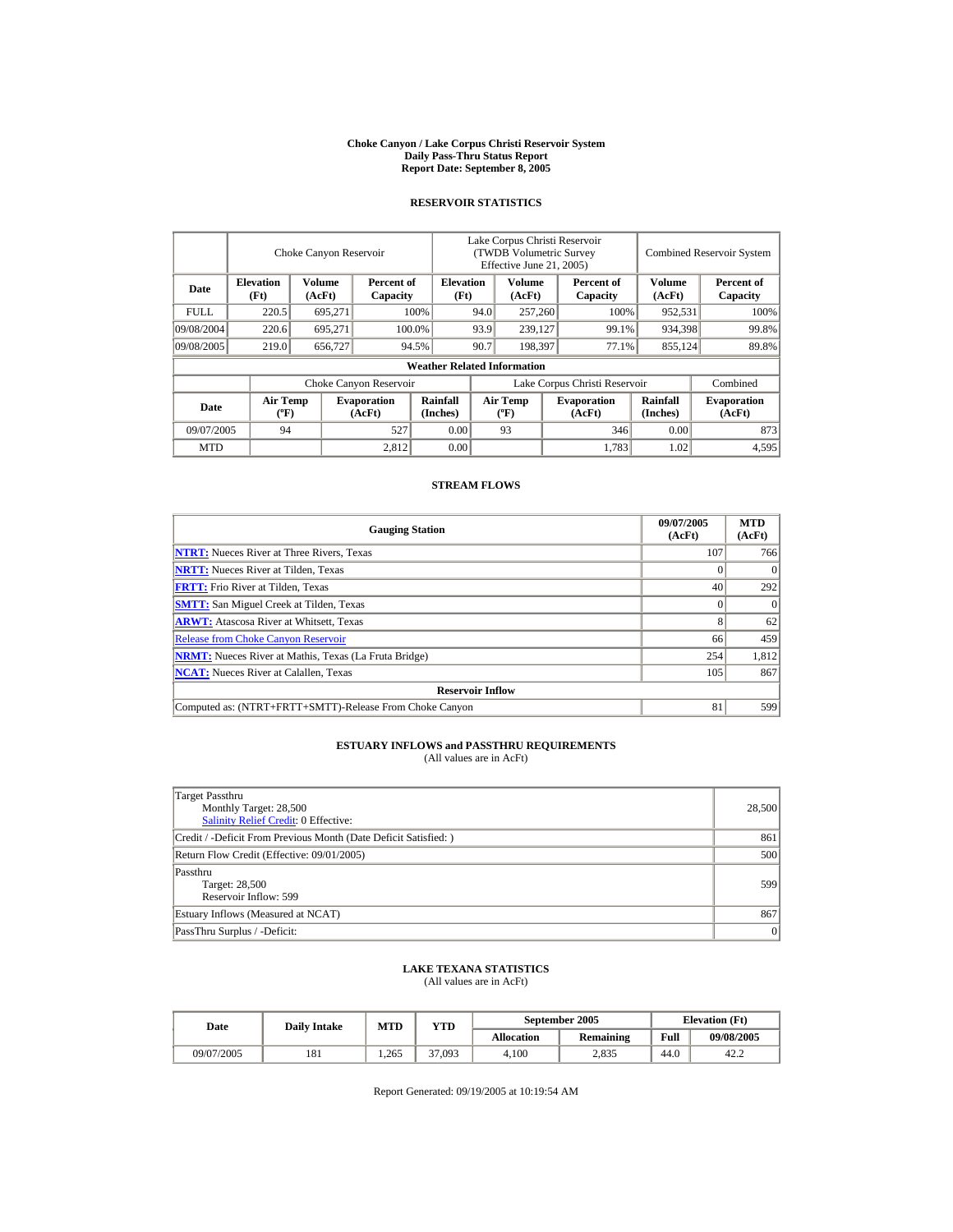#### **Choke Canyon / Lake Corpus Christi Reservoir System Daily Pass-Thru Status Report Report Date: September 9, 2005**

#### **RESERVOIR STATISTICS**

|                         |                          | Choke Canyon Reservoir |                              | Lake Corpus Christi Reservoir<br>(TWDB Volumetric Survey<br>Effective June 21, 2005) |                                              |                                       |      | <b>Combined Reservoir System</b> |                         |                              |
|-------------------------|--------------------------|------------------------|------------------------------|--------------------------------------------------------------------------------------|----------------------------------------------|---------------------------------------|------|----------------------------------|-------------------------|------------------------------|
| Date                    | <b>Elevation</b><br>(Ft) | Volume<br>(AcFt)       | Percent of<br>Capacity       |                                                                                      | Volume<br><b>Elevation</b><br>(Ft)<br>(AcFt) |                                       |      | Percent of<br>Capacity           | <b>Volume</b><br>(AcFt) | Percent of<br>Capacity       |
| <b>FULL</b>             | 220.5                    | 695.271                |                              | 100%<br>94.0                                                                         |                                              | 257,260                               |      | 100%                             | 952,531                 | 100%                         |
| 09/09/2004              | 220.5                    | 695.271                |                              | 100.0%                                                                               | 93.9                                         | 239,702                               |      | 99.4%                            | 934.973                 | 99.8%                        |
| 09/09/2005              | 219.0                    | 656,222                |                              | 94.4%                                                                                | 90.6                                         | 198,057                               |      | 77.0%                            | 854,279                 | 89.7%                        |
|                         |                          |                        |                              | <b>Weather Related Information</b>                                                   |                                              |                                       |      |                                  |                         |                              |
|                         |                          |                        | Choke Canyon Reservoir       |                                                                                      | Lake Corpus Christi Reservoir                |                                       |      |                                  |                         | Combined                     |
| Date                    | <b>Air Temp</b><br>(°F)  |                        | <b>Evaporation</b><br>(AcFt) | Rainfall<br>(Inches)                                                                 |                                              | <b>Air Temp</b><br>$({}^o\mathrm{F})$ |      | <b>Evaporation</b><br>(AcFt)     | Rainfall<br>(Inches)    | <b>Evaporation</b><br>(AcFt) |
| 09/08/2005<br>424<br>94 |                          | 0.00                   |                              | 89                                                                                   |                                              | 178                                   | 0.00 | 602                              |                         |                              |
| <b>MTD</b>              |                          |                        | 3,236                        | 0.00                                                                                 |                                              |                                       |      | 1.961                            | 1.02                    | 5,197                        |

#### **STREAM FLOWS**

| <b>Gauging Station</b>                                       | 09/08/2005<br>(AcFt) | <b>MTD</b><br>(AcFt) |
|--------------------------------------------------------------|----------------------|----------------------|
| <b>NTRT:</b> Nueces River at Three Rivers, Texas             | 107                  | 873                  |
| <b>NRTT:</b> Nueces River at Tilden, Texas                   |                      | $\Omega$             |
| <b>FRTT:</b> Frio River at Tilden, Texas                     | 38                   | 330                  |
| <b>SMTT:</b> San Miguel Creek at Tilden, Texas               |                      | $\Omega$             |
| <b>ARWT:</b> Atascosa River at Whitsett, Texas               |                      | 69                   |
| <b>Release from Choke Canyon Reservoir</b>                   | 66                   | 524                  |
| <b>NRMT:</b> Nueces River at Mathis, Texas (La Fruta Bridge) | 242                  | 2,054                |
| <b>NCAT:</b> Nueces River at Calallen. Texas                 | 133                  | 1.000                |
| <b>Reservoir Inflow</b>                                      |                      |                      |
| Computed as: (NTRT+FRTT+SMTT)-Release From Choke Canyon      | 79                   | 679                  |

## **ESTUARY INFLOWS and PASSTHRU REQUIREMENTS**<br>(All values are in AcFt)

| Target Passthru<br>Monthly Target: 28,500<br><b>Salinity Relief Credit: 0 Effective:</b> | 28,500 |
|------------------------------------------------------------------------------------------|--------|
|                                                                                          |        |
| Credit / -Deficit From Previous Month (Date Deficit Satisfied:)                          | 861    |
| Return Flow Credit (Effective: 09/01/2005)                                               | 500    |
| Passthru                                                                                 |        |
| Target: 28,500                                                                           | 679    |
| Reservoir Inflow: 679                                                                    |        |
| Estuary Inflows (Measured at NCAT)                                                       | 1,000  |
| PassThru Surplus / -Deficit:                                                             | 0      |

## **LAKE TEXANA STATISTICS** (All values are in AcFt)

| Date       | <b>Daily Intake</b> | <b>MTD</b> | YTD    |            | September 2005 | <b>Elevation</b> (Ft) |            |  |
|------------|---------------------|------------|--------|------------|----------------|-----------------------|------------|--|
|            |                     |            |        | Allocation | Remaining      | Full                  | 09/09/2005 |  |
| 09/08/2005 | 181                 | 1.446      | 37.274 | 4.100      | 2,654          | 44.0                  | 42.2       |  |

Report Generated: 09/19/2005 at 10:21:56 AM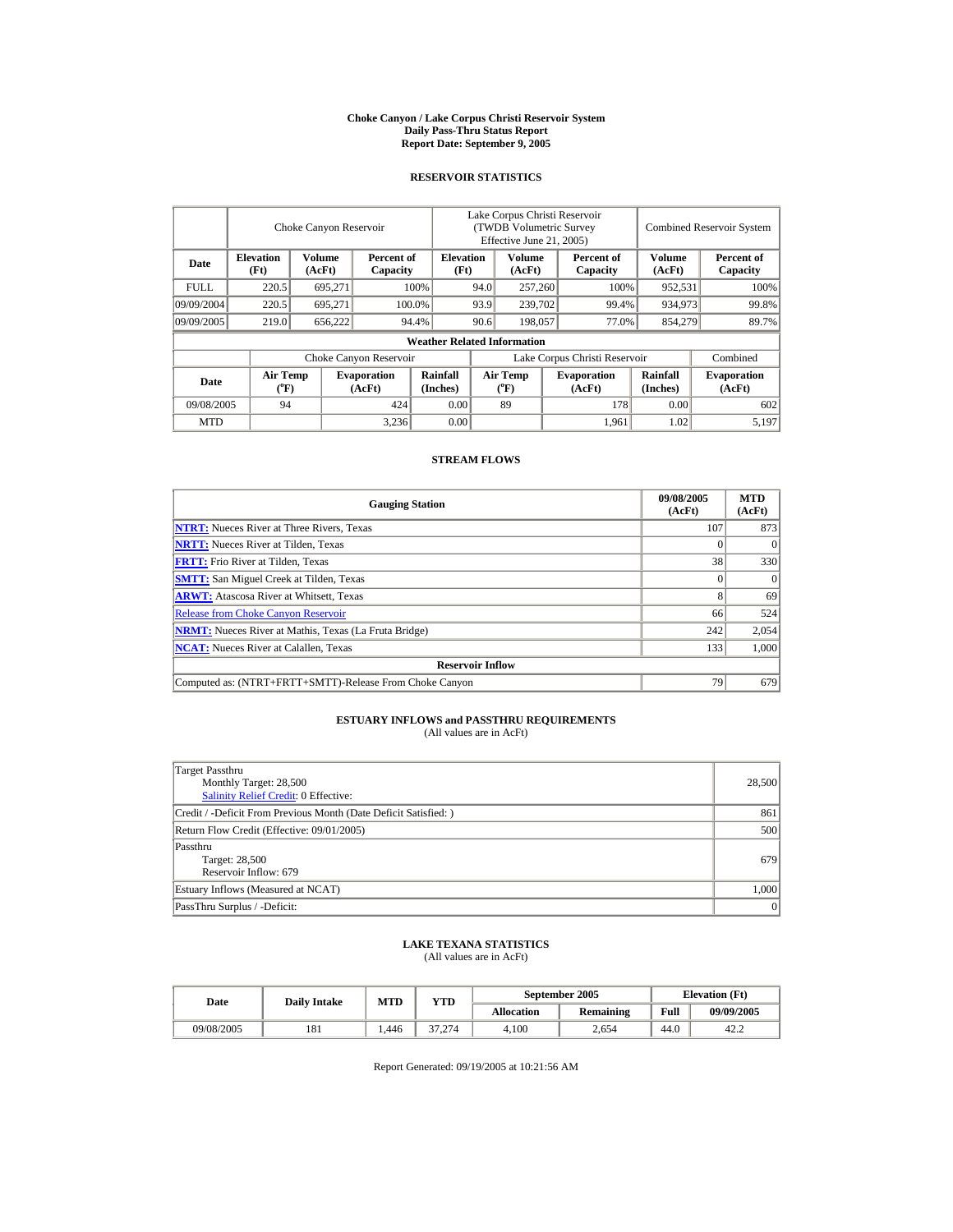#### **Choke Canyon / Lake Corpus Christi Reservoir System Daily Pass-Thru Status Report Report Date: September 10, 2005**

## **RESERVOIR STATISTICS**

|             |                                | Choke Canyon Reservoir                            |                              |                                    | Lake Corpus Christi Reservoir<br>(TWDB Volumetric Survey)<br>Effective June 21, 2005) |                  |         |                              |                         | <b>Combined Reservoir System</b> |
|-------------|--------------------------------|---------------------------------------------------|------------------------------|------------------------------------|---------------------------------------------------------------------------------------|------------------|---------|------------------------------|-------------------------|----------------------------------|
| Date        | <b>Elevation</b><br>(Ft)       | <b>Volume</b><br>Percent of<br>(AcFt)<br>Capacity |                              | <b>Elevation</b><br>(Ft)           |                                                                                       | Volume<br>(AcFt) |         | Percent of<br>Capacity       | <b>Volume</b><br>(AcFt) | Percent of<br>Capacity           |
| <b>FULL</b> | 220.5                          | 695.271                                           |                              | 100%                               | 94.0                                                                                  | 257,260          |         | 100%                         | 952,531                 | 100%                             |
| 09/10/2004  | 220.5                          | 695.271                                           |                              | 100.0%                             | 93.9                                                                                  |                  | 240,087 | 99.5%                        | 935,358                 | 99.9%                            |
| 09/10/2005  | 219.0                          | 655,717                                           |                              | 94.3%                              | 90.6                                                                                  | 197,379          |         | 76.7%                        | 853,096                 | 89.6%                            |
|             |                                |                                                   |                              | <b>Weather Related Information</b> |                                                                                       |                  |         |                              |                         |                                  |
|             |                                |                                                   | Choke Canyon Reservoir       |                                    | Lake Corpus Christi Reservoir                                                         |                  |         |                              |                         | Combined                         |
| Date        | Air Temp<br>$({}^o\mathrm{F})$ |                                                   | <b>Evaporation</b><br>(AcFt) | Rainfall<br>(Inches)               | Air Temp                                                                              |                  |         | <b>Evaporation</b><br>(AcFt) | Rainfall<br>(Inches)    | <b>Evaporation</b><br>(AcFt)     |
| 09/09/2005  | 395<br>94                      |                                                   | 0.00                         |                                    | 89                                                                                    |                  | 207     | 0.00                         | 602                     |                                  |
| <b>MTD</b>  |                                |                                                   | 3,631                        | 0.00                               |                                                                                       |                  |         | 2.168                        | 1.02                    | 5,799                            |

### **STREAM FLOWS**

| <b>Gauging Station</b>                                       | 09/09/2005<br>(AcFt) | <b>MTD</b><br>(AcFt) |
|--------------------------------------------------------------|----------------------|----------------------|
| <b>NTRT:</b> Nueces River at Three Rivers, Texas             | 109                  | 983                  |
| <b>NRTT:</b> Nueces River at Tilden, Texas                   |                      |                      |
| <b>FRTT:</b> Frio River at Tilden, Texas                     | 40                   | 369                  |
| <b>SMTT:</b> San Miguel Creek at Tilden, Texas               |                      | $\theta$             |
| <b>ARWT:</b> Atascosa River at Whitsett, Texas               |                      | 77                   |
| <b>Release from Choke Canyon Reservoir</b>                   | 66                   | 590                  |
| <b>NRMT:</b> Nueces River at Mathis, Texas (La Fruta Bridge) | 232                  | 2,287                |
| <b>NCAT:</b> Nueces River at Calallen, Texas                 | 107                  | 1,108                |
| <b>Reservoir Inflow</b>                                      |                      |                      |
| Computed as: (NTRT+FRTT+SMTT)-Release From Choke Canyon      | 83                   | 762                  |

## **ESTUARY INFLOWS and PASSTHRU REQUIREMENTS**<br>(All values are in AcFt)

| Target Passthru<br>Monthly Target: 28,500<br>Salinity Relief Credit: 0 Effective: | 28,500 |
|-----------------------------------------------------------------------------------|--------|
| Credit / -Deficit From Previous Month (Date Deficit Satisfied:)                   | 861    |
| Return Flow Credit (Effective: 09/01/2005)                                        | 500    |
| Passthru<br>Target: 28,500<br>Reservoir Inflow: 762                               | 762    |
| Estuary Inflows (Measured at NCAT)                                                | 1,108  |
| PassThru Surplus / -Deficit:                                                      | 0      |

## **LAKE TEXANA STATISTICS** (All values are in AcFt)

| Date       | <b>Daily Intake</b> | <b>MTD</b> | VTD    |            | September 2005   | <b>Elevation</b> (Ft) |            |
|------------|---------------------|------------|--------|------------|------------------|-----------------------|------------|
|            |                     |            |        | Allocation | <b>Remaining</b> | Full                  | 09/10/2005 |
| 09/09/2005 | 181                 | 1.627      | 37.455 | 4.100      | 2.473            | 44.0                  | 42.2       |

Report Generated: 09/19/2005 at 10:25:52 AM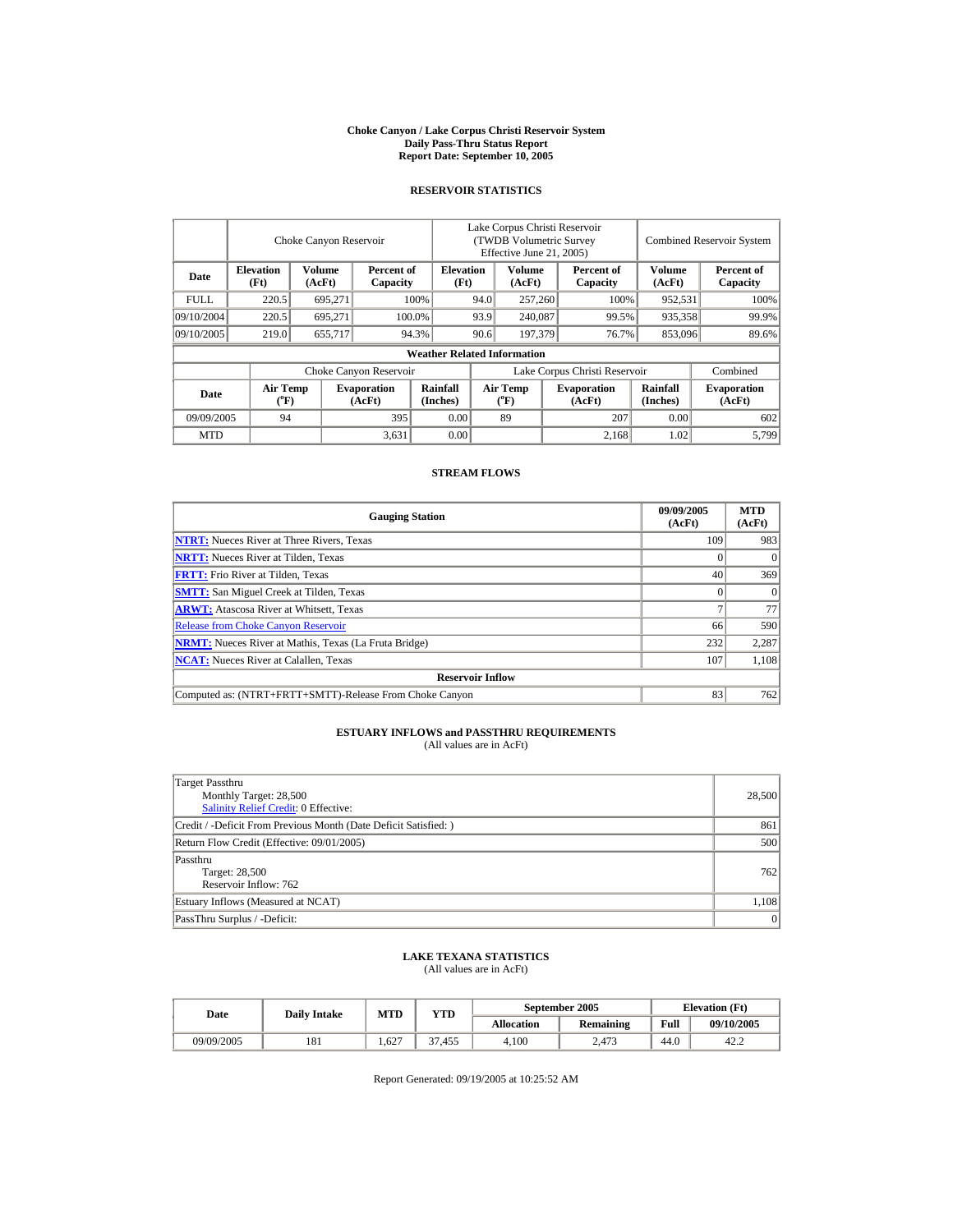#### **Choke Canyon / Lake Corpus Christi Reservoir System Daily Pass-Thru Status Report Report Date: September 11, 2005**

#### **RESERVOIR STATISTICS**

|            | Choke Canyon Reservoir                      |                  |                              |                                    | Lake Corpus Christi Reservoir<br>(TWDB Volumetric Survey<br>Effective June 21, 2005) |                                             |         |                              | <b>Combined Reservoir System</b> |                              |  |
|------------|---------------------------------------------|------------------|------------------------------|------------------------------------|--------------------------------------------------------------------------------------|---------------------------------------------|---------|------------------------------|----------------------------------|------------------------------|--|
| Date       | <b>Elevation</b><br>(Ft)                    | Volume<br>(AcFt) | Percent of<br>Capacity       | <b>Elevation</b><br>(Ft)           |                                                                                      | Volume<br>(AcFt)                            |         | Percent of<br>Capacity       | Volume<br>(AcFt)                 | Percent of<br>Capacity       |  |
| FULL.      | 220.5                                       | 695,271          |                              | 100%                               | 94.0                                                                                 | 257,260                                     |         | 100%                         | 952,531                          | 100%                         |  |
| 09/11/2004 | 220.5                                       | 695.271          |                              | 100.0%                             | 94.0                                                                                 |                                             | 240,856 | 99.8%                        | 936,127                          | 100.0%                       |  |
| 09/11/2005 | 218.9                                       | 655,212          |                              | 94.2%                              | 90.6                                                                                 | 196.701                                     |         | 76.5%                        | 851,913                          | 89.4%                        |  |
|            |                                             |                  |                              | <b>Weather Related Information</b> |                                                                                      |                                             |         |                              |                                  |                              |  |
|            |                                             |                  | Choke Canyon Reservoir       |                                    | Lake Corpus Christi Reservoir                                                        |                                             |         |                              |                                  | Combined                     |  |
| Date       | <b>Air Temp</b><br>$({}^{\circ}\mathrm{F})$ |                  | <b>Evaporation</b><br>(AcFt) | Rainfall<br>(Inches)               |                                                                                      | <b>Air Temp</b><br>$({}^{\circ}\mathbf{F})$ |         | <b>Evaporation</b><br>(AcFt) | Rainfall<br>(Inches)             | <b>Evaporation</b><br>(AcFt) |  |
| 09/10/2005 | 394<br>94                                   |                  | 0.03                         |                                    | 91                                                                                   |                                             | 257     | 0.11                         | 651                              |                              |  |
| <b>MTD</b> |                                             |                  | 4,025                        | 0.03                               |                                                                                      |                                             |         | 2.425                        | 1.13                             | 6.450                        |  |

#### **STREAM FLOWS**

| <b>Gauging Station</b>                                       | 09/10/2005<br>(AcFt) | <b>MTD</b><br>(AcFt) |
|--------------------------------------------------------------|----------------------|----------------------|
| <b>NTRT:</b> Nueces River at Three Rivers, Texas             | 107                  | 1,090                |
| <b>NRTT:</b> Nueces River at Tilden, Texas                   |                      |                      |
| <b>FRTT:</b> Frio River at Tilden, Texas                     | 40                   | 409                  |
| <b>SMTT:</b> San Miguel Creek at Tilden, Texas               |                      | $\Omega$             |
| <b>ARWT:</b> Atascosa River at Whitsett, Texas               |                      | 85                   |
| <b>Release from Choke Canyon Reservoir</b>                   | 66                   | 655                  |
| <b>NRMT:</b> Nueces River at Mathis, Texas (La Fruta Bridge) | 212                  | 2,499                |
| <b>NCAT:</b> Nueces River at Calallen, Texas                 | 117                  | 1,225                |
| <b>Reservoir Inflow</b>                                      |                      |                      |
| Computed as: (NTRT+FRTT+SMTT)-Release From Choke Canyon      | 81                   | 844                  |

# **ESTUARY INFLOWS and PASSTHRU REQUIREMENTS**<br>(All values are in AcFt)

| Target Passthru<br>Monthly Target: 28,500<br><b>Salinity Relief Credit: 0 Effective:</b> | 28,500 |
|------------------------------------------------------------------------------------------|--------|
| Credit / -Deficit From Previous Month (Date Deficit Satisfied:)                          | 861    |
| Return Flow Credit (Effective: 09/01/2005)                                               | 500    |
| Passthru<br>Target: 28,500<br>Reservoir Inflow: 844                                      | 844    |
| Estuary Inflows (Measured at NCAT)                                                       | 1.225  |
| PassThru Surplus / -Deficit:                                                             | 0      |

## **LAKE TEXANA STATISTICS**

(All values are in AcFt)

| Date       | <b>Daily Intake</b> | MTD  | VTD    |                   | September 2005   | <b>Elevation</b> (Ft) |            |
|------------|---------------------|------|--------|-------------------|------------------|-----------------------|------------|
|            |                     |      |        | <b>Allocation</b> | <b>Remaining</b> | Full                  | 09/11/2005 |
| 09/10/2005 | 181                 | .808 | 37.636 | 4.100             | 2.292            | 44.0                  | 42.2       |

Report Generated: 09/19/2005 at 10:27:25 AM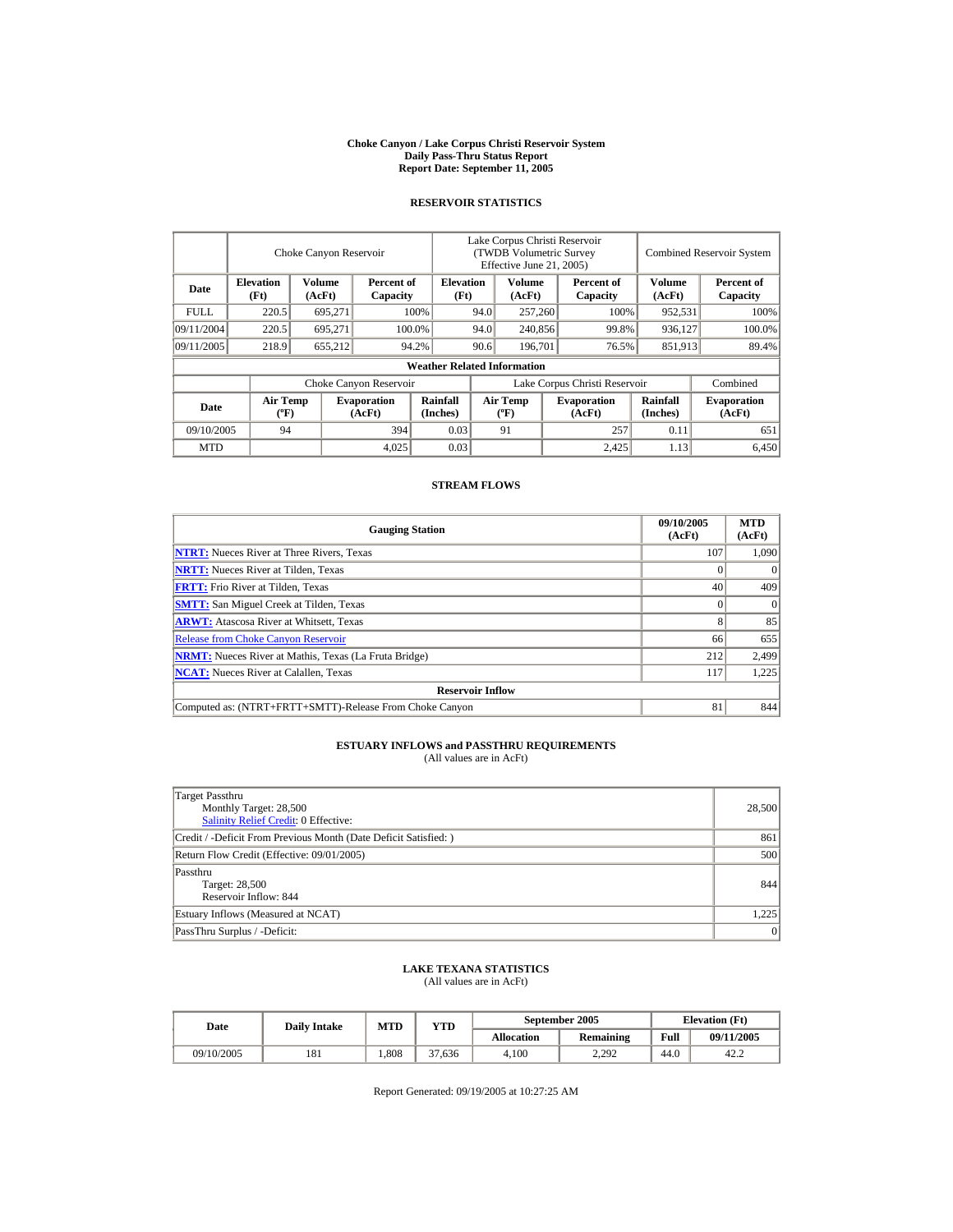#### **Choke Canyon / Lake Corpus Christi Reservoir System Daily Pass-Thru Status Report Report Date: September 12, 2005**

#### **RESERVOIR STATISTICS**

|             | Choke Canyon Reservoir         |                  |                              |                                    | Lake Corpus Christi Reservoir<br>(TWDB Volumetric Survey<br>Effective June 21, 2005) |                                             |         |                              |                      | <b>Combined Reservoir System</b> |  |  |
|-------------|--------------------------------|------------------|------------------------------|------------------------------------|--------------------------------------------------------------------------------------|---------------------------------------------|---------|------------------------------|----------------------|----------------------------------|--|--|
| Date        | <b>Elevation</b><br>(Ft)       | Volume<br>(AcFt) | Percent of<br>Capacity       | <b>Elevation</b><br>(Ft)           | Volume<br>(AcFt)                                                                     |                                             |         | Percent of<br>Capacity       | Volume<br>(AcFt)     | Percent of<br>Capacity           |  |  |
| <b>FULL</b> | 220.5                          | 695,271          |                              | 100%                               | 94.0                                                                                 | 257,260                                     |         | 100%                         | 952,531              | 100%                             |  |  |
| 09/12/2004  | 220.5                          | 695.271          |                              | 100.0%                             | 94.0                                                                                 |                                             | 241,241 | 100.0%                       | 936,512              | 100.0%                           |  |  |
| 09/12/2005  | 219.0                          | 655,969          |                              | 94.3%                              | 90.6                                                                                 |                                             | 197,040 |                              | 853,009<br>76.6%     | 89.6%                            |  |  |
|             |                                |                  |                              | <b>Weather Related Information</b> |                                                                                      |                                             |         |                              |                      |                                  |  |  |
|             |                                |                  | Choke Canyon Reservoir       |                                    | Lake Corpus Christi Reservoir                                                        |                                             |         |                              |                      | Combined                         |  |  |
| Date        | Air Temp<br>$({}^o\mathrm{F})$ |                  | <b>Evaporation</b><br>(AcFt) | Rainfall<br>(Inches)               |                                                                                      | <b>Air Temp</b><br>$({}^{\circ}\mathbf{F})$ |         | <b>Evaporation</b><br>(AcFt) | Rainfall<br>(Inches) | <b>Evaporation</b><br>(AcFt)     |  |  |
|             | 83<br>88<br>09/11/2005         |                  | 0.22                         |                                    | 91                                                                                   |                                             | 30      | 0.16                         | 118                  |                                  |  |  |
| <b>MTD</b>  |                                |                  | 4,113                        | 0.25                               |                                                                                      |                                             |         | 2.455                        | 1.29                 | 6,568                            |  |  |

### **STREAM FLOWS**

| <b>Gauging Station</b>                                       | 09/11/2005<br>(AcFt) | <b>MTD</b><br>(AcFt) |
|--------------------------------------------------------------|----------------------|----------------------|
| <b>NTRT:</b> Nueces River at Three Rivers, Texas             | 111                  | 1,201                |
| <b>NRTT:</b> Nueces River at Tilden, Texas                   |                      | $\Omega$             |
| <b>FRTT:</b> Frio River at Tilden, Texas                     | 42                   | 451                  |
| <b>SMTT:</b> San Miguel Creek at Tilden, Texas               |                      | $\Omega$             |
| <b>ARWT:</b> Atascosa River at Whitsett, Texas               | 10                   | 95                   |
| <b>Release from Choke Canyon Reservoir</b>                   | 66                   | 721                  |
| <b>NRMT:</b> Nueces River at Mathis, Texas (La Fruta Bridge) | 193                  | 2,692                |
| <b>NCAT:</b> Nueces River at Calallen, Texas                 | 125                  | 1,350                |
| <b>Reservoir Inflow</b>                                      |                      |                      |
| Computed as: (NTRT+FRTT+SMTT)-Release From Choke Canyon      | 87                   | 931                  |

# **ESTUARY INFLOWS and PASSTHRU REQUIREMENTS**<br>(All values are in AcFt)

| Target Passthru<br>Monthly Target: 28,500<br><b>Salinity Relief Credit: 0 Effective:</b> | 28,500 |
|------------------------------------------------------------------------------------------|--------|
| Credit / -Deficit From Previous Month (Date Deficit Satisfied: )                         | 861    |
| Return Flow Credit (Effective: 09/01/2005)                                               | 500    |
| Passthru<br>Target: 28,500<br>Reservoir Inflow: 931                                      | 931    |
| Estuary Inflows (Measured at NCAT)                                                       | 1,350  |
| PassThru Surplus / -Deficit:                                                             | 0      |

## **LAKE TEXANA STATISTICS**

(All values are in AcFt)

| Date       | <b>Daily Intake</b> | MTD  | VTD    |                   | September 2005   | <b>Elevation</b> (Ft) |            |
|------------|---------------------|------|--------|-------------------|------------------|-----------------------|------------|
|            |                     |      |        | <b>Allocation</b> | <b>Remaining</b> | Full                  | 09/12/2005 |
| 09/11/2005 | 181                 | .989 | 37.817 | 4.100             | 2.111            | 44.0                  | 42.2       |

Report Generated: 09/19/2005 at 10:28:31 AM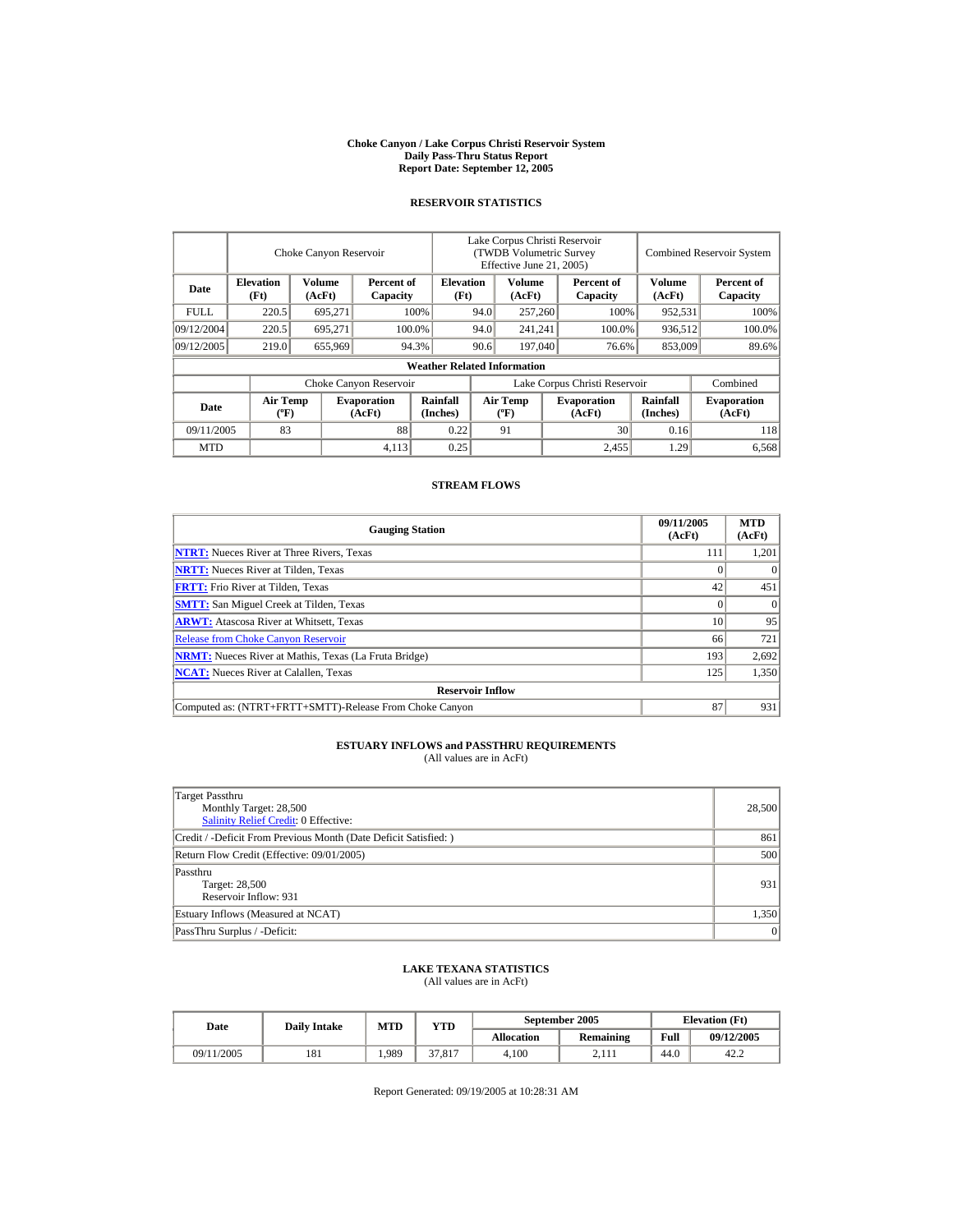#### **Choke Canyon / Lake Corpus Christi Reservoir System Daily Pass-Thru Status Report Report Date: September 13, 2005**

#### **RESERVOIR STATISTICS**

|                                                                                |                                             | Choke Canyon Reservoir   |                              | Lake Corpus Christi Reservoir<br>(TWDB Volumetric Survey<br>Effective June 21, 2005) |      |                                  |                  |                               | <b>Combined Reservoir System</b> |                              |  |
|--------------------------------------------------------------------------------|---------------------------------------------|--------------------------|------------------------------|--------------------------------------------------------------------------------------|------|----------------------------------|------------------|-------------------------------|----------------------------------|------------------------------|--|
| <b>Elevation</b><br>Volume<br>Percent of<br>Date<br>(Ft)<br>(AcFt)<br>Capacity |                                             | <b>Elevation</b><br>(Ft) |                              | Volume<br>(AcFt)                                                                     |      | Percent of<br>Capacity           | Volume<br>(AcFt) | Percent of<br>Capacity        |                                  |                              |  |
| <b>FULL</b>                                                                    | 220.5                                       | 695,271                  |                              | 100%                                                                                 | 94.0 | 257,260                          |                  | 100%                          | 952,531                          | 100%                         |  |
| 09/13/2004                                                                     | 220.5                                       | 695.271                  |                              | 100.0%                                                                               |      | 94.0<br>240,856                  |                  | 99.8%                         | 936,127                          | 100.0%                       |  |
| 09/13/2005                                                                     | 219.0                                       | 655,969                  |                              | 94.3%                                                                                | 90.5 | 196,362                          |                  | 76.3%                         | 852,331                          | 89.5%                        |  |
|                                                                                |                                             |                          |                              | <b>Weather Related Information</b>                                                   |      |                                  |                  |                               |                                  |                              |  |
|                                                                                |                                             |                          | Choke Canyon Reservoir       |                                                                                      |      |                                  |                  | Lake Corpus Christi Reservoir |                                  | Combined                     |  |
| Date                                                                           | <b>Air Temp</b><br>$({}^{\circ}\mathrm{F})$ |                          | <b>Evaporation</b><br>(AcFt) | Rainfall<br>(Inches)                                                                 |      | <b>Air Temp</b><br>$(^{\circ}F)$ |                  | <b>Evaporation</b><br>(AcFt)  | <b>Rainfall</b><br>(Inches)      | <b>Evaporation</b><br>(AcFt) |  |
| 09/12/2005                                                                     | 94                                          |                          | 322                          | 0.00                                                                                 |      | 93                               |                  | 256                           | 0.00                             | 578                          |  |
| <b>MTD</b>                                                                     |                                             |                          | 4,435                        | 0.25                                                                                 |      |                                  |                  | 2.711                         | 1.29                             | 7.146                        |  |

#### **STREAM FLOWS**

| <b>Gauging Station</b>                                       | 09/12/2005<br>(AcFt) | <b>MTD</b><br>(AcFt) |
|--------------------------------------------------------------|----------------------|----------------------|
| <b>NTRT:</b> Nueces River at Three Rivers, Texas             | 131                  | 1,332                |
| <b>NRTT:</b> Nueces River at Tilden, Texas                   |                      | $\Omega$             |
| <b>FRTT:</b> Frio River at Tilden, Texas                     | 40                   | 490                  |
| <b>SMTT:</b> San Miguel Creek at Tilden, Texas               |                      | $\Omega$             |
| <b>ARWT:</b> Atascosa River at Whitsett, Texas               |                      | 106                  |
| <b>Release from Choke Canyon Reservoir</b>                   | 66                   | 786                  |
| <b>NRMT:</b> Nueces River at Mathis, Texas (La Fruta Bridge) | 191                  | 2,882                |
| <b>NCAT:</b> Nueces River at Calallen, Texas                 | 75                   | 1,425                |
| <b>Reservoir Inflow</b>                                      |                      |                      |
| Computed as: (NTRT+FRTT+SMTT)-Release From Choke Canyon      | 105                  | 1.036                |

# **ESTUARY INFLOWS and PASSTHRU REQUIREMENTS**<br>(All values are in AcFt)

| Target Passthru<br>Monthly Target: 28,500<br><b>Salinity Relief Credit: 0 Effective:</b> | 28,500 |
|------------------------------------------------------------------------------------------|--------|
| Credit / -Deficit From Previous Month (Date Deficit Satisfied: )                         | 861    |
| Return Flow Credit (Effective: 09/01/2005)                                               | 500    |
| Passthru<br>Target: 28,500<br>Reservoir Inflow: 1,036                                    | 1,036  |
| Estuary Inflows (Measured at NCAT)                                                       | 1,425  |
| PassThru Surplus / -Deficit:                                                             | 0      |

## **LAKE TEXANA STATISTICS**

(All values are in AcFt)

| Date       | <b>Daily Intake</b> | <b>MTD</b>      | VTD    |            | September 2005   | <b>Elevation</b> (Ft) |            |  |
|------------|---------------------|-----------------|--------|------------|------------------|-----------------------|------------|--|
|            |                     |                 |        | Allocation | <b>Remaining</b> | Full                  | 09/13/2005 |  |
| 09/12/2005 | 182                 | 171<br>$\sim$ 1 | 37,999 | 4.100      | .929             | 44.0                  | 42.1       |  |

Report Generated: 09/19/2005 at 10:29:58 AM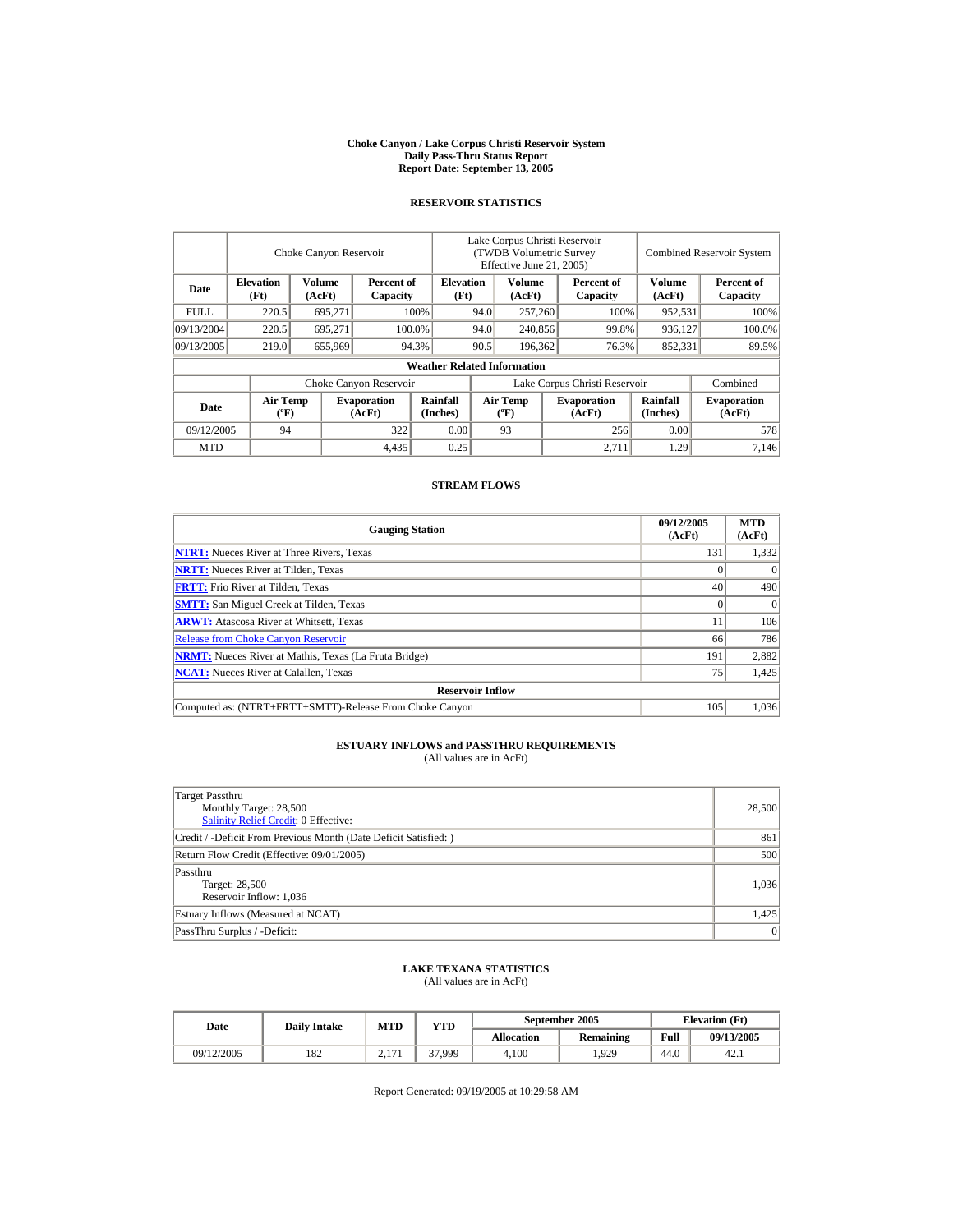#### **Choke Canyon / Lake Corpus Christi Reservoir System Daily Pass-Thru Status Report Report Date: September 14, 2005**

#### **RESERVOIR STATISTICS**

|                                                                                |                                             | Choke Canyon Reservoir   |                              | Lake Corpus Christi Reservoir<br>(TWDB Volumetric Survey<br>Effective June 21, 2005) |      |                                  |                  |                               | <b>Combined Reservoir System</b> |                              |  |
|--------------------------------------------------------------------------------|---------------------------------------------|--------------------------|------------------------------|--------------------------------------------------------------------------------------|------|----------------------------------|------------------|-------------------------------|----------------------------------|------------------------------|--|
| <b>Elevation</b><br>Volume<br>Percent of<br>Date<br>(Ft)<br>(AcFt)<br>Capacity |                                             | <b>Elevation</b><br>(Ft) |                              | Volume<br>(AcFt)                                                                     |      | Percent of<br>Capacity           | Volume<br>(AcFt) | Percent of<br>Capacity        |                                  |                              |  |
| <b>FULL</b>                                                                    | 220.5                                       | 695,271                  |                              | 100%                                                                                 | 94.0 | 257,260                          |                  | 100%                          | 952,531                          | 100%                         |  |
| 09/14/2004                                                                     | 220.5                                       | 695.271                  | 100.0%                       |                                                                                      | 94.0 | 241,241                          |                  | 100.0%                        | 936,512                          | 100.0%                       |  |
| 09/14/2005                                                                     | 218.9                                       | 655,464                  |                              | 94.3%                                                                                | 90.5 | 196,023                          |                  | 76.2%                         | 851,487                          | 89.4%                        |  |
|                                                                                |                                             |                          |                              | <b>Weather Related Information</b>                                                   |      |                                  |                  |                               |                                  |                              |  |
|                                                                                |                                             |                          | Choke Canyon Reservoir       |                                                                                      |      |                                  |                  | Lake Corpus Christi Reservoir |                                  | Combined                     |  |
| Date                                                                           | <b>Air Temp</b><br>$({}^{\circ}\mathrm{F})$ |                          | <b>Evaporation</b><br>(AcFt) | Rainfall<br>(Inches)                                                                 |      | <b>Air Temp</b><br>$(^{\circ}F)$ |                  | <b>Evaporation</b><br>(AcFt)  | <b>Rainfall</b><br>(Inches)      | <b>Evaporation</b><br>(AcFt) |  |
| 09/13/2005                                                                     | 98                                          |                          | 497                          | 0.00                                                                                 |      | 95                               |                  | 286                           | 0.00                             | 783                          |  |
| <b>MTD</b>                                                                     |                                             |                          | 4,932                        | 0.25                                                                                 |      |                                  |                  | 2.997                         | 1.29                             | 7,929                        |  |

#### **STREAM FLOWS**

| <b>Gauging Station</b>                                       | 09/13/2005<br>(AcFt) | <b>MTD</b><br>(AcFt) |
|--------------------------------------------------------------|----------------------|----------------------|
| <b>NTRT:</b> Nueces River at Three Rivers, Texas             | 119                  | 1,451                |
| <b>NRTT:</b> Nueces River at Tilden, Texas                   |                      |                      |
| <b>FRTT:</b> Frio River at Tilden, Texas                     | 42                   | 532                  |
| <b>SMTT:</b> San Miguel Creek at Tilden, Texas               |                      | $\Omega$             |
| <b>ARWT:</b> Atascosa River at Whitsett, Texas               | 10                   | 115                  |
| <b>Release from Choke Canyon Reservoir</b>                   | 66                   | 852                  |
| <b>NRMT:</b> Nueces River at Mathis, Texas (La Fruta Bridge) | 191                  | 3,073                |
| <b>NCAT:</b> Nueces River at Calallen, Texas                 | 93                   | 1,519                |
| <b>Reservoir Inflow</b>                                      |                      |                      |
| Computed as: (NTRT+FRTT+SMTT)-Release From Choke Canyon      | 95                   | 1,131                |

# **ESTUARY INFLOWS and PASSTHRU REQUIREMENTS**<br>(All values are in AcFt)

| Target Passthru<br>Monthly Target: 28,500<br><b>Salinity Relief Credit: 0 Effective:</b> | 28,500 |
|------------------------------------------------------------------------------------------|--------|
| Credit / -Deficit From Previous Month (Date Deficit Satisfied: )                         | 861    |
| Return Flow Credit (Effective: 09/01/2005)                                               | 500    |
| Passthru<br>Target: 28,500<br>Reservoir Inflow: 1,131                                    | 1,131  |
| Estuary Inflows (Measured at NCAT)                                                       | 1,519  |
| PassThru Surplus / -Deficit:                                                             | 0      |

## **LAKE TEXANA STATISTICS**

(All values are in AcFt)

| Date       | <b>Daily Intake</b> | <b>MTD</b>    | $_{\rm VTD}$ |            | September 2005   | <b>Elevation</b> (Ft) |            |
|------------|---------------------|---------------|--------------|------------|------------------|-----------------------|------------|
|            |                     |               |              | Allocation | <b>Remaining</b> | Full                  | 09/14/2005 |
| 09/13/2005 | 182                 | 252<br>۔روہ ک | 38.181       | 4.100      | 747              | 44.0                  | 42.1       |

Report Generated: 09/19/2005 at 10:31:10 AM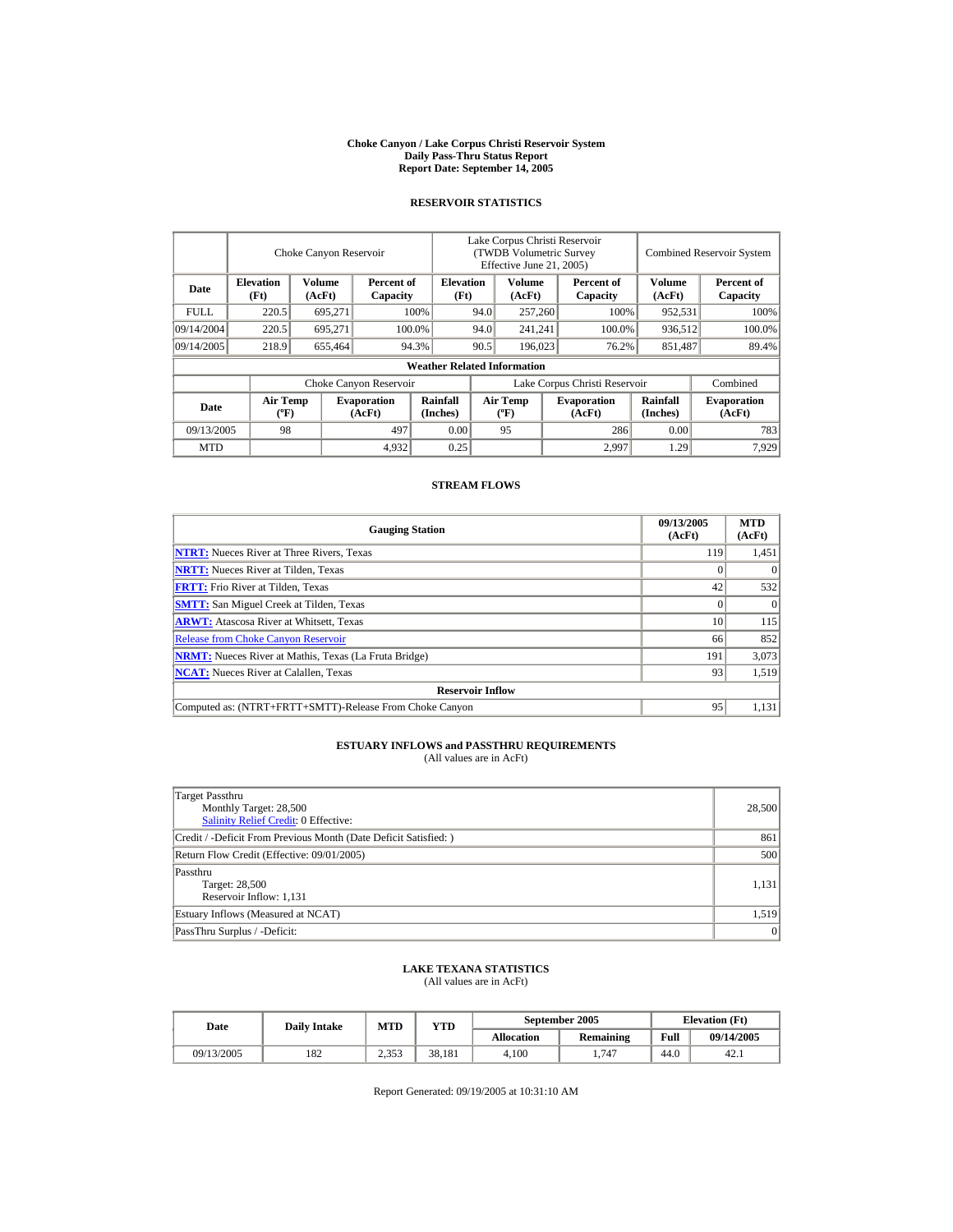#### **Choke Canyon / Lake Corpus Christi Reservoir System Daily Pass-Thru Status Report Report Date: September 15, 2005**

#### **RESERVOIR STATISTICS**

|                                                                                |                                             | Choke Canyon Reservoir   |                              | Lake Corpus Christi Reservoir<br>(TWDB Volumetric Survey<br>Effective June 21, 2005) |      |                                  |                  |                               | <b>Combined Reservoir System</b> |                              |  |
|--------------------------------------------------------------------------------|---------------------------------------------|--------------------------|------------------------------|--------------------------------------------------------------------------------------|------|----------------------------------|------------------|-------------------------------|----------------------------------|------------------------------|--|
| <b>Elevation</b><br>Volume<br>Percent of<br>Date<br>(Ft)<br>(AcFt)<br>Capacity |                                             | <b>Elevation</b><br>(Ft) |                              | Volume<br>(AcFt)                                                                     |      | Percent of<br>Capacity           | Volume<br>(AcFt) | Percent of<br>Capacity        |                                  |                              |  |
| <b>FULL</b>                                                                    | 220.5                                       | 695,271                  |                              | 100%                                                                                 | 94.0 | 257,260                          |                  | 100%                          | 952,531                          | 100%                         |  |
| 09/15/2004                                                                     | 220.5                                       | 695.271                  |                              | 100.0%                                                                               | 94.0 | 241,241                          |                  | 100.0%                        | 936,512                          | 100.0%                       |  |
| 09/15/2005                                                                     | 218.9                                       | 654.454                  |                              | 94.1%                                                                                | 90.5 | 195,685                          |                  | 76.1%                         | 850,139                          | 89.3%                        |  |
|                                                                                |                                             |                          |                              | <b>Weather Related Information</b>                                                   |      |                                  |                  |                               |                                  |                              |  |
|                                                                                |                                             |                          | Choke Canyon Reservoir       |                                                                                      |      |                                  |                  | Lake Corpus Christi Reservoir |                                  | Combined                     |  |
| Date                                                                           | <b>Air Temp</b><br>$({}^{\circ}\mathrm{F})$ |                          | <b>Evaporation</b><br>(AcFt) | Rainfall<br>(Inches)                                                                 |      | <b>Air Temp</b><br>$(^{\circ}F)$ |                  | <b>Evaporation</b><br>(AcFt)  | <b>Rainfall</b><br>(Inches)      | <b>Evaporation</b><br>(AcFt) |  |
| 09/14/2005                                                                     | 99                                          |                          | 511                          | 0.00                                                                                 |      | 96                               |                  | 325                           | 0.00                             | 836                          |  |
| <b>MTD</b>                                                                     |                                             |                          | 5,443                        | 0.25                                                                                 |      |                                  |                  | 3,322                         | 1.29                             | 8.765                        |  |

#### **STREAM FLOWS**

| <b>Gauging Station</b>                                       | 09/14/2005<br>(AcFt) | <b>MTD</b><br>(AcFt) |
|--------------------------------------------------------------|----------------------|----------------------|
| <b>NTRT:</b> Nueces River at Three Rivers, Texas             | 111                  | 1,562                |
| <b>NRTT:</b> Nueces River at Tilden, Texas                   |                      | $\Omega$             |
| <b>FRTT:</b> Frio River at Tilden, Texas                     | 40                   | 572                  |
| <b>SMTT:</b> San Miguel Creek at Tilden, Texas               |                      | $\Omega$             |
| <b>ARWT:</b> Atascosa River at Whitsett, Texas               |                      | 124                  |
| <b>Release from Choke Canyon Reservoir</b>                   | 66                   | 917                  |
| <b>NRMT:</b> Nueces River at Mathis, Texas (La Fruta Bridge) | 147                  | 3,220                |
| <b>NCAT:</b> Nueces River at Calallen, Texas                 | 83                   | 1,602                |
| <b>Reservoir Inflow</b>                                      |                      |                      |
| Computed as: (NTRT+FRTT+SMTT)-Release From Choke Canyon      | 85                   | 1.217                |

# **ESTUARY INFLOWS and PASSTHRU REQUIREMENTS**<br>(All values are in AcFt)

| Target Passthru<br>Monthly Target: 28,500<br><b>Salinity Relief Credit: 0 Effective:</b> | 28,500 |
|------------------------------------------------------------------------------------------|--------|
| Credit / -Deficit From Previous Month (Date Deficit Satisfied: )                         | 861    |
| Return Flow Credit (Effective: 09/01/2005)                                               | 500    |
| Passthru<br>Target: 28,500<br>Reservoir Inflow: 1,217                                    | 1,217  |
| Estuary Inflows (Measured at NCAT)                                                       | 1,602  |
| PassThru Surplus / -Deficit:                                                             | 0      |

## **LAKE TEXANA STATISTICS**

(All values are in AcFt)

| Date       | <b>Daily Intake</b> | <b>MTD</b> | $_{\rm VTD}$ |            | September 2005   | <b>Elevation</b> (Ft) |            |  |
|------------|---------------------|------------|--------------|------------|------------------|-----------------------|------------|--|
|            |                     |            |              | Allocation | <b>Remaining</b> | Full                  | 09/15/2005 |  |
| 09/14/2005 | 182                 | 2.534      | 38.362       | 4.100      | .566             | 44.0                  | 42.1       |  |

Report Generated: 09/19/2005 at 10:33:49 AM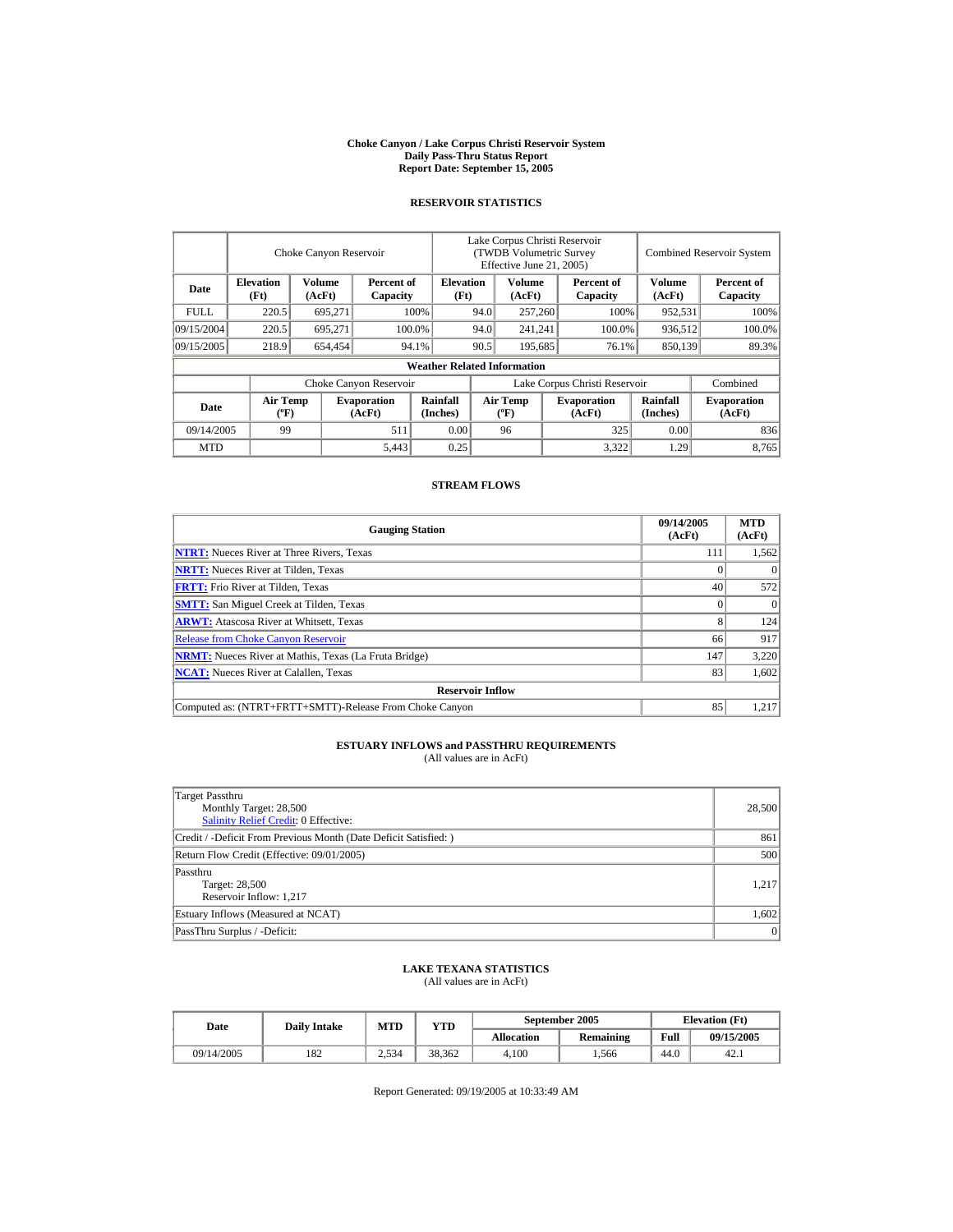#### **Choke Canyon / Lake Corpus Christi Reservoir System Daily Pass-Thru Status Report Report Date: September 16, 2005**

#### **RESERVOIR STATISTICS**

|             | Choke Canyon Reservoir   |                  |                              |                                                    | Lake Corpus Christi Reservoir<br>(TWDB Volumetric Survey<br>Effective June 21, 2005) |                                       |                   |                              | <b>Combined Reservoir System</b> |                              |  |
|-------------|--------------------------|------------------|------------------------------|----------------------------------------------------|--------------------------------------------------------------------------------------|---------------------------------------|-------------------|------------------------------|----------------------------------|------------------------------|--|
| Date        | <b>Elevation</b><br>(Ft) | Volume<br>(AcFt) |                              | <b>Elevation</b><br>Percent of<br>(Ft)<br>Capacity |                                                                                      | Volume<br>(AcFt)                      |                   | Percent of<br>Capacity       | <b>Volume</b><br>(AcFt)          | Percent of<br>Capacity       |  |
| <b>FULL</b> | 220.5                    | 695.271          |                              | 100%                                               | 94.0                                                                                 | 257,260                               |                   | 100%                         | 952,531                          | 100%                         |  |
| 09/16/2004  | 220.5                    | 695.271          |                              | 100.0%                                             | 94.0                                                                                 |                                       | 241.241<br>100.0% |                              | 936.512                          | 100.0%                       |  |
| 09/16/2005  | 218.9                    | 654,707          |                              | 94.2%                                              | 90.5                                                                                 | 195,178                               |                   | 75.9%                        | 849,885                          | 89.2%                        |  |
|             |                          |                  |                              | <b>Weather Related Information</b>                 |                                                                                      |                                       |                   |                              |                                  |                              |  |
|             |                          |                  | Choke Canyon Reservoir       |                                                    | Lake Corpus Christi Reservoir                                                        |                                       |                   |                              |                                  | Combined                     |  |
| Date        | <b>Air Temp</b><br>(°F)  |                  | <b>Evaporation</b><br>(AcFt) | Rainfall<br>(Inches)                               |                                                                                      | <b>Air Temp</b><br>$({}^o\mathrm{F})$ |                   | <b>Evaporation</b><br>(AcFt) | Rainfall<br>(Inches)             | <b>Evaporation</b><br>(AcFt) |  |
| 09/15/2005  | 100                      |                  | 540                          | 0.00                                               |                                                                                      | 98                                    |                   | 344                          | 0.00                             | 884                          |  |
| <b>MTD</b>  |                          |                  | 5,983                        | 0.25                                               |                                                                                      |                                       |                   | 3.666                        | 1.29                             | 9,649                        |  |

#### **STREAM FLOWS**

| <b>Gauging Station</b>                                       | 09/15/2005<br>(AcFt) | <b>MTD</b><br>(AcFt) |
|--------------------------------------------------------------|----------------------|----------------------|
| <b>NTRT:</b> Nueces River at Three Rivers, Texas             | 109                  | 1,671                |
| <b>NRTT:</b> Nueces River at Tilden, Texas                   |                      | $\Omega$             |
| <b>FRTT:</b> Frio River at Tilden, Texas                     | 42                   | 613                  |
| <b>SMTT:</b> San Miguel Creek at Tilden, Texas               |                      | $\Omega$             |
| <b>ARWT:</b> Atascosa River at Whitsett, Texas               | 11                   | 135                  |
| <b>Release from Choke Canyon Reservoir</b>                   | 66                   | 983                  |
| <b>NRMT:</b> Nueces River at Mathis, Texas (La Fruta Bridge) | 161                  | 3,380                |
| <b>NCAT:</b> Nueces River at Calallen, Texas                 | 48                   | 1,650                |
| <b>Reservoir Inflow</b>                                      |                      |                      |
| Computed as: (NTRT+FRTT+SMTT)-Release From Choke Canyon      | 85                   | 1,302                |

## **ESTUARY INFLOWS and PASSTHRU REQUIREMENTS**<br>(All values are in AcFt)

| Target Passthru<br>Monthly Target: 28,500<br><b>Salinity Relief Credit: 0 Effective:</b> | 28,500 |
|------------------------------------------------------------------------------------------|--------|
|                                                                                          |        |
| Credit / -Deficit From Previous Month (Date Deficit Satisfied:)                          | 861    |
| Return Flow Credit (Effective: 09/01/2005)                                               | 500    |
| Passthru                                                                                 |        |
| Target: 28,500                                                                           | 1,302  |
| Reservoir Inflow: 1,302                                                                  |        |
| Estuary Inflows (Measured at NCAT)                                                       | 1,650  |
| PassThru Surplus / -Deficit:                                                             | 0      |

# **LAKE TEXANA STATISTICS** (All values are in AcFt)

| Date       | <b>Daily Intake</b> | <b>MTD</b> | YTD    |            | September 2005 | <b>Elevation</b> (Ft) |            |
|------------|---------------------|------------|--------|------------|----------------|-----------------------|------------|
|            |                     |            |        | Allocation | Remaining      | Full                  | 09/16/2005 |
| 09/15/2005 | 182                 | 2.716      | 38.544 | 4.100      | .384           | 44.0                  | 42.1       |

Report Generated: 09/19/2005 at 10:34:59 AM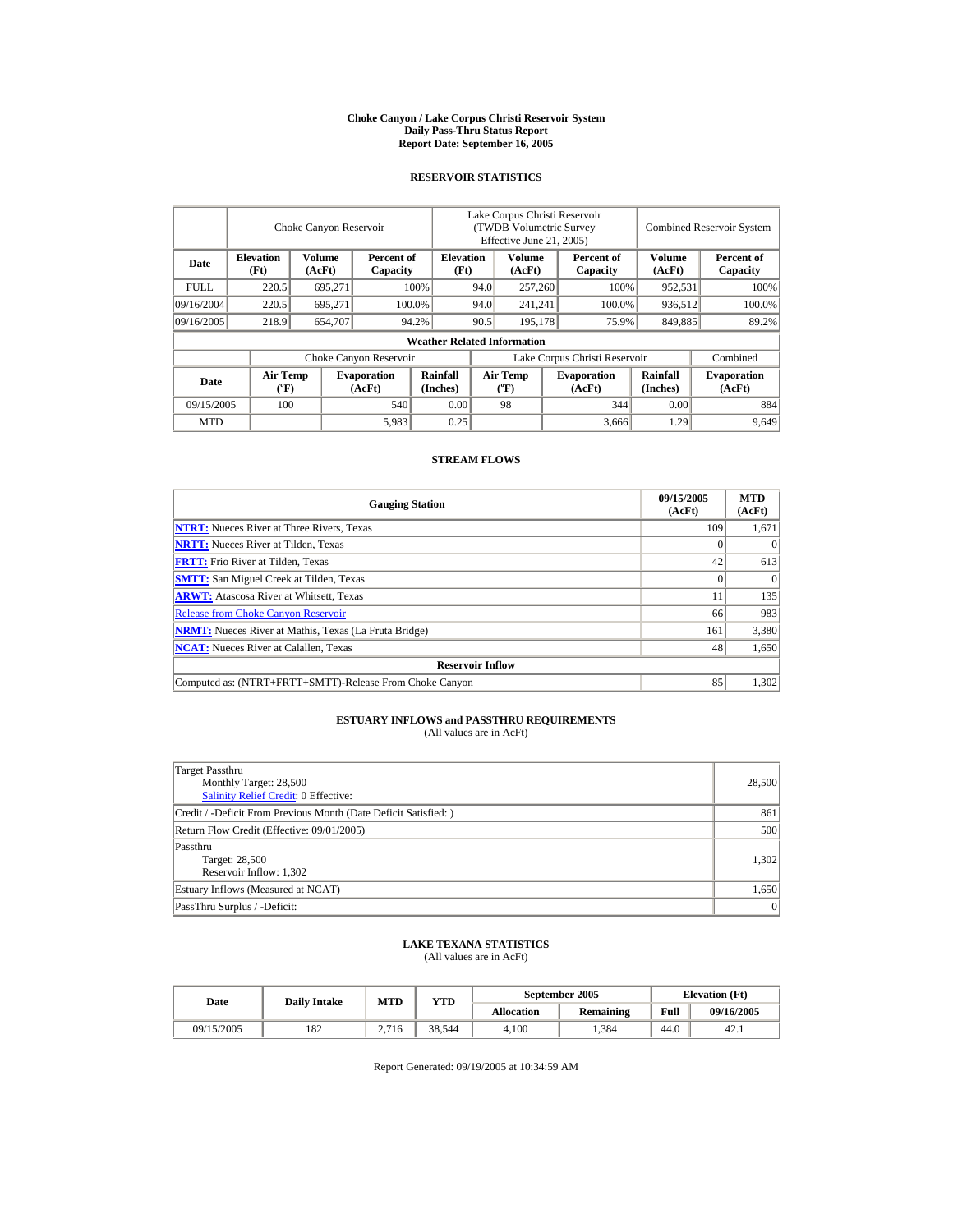#### **Choke Canyon / Lake Corpus Christi Reservoir System Daily Pass-Thru Status Report Report Date: September 17, 2005**

## **RESERVOIR STATISTICS**

|             |                                | Choke Canyon Reservoir  |                              |                                    | Lake Corpus Christi Reservoir<br>(TWDB Volumetric Survey<br>Effective June 21, 2005) |                                    |  |                              | <b>Combined Reservoir System</b> |                              |  |
|-------------|--------------------------------|-------------------------|------------------------------|------------------------------------|--------------------------------------------------------------------------------------|------------------------------------|--|------------------------------|----------------------------------|------------------------------|--|
| Date        | <b>Elevation</b><br>(Ft)       | <b>Volume</b><br>(AcFt) | Percent of<br>Capacity       | <b>Elevation</b><br>(Ft)           | <b>Volume</b><br>(AcFt)                                                              |                                    |  | Percent of<br>Capacity       | <b>Volume</b><br>(AcFt)          | Percent of<br>Capacity       |  |
| <b>FULL</b> | 220.5                          | 695.271                 |                              | 100%                               | 94.0                                                                                 | 257,260                            |  | 100%                         | 952,531                          | 100%                         |  |
| 09/17/2004  | 220.5                          | 695.271                 |                              | 100.0%                             | 94.0                                                                                 | 241.241                            |  | 100.0%                       | 936.512                          | 100.0%                       |  |
| 09/17/2005  | 218.9                          | 653,703                 |                              | 94.0%                              | 90.4                                                                                 | 194,672                            |  | 75.7%                        | 848,375                          | 89.1%                        |  |
|             |                                |                         |                              | <b>Weather Related Information</b> |                                                                                      |                                    |  |                              |                                  |                              |  |
|             |                                |                         | Choke Canyon Reservoir       |                                    | Lake Corpus Christi Reservoir                                                        |                                    |  |                              |                                  | Combined                     |  |
| Date        | Air Temp<br>$({}^o\mathrm{F})$ |                         | <b>Evaporation</b><br>(AcFt) | Rainfall<br>(Inches)               |                                                                                      | Air Temp<br>$({}^{\circ}\text{F})$ |  | <b>Evaporation</b><br>(AcFt) | Rainfall<br>(Inches)             | <b>Evaporation</b><br>(AcFt) |  |
| 09/16/2005  | 101                            |                         | 584                          | 0.00                               |                                                                                      | 99                                 |  | 364                          | 0.00                             | 948                          |  |
| <b>MTD</b>  |                                |                         | 6,567                        | 0.25                               |                                                                                      |                                    |  | 4.030                        | 1.29                             | 10,597                       |  |

### **STREAM FLOWS**

| <b>Gauging Station</b>                                       | 09/16/2005<br>(AcFt) | <b>MTD</b><br>(AcFt) |
|--------------------------------------------------------------|----------------------|----------------------|
| <b>NTRT:</b> Nueces River at Three Rivers, Texas             | 107                  | 1,779                |
| <b>NRTT:</b> Nueces River at Tilden, Texas                   |                      |                      |
| <b>FRTT:</b> Frio River at Tilden, Texas                     | 145                  | 758                  |
| <b>SMTT:</b> San Miguel Creek at Tilden, Texas               |                      | $\theta$             |
| <b>ARWT:</b> Atascosa River at Whitsett, Texas               | 17                   | 152                  |
| <b>Release from Choke Canyon Reservoir</b>                   | 66                   | 1,048                |
| <b>NRMT:</b> Nueces River at Mathis, Texas (La Fruta Bridge) | 159                  | 3,539                |
| <b>NCAT:</b> Nueces River at Calallen, Texas                 | 58                   | 1,707                |
| <b>Reservoir Inflow</b>                                      |                      |                      |
| Computed as: (NTRT+FRTT+SMTT)-Release From Choke Canyon      | 187                  | 1,489                |

## **ESTUARY INFLOWS and PASSTHRU REQUIREMENTS**<br>(All values are in AcFt)

| Target Passthru<br>Monthly Target: 28,500<br><b>Salinity Relief Credit: 0 Effective:</b> | 28,500 |
|------------------------------------------------------------------------------------------|--------|
| Credit / -Deficit From Previous Month (Date Deficit Satisfied:)                          | 861    |
| Return Flow Credit (Effective: 09/01/2005)                                               | 500    |
| Passthru<br>Target: 28,500<br>Reservoir Inflow: 1,489                                    | 1.489  |
| Estuary Inflows (Measured at NCAT)                                                       | 1,707  |
| PassThru Surplus / -Deficit:                                                             | 1.579  |

## **LAKE TEXANA STATISTICS** (All values are in AcFt)

| Date       | <b>Daily Intake</b> | MTD   | <b>YTD</b> |            | September 2005 |      | <b>Elevation</b> (Ft) |
|------------|---------------------|-------|------------|------------|----------------|------|-----------------------|
|            |                     |       |            | Allocation | Remaining      | Full | 09/17/2005            |
| 09/16/2005 | 182                 | 2,898 | 38.726     | 4.100      | .202           | 44.0 | 42.1                  |

Report Generated: 09/19/2005 at 10:36:40 AM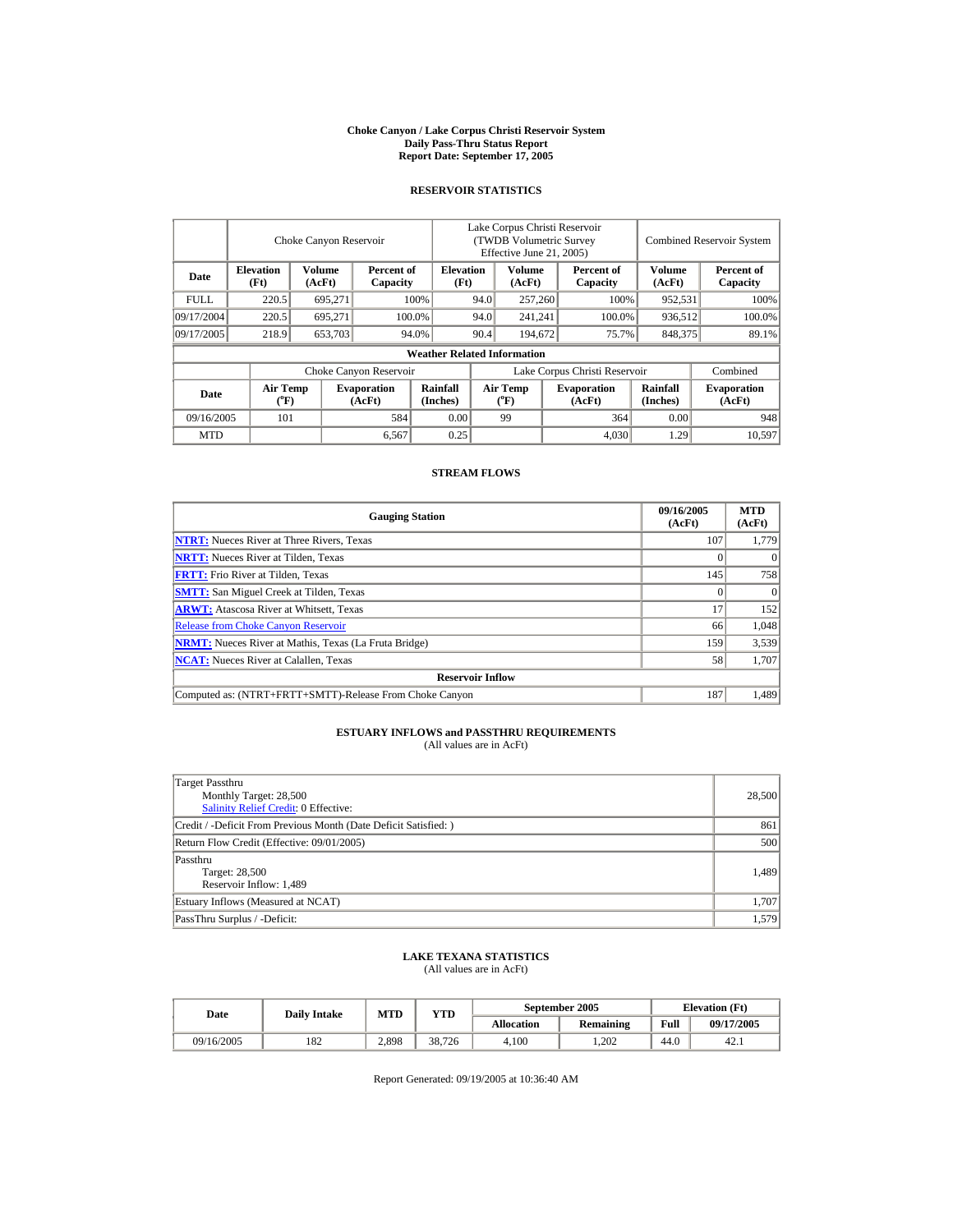#### **Choke Canyon / Lake Corpus Christi Reservoir System Daily Pass-Thru Status Report Report Date: September 18, 2005**

#### **RESERVOIR STATISTICS**

|             | Choke Canyon Reservoir                      |                                                   |                              |                                    | Lake Corpus Christi Reservoir<br><b>(TWDB Volumetric Survey)</b><br>Effective June 21, 2005) |                                  |                  |                              |                             | <b>Combined Reservoir System</b> |  |  |
|-------------|---------------------------------------------|---------------------------------------------------|------------------------------|------------------------------------|----------------------------------------------------------------------------------------------|----------------------------------|------------------|------------------------------|-----------------------------|----------------------------------|--|--|
| Date        | <b>Elevation</b><br>(Ft)                    | <b>Volume</b><br>Percent of<br>(AcFt)<br>Capacity |                              | <b>Elevation</b><br>(Ft)           |                                                                                              | <b>Volume</b><br>(AcFt)          |                  | Percent of<br>Capacity       | Volume<br>(AcFt)            | Percent of<br>Capacity           |  |  |
| <b>FULL</b> | 220.5                                       | 695,271                                           |                              | 100%                               | 94.0                                                                                         | 257,260                          |                  | 100%                         | 952,531                     | 100%                             |  |  |
| 09/18/2004  | 220.5                                       | 695.271                                           |                              | 100.0%                             | 94.0                                                                                         | 241,241                          |                  | 100.0%                       | 936,512                     | 100.0%                           |  |  |
| 09/18/2005  | 218.9                                       | 653,453                                           |                              | 94.0%                              | 90.4                                                                                         |                                  | 194,165<br>75.5% |                              | 847,618                     | 89.0%                            |  |  |
|             |                                             |                                                   |                              | <b>Weather Related Information</b> |                                                                                              |                                  |                  |                              |                             |                                  |  |  |
|             |                                             |                                                   | Choke Canyon Reservoir       |                                    | Lake Corpus Christi Reservoir                                                                |                                  |                  |                              |                             | Combined                         |  |  |
| Date        | <b>Air Temp</b><br>$({}^{\circ}\mathrm{F})$ |                                                   | <b>Evaporation</b><br>(AcFt) | Rainfall<br>(Inches)               |                                                                                              | <b>Air Temp</b><br>$(^{\circ}F)$ |                  | <b>Evaporation</b><br>(AcFt) | <b>Rainfall</b><br>(Inches) | <b>Evaporation</b><br>(AcFt)     |  |  |
| 09/17/2005  | 101                                         |                                                   | 598                          | 0.00                               |                                                                                              | 99                               |                  | 344                          | 0.00                        | 942                              |  |  |
| <b>MTD</b>  |                                             |                                                   | 7,165                        | 0.25                               |                                                                                              |                                  |                  | 4,374                        | 1.29                        | 11.539                           |  |  |

#### **STREAM FLOWS**

| <b>Gauging Station</b>                                       | 09/17/2005<br>(AcFt) | <b>MTD</b><br>(AcFt) |
|--------------------------------------------------------------|----------------------|----------------------|
| <b>NTRT:</b> Nueces River at Three Rivers, Texas             | 109                  | 1,888                |
| <b>NRTT:</b> Nueces River at Tilden, Texas                   |                      |                      |
| <b>FRTT:</b> Frio River at Tilden, Texas                     | 256                  | 1,014                |
| <b>SMTT:</b> San Miguel Creek at Tilden, Texas               |                      | $\theta$             |
| <b>ARWT:</b> Atascosa River at Whitsett, Texas               | 15                   | 167                  |
| <b>Release from Choke Canyon Reservoir</b>                   | 66                   | 1.114                |
| <b>NRMT:</b> Nueces River at Mathis, Texas (La Fruta Bridge) | 161                  | 3,700                |
| <b>NCAT:</b> Nueces River at Calallen, Texas                 |                      | 1,725                |
| <b>Reservoir Inflow</b>                                      |                      |                      |
| Computed as: (NTRT+FRTT+SMTT)-Release From Choke Canyon      | 300                  | 1.788                |

# **ESTUARY INFLOWS and PASSTHRU REQUIREMENTS**<br>(All values are in AcFt)

| Target Passthru<br>Monthly Target: 28,500<br><b>Salinity Relief Credit: 0 Effective:</b> | 28,500 |
|------------------------------------------------------------------------------------------|--------|
| Credit / -Deficit From Previous Month (Date Deficit Satisfied:)                          | 861    |
| Return Flow Credit (Effective: 09/01/2005)                                               | 500    |
| Passthru<br>Target: 28,500<br>Reservoir Inflow: 1,788                                    | 1,788  |
| Estuary Inflows (Measured at NCAT)                                                       | 1,725  |
| PassThru Surplus / -Deficit:                                                             | 1,297  |

## **LAKE TEXANA STATISTICS**

(All values are in AcFt)

| Date       | <b>Daily Intake</b> | <b>MTD</b> | VTD    |            | September 2005   | <b>Elevation</b> (Ft) |            |
|------------|---------------------|------------|--------|------------|------------------|-----------------------|------------|
|            |                     |            |        | Allocation | <b>Remaining</b> | Full                  | 09/18/2005 |
| 09/17/2005 | 182                 | 3.081      | 38.909 | 4.100      | .019             | 44.0                  | 42.1       |

Report Generated: 09/19/2005 at 10:37:35 AM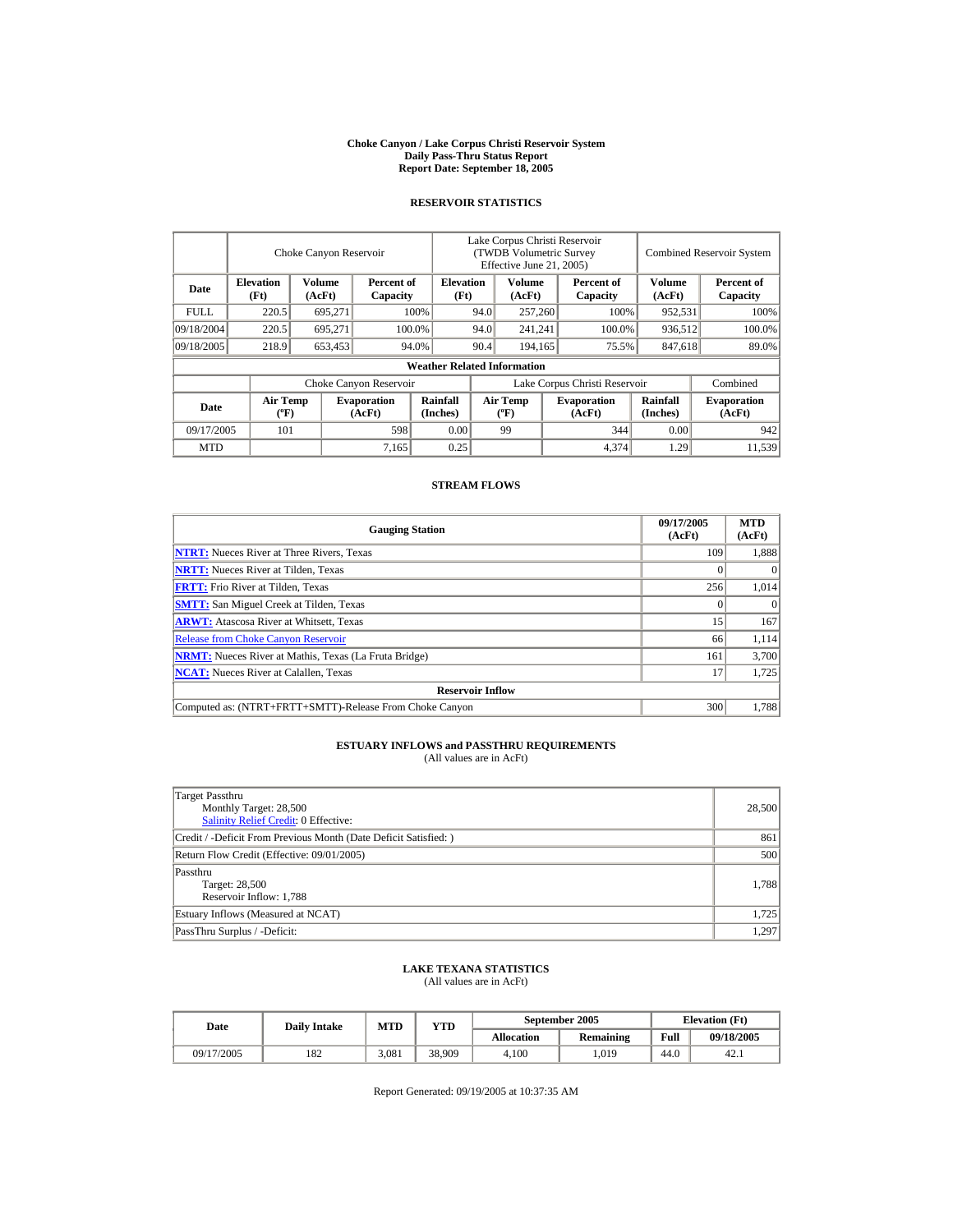#### **Choke Canyon / Lake Corpus Christi Reservoir System Daily Pass-Thru Status Report Report Date: September 19, 2005**

#### **RESERVOIR STATISTICS**

|             | Choke Canyon Reservoir                      |                  |                              |                                    | Lake Corpus Christi Reservoir<br>(TWDB Volumetric Survey<br>Effective June 21, 2005) |                                  |  |                              | <b>Combined Reservoir System</b> |                              |  |
|-------------|---------------------------------------------|------------------|------------------------------|------------------------------------|--------------------------------------------------------------------------------------|----------------------------------|--|------------------------------|----------------------------------|------------------------------|--|
| Date        | <b>Elevation</b><br>(Ft)                    | Volume<br>(AcFt) | Percent of<br>Capacity       |                                    | <b>Elevation</b><br>(Ft)                                                             | Volume<br>(AcFt)                 |  | Percent of<br>Capacity       | Volume<br>(AcFt)                 | Percent of<br>Capacity       |  |
| <b>FULL</b> | 220.5                                       | 695,271          |                              | 100%                               | 94.0                                                                                 | 257,260                          |  | 100%                         | 952,531                          | 100%                         |  |
| 09/19/2004  | 220.5                                       | 695.271          |                              | 100.0%                             | 94.0                                                                                 | 241,241                          |  | 100.0%                       | 936,512                          | 100.0%                       |  |
| 09/19/2005  | 218.9                                       | 653,203          |                              | 93.9%                              | 90.4                                                                                 | 194.334                          |  | 75.5%                        | 847.537                          | 89.0%                        |  |
|             |                                             |                  |                              | <b>Weather Related Information</b> |                                                                                      |                                  |  |                              |                                  |                              |  |
|             |                                             |                  | Choke Canyon Reservoir       |                                    | Lake Corpus Christi Reservoir                                                        |                                  |  |                              |                                  | Combined                     |  |
| Date        | <b>Air Temp</b><br>$({}^{\circ}\mathrm{F})$ |                  | <b>Evaporation</b><br>(AcFt) | Rainfall<br>(Inches)               |                                                                                      | <b>Air Temp</b><br>$(^{\circ}F)$ |  | <b>Evaporation</b><br>(AcFt) | <b>Rainfall</b><br>(Inches)      | <b>Evaporation</b><br>(AcFt) |  |
| 09/18/2005  | 101                                         |                  | 569                          | 0.00                               |                                                                                      | 98                               |  | 344                          | 0.00                             | 913                          |  |
| <b>MTD</b>  |                                             |                  | 7.734                        | 0.25                               |                                                                                      |                                  |  | 4,718                        | 1.29                             | 12.452                       |  |

### **STREAM FLOWS**

| <b>Gauging Station</b>                                       | 09/18/2005<br>(AcFt) | <b>MTD</b><br>(AcFt) |
|--------------------------------------------------------------|----------------------|----------------------|
| <b>NTRT:</b> Nueces River at Three Rivers, Texas             | 111                  | 1,999                |
| <b>NRTT:</b> Nueces River at Tilden, Texas                   |                      |                      |
| <b>FRTT:</b> Frio River at Tilden, Texas                     | 155                  | 1,169                |
| <b>SMTT:</b> San Miguel Creek at Tilden, Texas               |                      |                      |
| <b>ARWT:</b> Atascosa River at Whitsett, Texas               | 13                   | 180                  |
| <b>Release from Choke Canyon Reservoir</b>                   | 66                   | 1,179                |
| <b>NRMT:</b> Nueces River at Mathis, Texas (La Fruta Bridge) | 173                  | 3,873                |
| <b>NCAT:</b> Nueces River at Calallen, Texas                 | 64                   | 1,788                |
| <b>Reservoir Inflow</b>                                      |                      |                      |
| Computed as: (NTRT+FRTT+SMTT)-Release From Choke Canyon      | 200                  | 1.989                |

# **ESTUARY INFLOWS and PASSTHRU REQUIREMENTS**<br>(All values are in AcFt)

| Target Passthru<br>Monthly Target: 28,500<br><b>Salinity Relief Credit: 0 Effective:</b> | 28,500 |
|------------------------------------------------------------------------------------------|--------|
| Credit / -Deficit From Previous Month (Date Deficit Satisfied: )                         | 861    |
| Return Flow Credit (Effective: 09/01/2005)                                               | 500    |
| Passthru<br>Target: 28,500<br>Reservoir Inflow: 1,989                                    | 1,989  |
| Estuary Inflows (Measured at NCAT)                                                       | 1,788  |
| PassThru Surplus / -Deficit:                                                             | 1,160  |

## **LAKE TEXANA STATISTICS**

(All values are in AcFt)

| Date       | <b>Daily Intake</b> | <b>MTD</b> | $_{\rm VTD}$ |            | September 2005   |      | <b>Elevation</b> (Ft) |
|------------|---------------------|------------|--------------|------------|------------------|------|-----------------------|
|            |                     |            |              | Allocation | <b>Remaining</b> | Full | 09/19/2005            |
| 09/18/2005 | 183                 | 3.263      | 39,091       | 4.100      | 837              | 44.0 | 42.1                  |

Report Generated: 09/19/2005 at 10:13:06 AM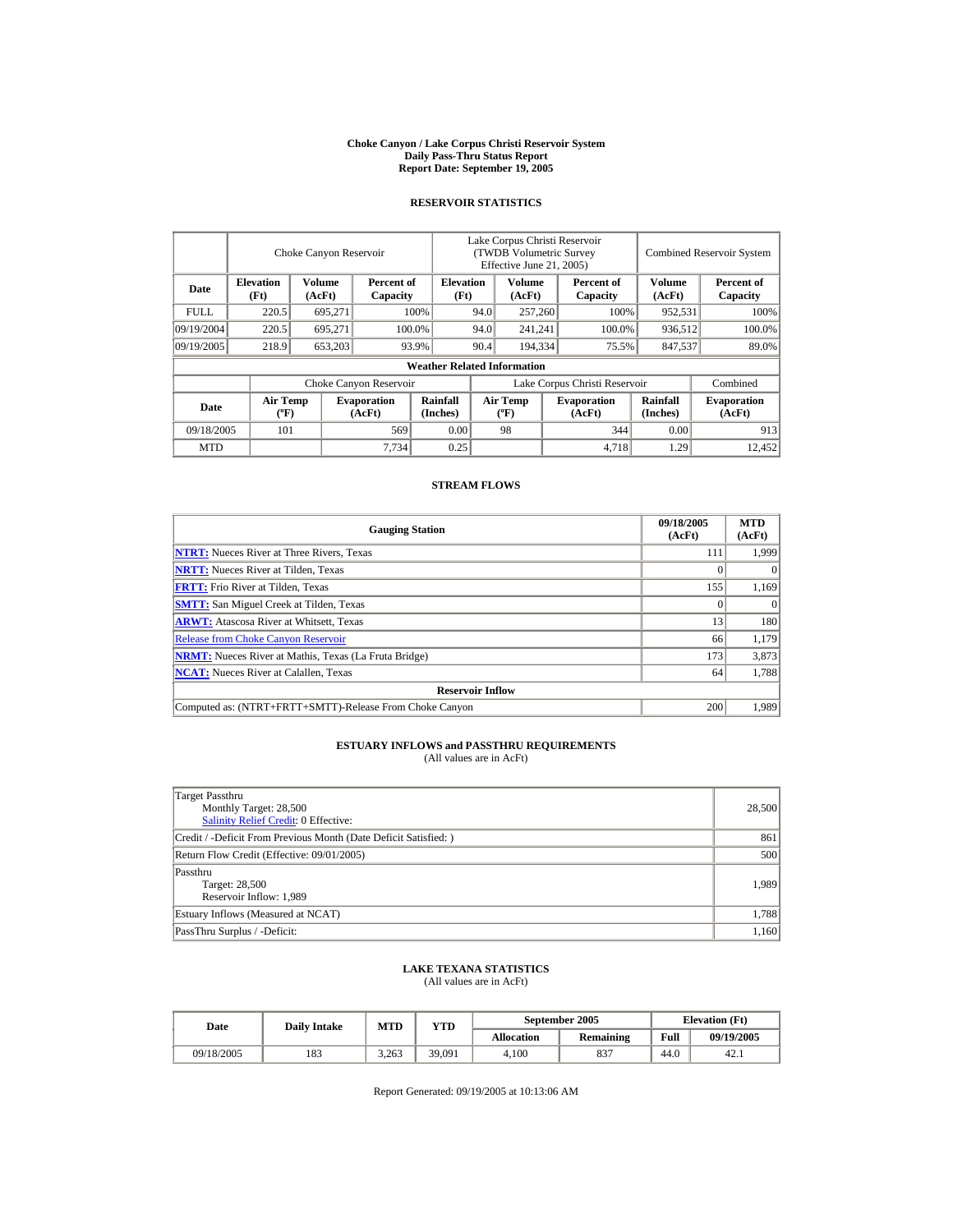#### **Choke Canyon / Lake Corpus Christi Reservoir System Daily Pass-Thru Status Report Report Date: September 20, 2005**

## **RESERVOIR STATISTICS**

l.

|             |                                | Choke Canyon Reservoir  |                              |                                    | Lake Corpus Christi Reservoir<br>(TWDB Volumetric Survey)<br>Effective June 21, 2005) |                                |  |                              | <b>Combined Reservoir System</b> |                              |  |
|-------------|--------------------------------|-------------------------|------------------------------|------------------------------------|---------------------------------------------------------------------------------------|--------------------------------|--|------------------------------|----------------------------------|------------------------------|--|
| Date        | <b>Elevation</b><br>(Ft)       | <b>Volume</b><br>(AcFt) | Percent of<br>Capacity       | <b>Elevation</b><br>(Ft)           |                                                                                       | Volume<br>(AcFt)               |  | Percent of<br>Capacity       | <b>Volume</b><br>(AcFt)          | Percent of<br>Capacity       |  |
| <b>FULL</b> | 220.5                          | 695.271                 |                              | 100%                               | 94.0                                                                                  | 257,260                        |  | 100%                         | 952,531                          | 100%                         |  |
| 09/20/2004  | 220.5                          | 695,012                 |                              | 100.0%                             | 94.0                                                                                  | 241.241                        |  | 100.0%                       | 936.253                          | 100.0%                       |  |
| 09/20/2005  | 218.8                          | 652,952                 |                              | 93.9%                              | 90.4                                                                                  | 193.828                        |  | 75.3%                        | 846,780                          | 88.9%                        |  |
|             |                                |                         |                              | <b>Weather Related Information</b> |                                                                                       |                                |  |                              |                                  |                              |  |
|             |                                |                         | Choke Canyon Reservoir       |                                    | Lake Corpus Christi Reservoir                                                         |                                |  |                              |                                  | Combined                     |  |
| Date        | Air Temp<br>$({}^o\mathrm{F})$ |                         | <b>Evaporation</b><br>(AcFt) | Rainfall<br>(Inches)               |                                                                                       | Air Temp<br>$({}^o\mathrm{F})$ |  | <b>Evaporation</b><br>(AcFt) | Rainfall<br>(Inches)             | <b>Evaporation</b><br>(AcFt) |  |
| 09/19/2005  | 98                             |                         | 510                          | 0.00                               |                                                                                       | 96                             |  | 344                          | 0.00                             | 854                          |  |
| <b>MTD</b>  |                                |                         | 8,244                        | 0.25                               |                                                                                       |                                |  | 5,062                        | 1.29                             | 13,306                       |  |

### **STREAM FLOWS**

| <b>Gauging Station</b>                                       | 09/19/2005<br>(AcFt) | <b>MTD</b><br>(AcFt) |
|--------------------------------------------------------------|----------------------|----------------------|
| <b>NTRT:</b> Nueces River at Three Rivers, Texas             | 111                  | 2,110                |
| <b>NRTT:</b> Nueces River at Tilden, Texas                   |                      |                      |
| <b>FRTT:</b> Frio River at Tilden, Texas                     | 97                   | 1,266                |
| <b>SMTT:</b> San Miguel Creek at Tilden, Texas               |                      |                      |
| <b>ARWT:</b> Atascosa River at Whitsett, Texas               | 12                   | 192                  |
| <b>Release from Choke Canyon Reservoir</b>                   | 66                   | 1,245                |
| <b>NRMT:</b> Nueces River at Mathis, Texas (La Fruta Bridge) | 175                  | 4,047                |
| <b>NCAT:</b> Nueces River at Calallen, Texas                 | 52                   | 1,840                |
| <b>Reservoir Inflow</b>                                      |                      |                      |
| Computed as: (NTRT+FRTT+SMTT)-Release From Choke Canyon      | 143                  | 2,132                |

## **ESTUARY INFLOWS and PASSTHRU REQUIREMENTS**<br>(All values are in AcFt)

| Target Passthru<br>Monthly Target: 28,500<br><b>Salinity Relief Credit: 0 Effective:</b> | 28,500 |
|------------------------------------------------------------------------------------------|--------|
| Credit / -Deficit From Previous Month (Date Deficit Satisfied:)                          | 861    |
| Return Flow Credit (Effective: 09/01/2005)                                               | 500    |
| Passthru<br>Target: 28,500<br>Reservoir Inflow: 2,132                                    | 2.132  |
| Estuary Inflows (Measured at NCAT)                                                       | 1,840  |
| PassThru Surplus / -Deficit:                                                             | 1,069  |

## **LAKE TEXANA STATISTICS** (All values are in AcFt)

| Date       | <b>Daily Intake</b> | MTD   | VTD    |            | September 2005 | <b>Elevation</b> (Ft) |            |  |
|------------|---------------------|-------|--------|------------|----------------|-----------------------|------------|--|
|            |                     |       |        | Allocation | Remaining      | Full                  | 09/20/2005 |  |
| 09/19/2005 | 183                 | 3.446 | 39.274 | 4.100      | 654            | 44.0                  | 42.0       |  |

Report Generated: 09/20/2005 at 8:46:56 AM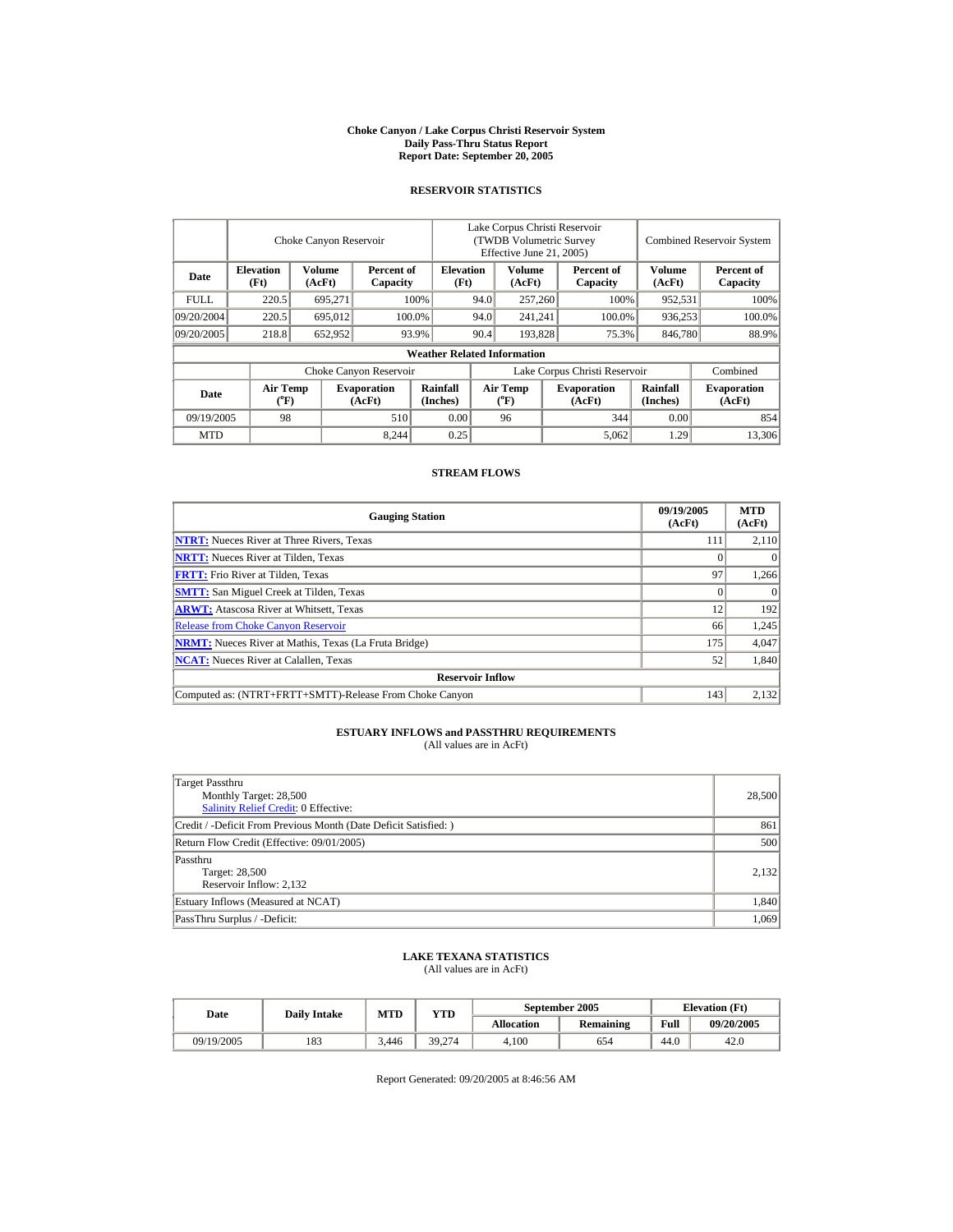#### **Choke Canyon / Lake Corpus Christi Reservoir System Daily Pass-Thru Status Report Report Date: September 21, 2005**

#### **RESERVOIR STATISTICS**

|            | Choke Canyon Reservoir                      |                  |                              |                                    | Lake Corpus Christi Reservoir<br>(TWDB Volumetric Survey<br>Effective June 21, 2005) |                                  |  |                              | <b>Combined Reservoir System</b> |                              |  |
|------------|---------------------------------------------|------------------|------------------------------|------------------------------------|--------------------------------------------------------------------------------------|----------------------------------|--|------------------------------|----------------------------------|------------------------------|--|
| Date       | <b>Elevation</b><br>(Ft)                    | Volume<br>(AcFt) | Percent of<br>Capacity       |                                    | <b>Elevation</b><br>(Ft)                                                             | Volume<br>(AcFt)                 |  | Percent of<br>Capacity       | Volume<br>(AcFt)                 | Percent of<br>Capacity       |  |
| FULL.      | 220.5                                       | 695,271          |                              | 100%                               | 94.0                                                                                 | 257,260                          |  | 100%                         | 952,531                          | 100%                         |  |
| 09/21/2004 | 220.5                                       | 694.752          |                              | 99.9%                              | 94.0<br>241,241                                                                      |                                  |  | 100.0%                       | 935,993                          | 99.9%                        |  |
| 09/21/2005 | 218.8                                       | 652,702          |                              | 93.9%                              | 90.4                                                                                 | 193.491                          |  | 75.2%                        | 846,193                          | 88.8%                        |  |
|            |                                             |                  |                              | <b>Weather Related Information</b> |                                                                                      |                                  |  |                              |                                  |                              |  |
|            |                                             |                  | Choke Canyon Reservoir       |                                    | Lake Corpus Christi Reservoir                                                        |                                  |  |                              |                                  | Combined                     |  |
| Date       | <b>Air Temp</b><br>$({}^{\circ}\mathrm{F})$ |                  | <b>Evaporation</b><br>(AcFt) | Rainfall<br>(Inches)               |                                                                                      | <b>Air Temp</b><br>$(^{\circ}F)$ |  | <b>Evaporation</b><br>(AcFt) | Rainfall<br>(Inches)             | <b>Evaporation</b><br>(AcFt) |  |
| 09/20/2005 | 96                                          |                  | 437                          | 0.00                               |                                                                                      | 97                               |  | 187                          | 0.00                             | 624                          |  |
| <b>MTD</b> |                                             |                  | 8,681                        | 0.25                               |                                                                                      |                                  |  | 5,249                        | 1.29                             | 13.930                       |  |

### **STREAM FLOWS**

| <b>Gauging Station</b>                                       | 09/20/2005<br>(AcFt) | <b>MTD</b><br>(AcFt) |
|--------------------------------------------------------------|----------------------|----------------------|
| <b>NTRT:</b> Nueces River at Three Rivers, Texas             | 111                  | 2,221                |
| <b>NRTT:</b> Nueces River at Tilden, Texas                   |                      |                      |
| <b>FRTT:</b> Frio River at Tilden, Texas                     | 71                   | 1,338                |
| <b>SMTT:</b> San Miguel Creek at Tilden, Texas               |                      | $\theta$             |
| <b>ARWT:</b> Atascosa River at Whitsett, Texas               |                      | 202                  |
| <b>Release from Choke Canyon Reservoir</b>                   | 66                   | 1.310                |
| <b>NRMT:</b> Nueces River at Mathis, Texas (La Fruta Bridge) | 230                  | 4,278                |
| <b>NCAT:</b> Nueces River at Calallen, Texas                 |                      | 1,841                |
| <b>Reservoir Inflow</b>                                      |                      |                      |
| Computed as: (NTRT+FRTT+SMTT)-Release From Choke Canyon      | 117                  | 2.249                |

# **ESTUARY INFLOWS and PASSTHRU REQUIREMENTS**<br>(All values are in AcFt)

| Target Passthru<br>Monthly Target: 28,500<br><b>Salinity Relief Credit: 0 Effective:</b> | 28,500 |
|------------------------------------------------------------------------------------------|--------|
| Credit / -Deficit From Previous Month (Date Deficit Satisfied: )                         | 861    |
| Return Flow Credit (Effective: 09/01/2005)                                               | 500    |
| Passthru<br>Target: 28,500<br>Reservoir Inflow: 2,249                                    | 2,249  |
| Estuary Inflows (Measured at NCAT)                                                       | 1,841  |
| PassThru Surplus / -Deficit:                                                             | 953    |

## **LAKE TEXANA STATISTICS**

(All values are in AcFt)

| Date       | <b>Daily Intake</b> | MTD   | $\mathbf{v}\mathbf{T}\mathbf{D}$ |                   | September 2005   | <b>Elevation</b> (Ft) |            |
|------------|---------------------|-------|----------------------------------|-------------------|------------------|-----------------------|------------|
|            |                     |       |                                  | <b>Allocation</b> | <b>Remaining</b> | Full                  | 09/21/2005 |
| 09/20/2005 | 156                 | 3.602 | 39.430                           | 4.100             | 498              | 44.0                  | 41.9       |

Report Generated: 09/21/2005 at 8:40:49 AM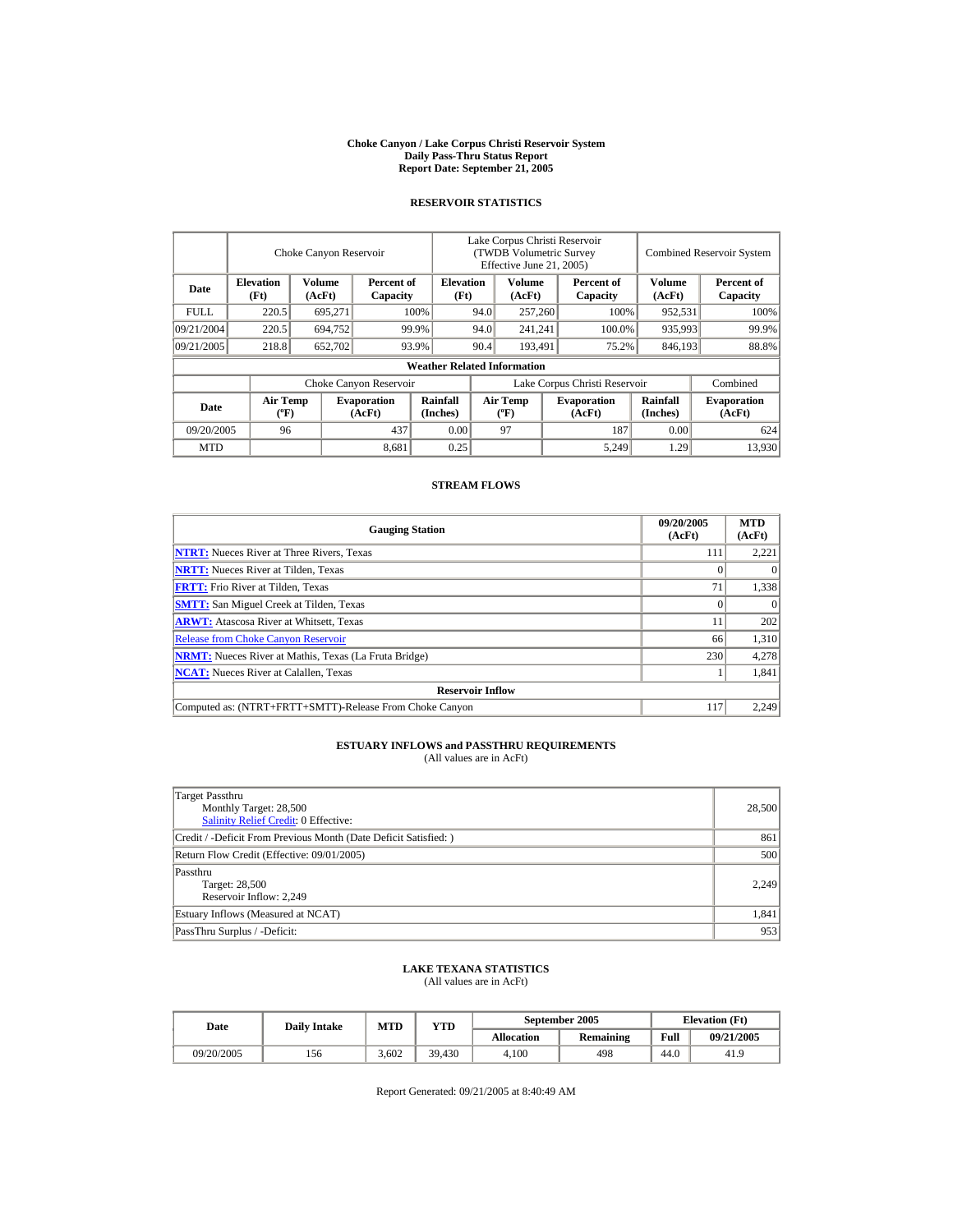#### **Choke Canyon / Lake Corpus Christi Reservoir System Daily Pass-Thru Status Report Report Date: September 22, 2005**

#### **RESERVOIR STATISTICS**

|             | Choke Canyon Reservoir         |                  |                              |                                    | Lake Corpus Christi Reservoir<br>(TWDB Volumetric Survey<br>Effective June 21, 2005) |                                  |  |                              |                      | <b>Combined Reservoir System</b> |  |  |
|-------------|--------------------------------|------------------|------------------------------|------------------------------------|--------------------------------------------------------------------------------------|----------------------------------|--|------------------------------|----------------------|----------------------------------|--|--|
| Date        | <b>Elevation</b><br>(Ft)       | Volume<br>(AcFt) | Percent of<br>Capacity       |                                    | <b>Elevation</b><br>(Ft)                                                             | Volume<br>(AcFt)                 |  | Percent of<br>Capacity       | Volume<br>(AcFt)     | Percent of<br>Capacity           |  |  |
| <b>FULL</b> | 220.5                          | 695,271          |                              | 100%                               | 94.0                                                                                 | 257,260                          |  | 100%                         | 952,531              | 100%                             |  |  |
| 09/22/2004  | 220.5                          | 694,233          |                              | 99.9%                              | 94.0                                                                                 | 241,241                          |  | 100.0%                       | 935,474              | 99.9%                            |  |  |
| 09/22/2005  | 218.8                          | 652,702          |                              | 93.9%                              | 90.3                                                                                 | 192,985                          |  | 75.0%                        | 845,687              | 88.8%                            |  |  |
|             |                                |                  |                              | <b>Weather Related Information</b> |                                                                                      |                                  |  |                              |                      |                                  |  |  |
|             |                                |                  | Choke Canyon Reservoir       |                                    | Lake Corpus Christi Reservoir                                                        |                                  |  |                              |                      | Combined                         |  |  |
| Date        | Air Temp<br>$({}^o\mathrm{F})$ |                  | <b>Evaporation</b><br>(AcFt) | Rainfall<br>(Inches)               |                                                                                      | <b>Air Temp</b><br>$(^{\circ}F)$ |  | <b>Evaporation</b><br>(AcFt) | Rainfall<br>(Inches) | <b>Evaporation</b><br>(AcFt)     |  |  |
| 09/21/2005  | 99                             |                  | 423                          | 0.00                               |                                                                                      | 100                              |  | 294                          | 0.00                 | 717                              |  |  |
| <b>MTD</b>  |                                |                  | 9,104                        | 0.25                               |                                                                                      |                                  |  | 5,543                        | 1.29                 | 14.647                           |  |  |

#### **STREAM FLOWS**

| <b>Gauging Station</b>                                       | 09/21/2005<br>(AcFt) | <b>MTD</b><br>(AcFt) |
|--------------------------------------------------------------|----------------------|----------------------|
| <b>NTRT:</b> Nueces River at Three Rivers, Texas             | 109                  | 2,330                |
| <b>NRTT:</b> Nueces River at Tilden, Texas                   |                      |                      |
| <b>FRTT:</b> Frio River at Tilden, Texas                     | 58                   | 1,395                |
| <b>SMTT:</b> San Miguel Creek at Tilden, Texas               |                      |                      |
| <b>ARWT:</b> Atascosa River at Whitsett, Texas               | 10                   | 212                  |
| <b>Release from Choke Canyon Reservoir</b>                   | 66                   | 1,376                |
| <b>NRMT:</b> Nueces River at Mathis, Texas (La Fruta Bridge) | 335                  | 4,613                |
| <b>NCAT:</b> Nueces River at Calallen, Texas                 |                      | 1,842                |
| <b>Reservoir Inflow</b>                                      |                      |                      |
| Computed as: (NTRT+FRTT+SMTT)-Release From Choke Canyon      | 101                  | 2,350                |

# **ESTUARY INFLOWS and PASSTHRU REQUIREMENTS**<br>(All values are in AcFt)

| Target Passthru<br>Monthly Target: 28,500<br><b>Salinity Relief Credit: 0 Effective:</b> | 28,500 |
|------------------------------------------------------------------------------------------|--------|
| Credit / -Deficit From Previous Month (Date Deficit Satisfied:)                          | 861    |
| Return Flow Credit (Effective: 09/01/2005)                                               | 500    |
| Passthru<br>Target: 28,500<br>Reservoir Inflow: 2,350                                    | 2,350  |
| Estuary Inflows (Measured at NCAT)                                                       | 1,842  |
| PassThru Surplus / -Deficit:                                                             | 853    |

## **LAKE TEXANA STATISTICS**

(All values are in AcFt)

| Date       | <b>Daily Intake</b> | <b>MTD</b> | YTD    |                   | September 2005   | <b>Elevation</b> (Ft) |            |  |
|------------|---------------------|------------|--------|-------------------|------------------|-----------------------|------------|--|
|            |                     |            |        | <b>Allocation</b> | <b>Remaining</b> | Full                  | 09/22/2005 |  |
| 09/21/2005 | 129                 | 3.731      | 39.559 | 4.100             | 369              | 44.0                  | 41.9       |  |

Report Generated: 09/22/2005 at 8:43:00 AM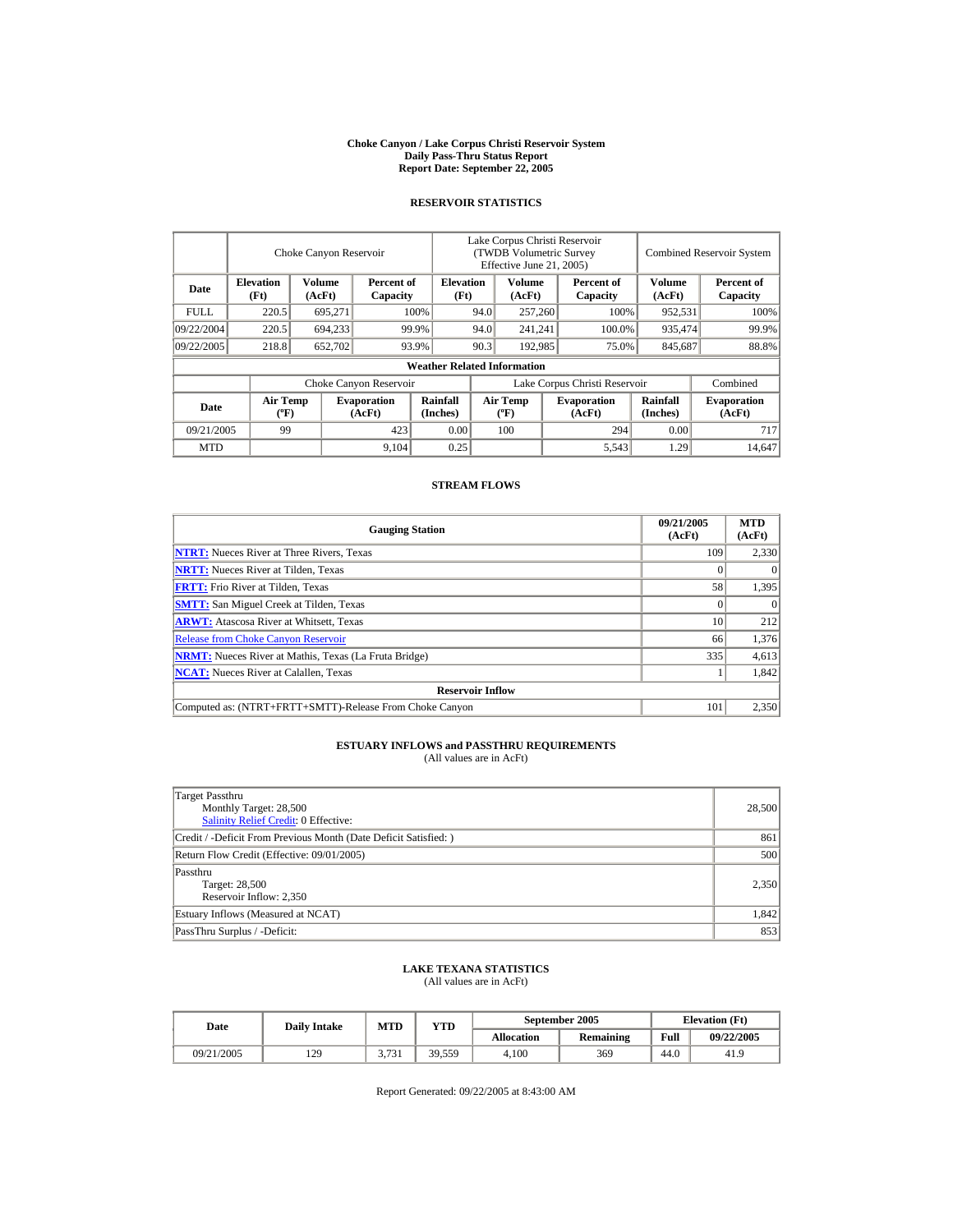#### **Choke Canyon / Lake Corpus Christi Reservoir System Daily Pass-Thru Status Report Report Date: September 23, 2005**

#### **RESERVOIR STATISTICS**

|             | Choke Canyon Reservoir                      |                  |                              |                                    | Lake Corpus Christi Reservoir<br>(TWDB Volumetric Survey<br>Effective June 21, 2005) |                                  |  |                              | <b>Combined Reservoir System</b> |                              |  |
|-------------|---------------------------------------------|------------------|------------------------------|------------------------------------|--------------------------------------------------------------------------------------|----------------------------------|--|------------------------------|----------------------------------|------------------------------|--|
| Date        | <b>Elevation</b><br>(Ft)                    | Volume<br>(AcFt) | Percent of<br>Capacity       | <b>Elevation</b><br>(Ft)           |                                                                                      | Volume<br>(AcFt)                 |  | Percent of<br>Capacity       | Volume<br>(AcFt)                 | Percent of<br>Capacity       |  |
| <b>FULL</b> | 220.5                                       | 695,271          |                              | 100%                               | 94.0                                                                                 | 257,260                          |  | 100%                         | 952,531                          | 100%                         |  |
| 09/23/2004  | 220.5                                       | 693,974          |                              | 99.8%                              | 94.0                                                                                 | 241,241                          |  | 100.0%                       | 935,215                          | 99.9%                        |  |
| 09/23/2005  | 218.8                                       | 652,452          |                              | 93.8%                              | 90.3                                                                                 | 192,649                          |  | 74.9%                        | 845,101                          | 88.7%                        |  |
|             |                                             |                  |                              | <b>Weather Related Information</b> |                                                                                      |                                  |  |                              |                                  |                              |  |
|             |                                             |                  | Choke Canyon Reservoir       |                                    | Lake Corpus Christi Reservoir                                                        |                                  |  |                              |                                  | Combined                     |  |
| Date        | <b>Air Temp</b><br>$({}^{\circ}\mathrm{F})$ |                  | <b>Evaporation</b><br>(AcFt) | Rainfall<br>(Inches)               |                                                                                      | <b>Air Temp</b><br>$(^{\circ}F)$ |  | <b>Evaporation</b><br>(AcFt) | <b>Rainfall</b><br>(Inches)      | <b>Evaporation</b><br>(AcFt) |  |
| 09/22/2005  | 99                                          |                  | 452                          | 0.00                               |                                                                                      | 101                              |  | 274                          | 0.00                             | 726                          |  |
| <b>MTD</b>  |                                             |                  | 9,556                        | 0.25                               |                                                                                      |                                  |  | 5,817                        | 1.29                             | 15.373                       |  |

#### **STREAM FLOWS**

| <b>Gauging Station</b>                                       | 09/22/2005<br>(AcFt) | <b>MTD</b><br>(AcFt) |
|--------------------------------------------------------------|----------------------|----------------------|
| <b>NTRT:</b> Nueces River at Three Rivers, Texas             | 107                  | 2,438                |
| <b>NRTT:</b> Nueces River at Tilden, Texas                   |                      |                      |
| <b>FRTT:</b> Frio River at Tilden, Texas                     | 50                   | 1,445                |
| <b>SMTT:</b> San Miguel Creek at Tilden, Texas               |                      | $\theta$             |
| <b>ARWT:</b> Atascosa River at Whitsett, Texas               | 10                   | 222                  |
| <b>Release from Choke Canyon Reservoir</b>                   | 66                   | 1,441                |
| <b>NRMT:</b> Nueces River at Mathis, Texas (La Fruta Bridge) | 391                  | 5,004                |
| <b>NCAT:</b> Nueces River at Calallen, Texas                 | 93                   | 1,935                |
| <b>Reservoir Inflow</b>                                      |                      |                      |
| Computed as: (NTRT+FRTT+SMTT)-Release From Choke Canyon      | 91                   | 2.442                |

# **ESTUARY INFLOWS and PASSTHRU REQUIREMENTS**<br>(All values are in AcFt)

| Target Passthru<br>Monthly Target: 28,500<br><b>Salinity Relief Credit: 0 Effective:</b> | 28,500 |
|------------------------------------------------------------------------------------------|--------|
| Credit / -Deficit From Previous Month (Date Deficit Satisfied:)                          | 861    |
| Return Flow Credit (Effective: 09/01/2005)                                               | 500    |
| Passthru<br>Target: 28,500<br>Reservoir Inflow: 2,442                                    | 2.442  |
| Estuary Inflows (Measured at NCAT)                                                       | 1,935  |
| PassThru Surplus / -Deficit:                                                             | 855    |

## **LAKE TEXANA STATISTICS**

(All values are in AcFt)

| Date       | <b>Daily Intake</b> | MTD   | VTD    |                   | September 2005   | <b>Elevation</b> (Ft) |            |
|------------|---------------------|-------|--------|-------------------|------------------|-----------------------|------------|
|            |                     |       |        | <b>Allocation</b> | <b>Remaining</b> | Full                  | 09/23/2005 |
| 09/22/2005 | ר ה<br>رے 1         | 3.854 | 39.682 | 4.100             | 246              | 44.0                  | 41.9       |

Report Generated: 09/23/2005 at 8:07:59 AM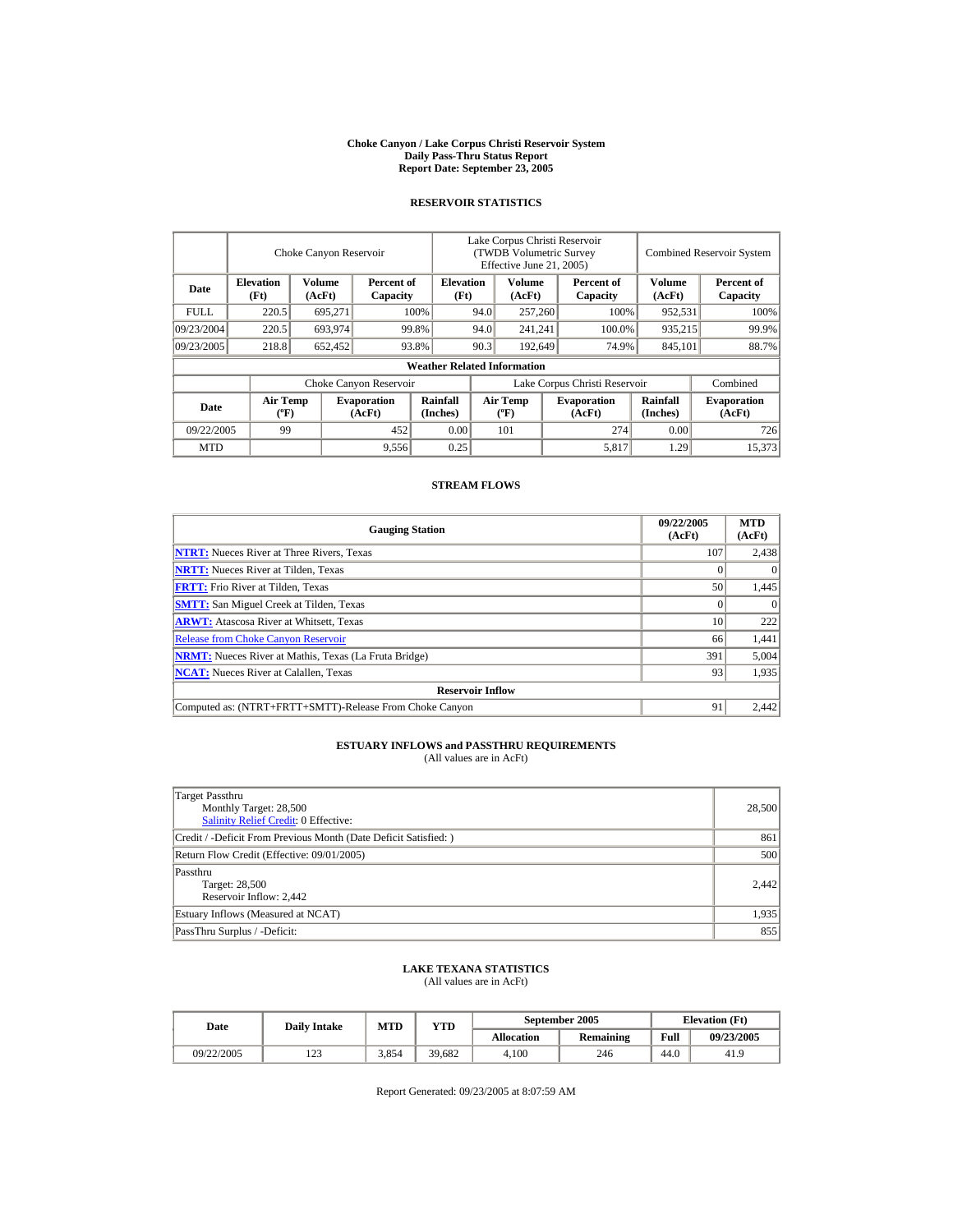#### **Choke Canyon / Lake Corpus Christi Reservoir System Daily Pass-Thru Status Report Report Date: September 24, 2005**

#### **RESERVOIR STATISTICS**

|             | Choke Canyon Reservoir                      |                  |                              |                                    | Lake Corpus Christi Reservoir<br>(TWDB Volumetric Survey<br>Effective June 21, 2005) |                                  |  |                              | <b>Combined Reservoir System</b> |                              |  |
|-------------|---------------------------------------------|------------------|------------------------------|------------------------------------|--------------------------------------------------------------------------------------|----------------------------------|--|------------------------------|----------------------------------|------------------------------|--|
| Date        | <b>Elevation</b><br>(Ft)                    | Volume<br>(AcFt) | Percent of<br>Capacity       |                                    | <b>Elevation</b><br>(Ft)                                                             | Volume<br>(AcFt)                 |  | Percent of<br>Capacity       | Volume<br>(AcFt)                 | Percent of<br>Capacity       |  |
| <b>FULL</b> | 220.5                                       | 695,271          |                              | 100%                               | 94.0                                                                                 | 257,260                          |  | 100%                         | 952,531                          | 100%                         |  |
| 09/24/2004  | 220.4                                       | 693,715          |                              | 99.8%                              | 94.0                                                                                 | 241,241                          |  | 100.0%                       | 934,956                          | 99.8%                        |  |
| 09/24/2005  | 218.8                                       | 651,951          |                              | 93.8%                              | 90.3                                                                                 | 191,640                          |  | 74.5%                        | 843,591                          | 88.6%                        |  |
|             |                                             |                  |                              | <b>Weather Related Information</b> |                                                                                      |                                  |  |                              |                                  |                              |  |
|             |                                             |                  | Choke Canyon Reservoir       |                                    | Lake Corpus Christi Reservoir                                                        |                                  |  |                              |                                  | Combined                     |  |
| Date        | <b>Air Temp</b><br>$({}^{\circ}\mathrm{F})$ |                  | <b>Evaporation</b><br>(AcFt) | Rainfall<br>(Inches)               |                                                                                      | <b>Air Temp</b><br>$(^{\circ}F)$ |  | <b>Evaporation</b><br>(AcFt) | Rainfall<br>(Inches)             | <b>Evaporation</b><br>(AcFt) |  |
| 09/23/2005  | 99                                          |                  | 685                          | 0.00                               |                                                                                      | 97                               |  | 343                          | 0.00                             | 1,028                        |  |
| <b>MTD</b>  |                                             |                  | 10.241                       | 0.25                               |                                                                                      |                                  |  | 6,160                        | 1.29                             | 16.401                       |  |

#### **STREAM FLOWS**

| <b>Gauging Station</b>                                       | 09/23/2005<br>(AcFt) | <b>MTD</b><br>(AcFt) |
|--------------------------------------------------------------|----------------------|----------------------|
| <b>NTRT:</b> Nueces River at Three Rivers, Texas             | 107                  | 2,545                |
| <b>NRTT:</b> Nueces River at Tilden, Texas                   |                      |                      |
| <b>FRTT:</b> Frio River at Tilden, Texas                     | 42                   | 1,487                |
| <b>SMTT:</b> San Miguel Creek at Tilden, Texas               |                      | $\theta$             |
| <b>ARWT:</b> Atascosa River at Whitsett, Texas               | 10                   | 232                  |
| <b>Release from Choke Canyon Reservoir</b>                   | 66                   | 1,507                |
| <b>NRMT:</b> Nueces River at Mathis, Texas (La Fruta Bridge) | 391                  | 5,395                |
| <b>NCAT:</b> Nueces River at Calallen, Texas                 | 238                  | 2,173                |
| <b>Reservoir Inflow</b>                                      |                      |                      |
| Computed as: (NTRT+FRTT+SMTT)-Release From Choke Canyon      | 83                   | 2,525                |

# **ESTUARY INFLOWS and PASSTHRU REQUIREMENTS**<br>(All values are in AcFt)

| Target Passthru<br>Monthly Target: 28,500<br><b>Salinity Relief Credit: 0 Effective:</b> | 28,500 |
|------------------------------------------------------------------------------------------|--------|
| Credit / -Deficit From Previous Month (Date Deficit Satisfied:)                          | 861    |
| Return Flow Credit (Effective: 09/01/2005)                                               | 500    |
| Passthru<br>Target: 28,500<br>Reservoir Inflow: 2,525                                    | 2.525  |
| Estuary Inflows (Measured at NCAT)                                                       | 2,173  |
| PassThru Surplus / -Deficit:                                                             | 1,009  |

## **LAKE TEXANA STATISTICS**

(All values are in AcFt)

| Date       | <b>Daily Intake</b> | MTD   | $\mathbf{v_{TD}}$ |                   | September 2005   | <b>Elevation</b> (Ft) |            |
|------------|---------------------|-------|-------------------|-------------------|------------------|-----------------------|------------|
|            |                     |       |                   | <b>Allocation</b> | <b>Remaining</b> | Full                  | 09/24/2005 |
| 09/23/2005 | 69                  | 3.923 | 39,751            | 4.100             | 177              | 44.0                  | 41.9       |

Report Generated: 09/24/2005 at 8:12:49 AM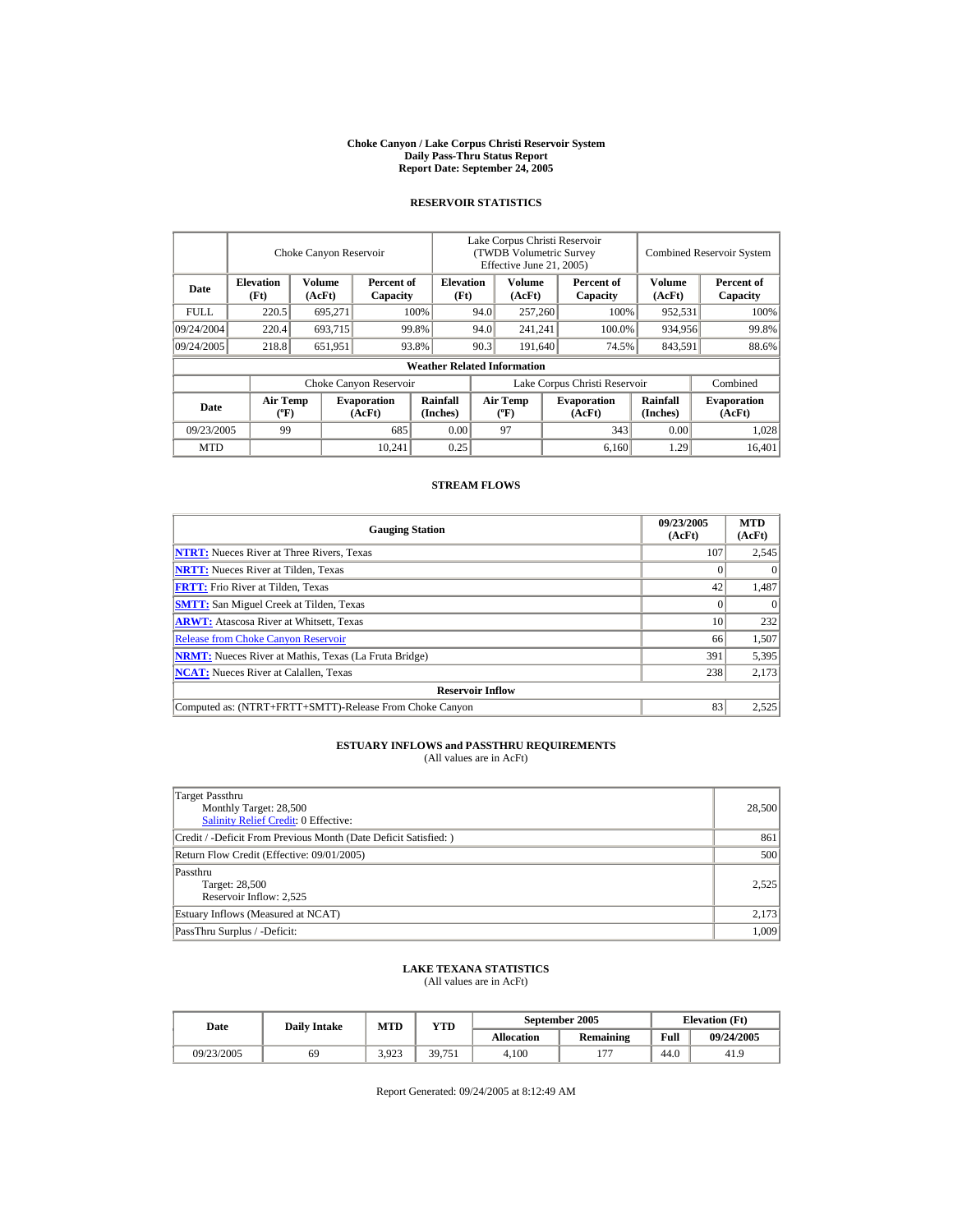#### **Choke Canyon / Lake Corpus Christi Reservoir System Daily Pass-Thru Status Report Report Date: September 25, 2005**

#### **RESERVOIR STATISTICS**

|                                                                                |                                | Choke Canyon Reservoir   |                              | Lake Corpus Christi Reservoir<br>(TWDB Volumetric Survey<br>Effective June 21, 2005) |                               |                                  |                  |                              | <b>Combined Reservoir System</b> |                              |  |
|--------------------------------------------------------------------------------|--------------------------------|--------------------------|------------------------------|--------------------------------------------------------------------------------------|-------------------------------|----------------------------------|------------------|------------------------------|----------------------------------|------------------------------|--|
| <b>Elevation</b><br>Volume<br>Percent of<br>Date<br>(Ft)<br>(AcFt)<br>Capacity |                                | <b>Elevation</b><br>(Ft) |                              | Volume<br>(AcFt)                                                                     |                               | Percent of<br>Capacity           | Volume<br>(AcFt) | Percent of<br>Capacity       |                                  |                              |  |
| <b>FULL</b>                                                                    | 220.5                          | 695,271                  |                              | 100%                                                                                 | 94.0                          | 257,260                          |                  | 100%                         | 952,531                          | 100%                         |  |
| 09/25/2004                                                                     | 220.4<br>693,455<br>99.7%      |                          |                              | 94.0                                                                                 | 241,241                       |                                  | 100.0%           | 934,696                      | 99.8%                            |                              |  |
| 09/25/2005                                                                     | 218.8                          | 651,451                  |                              | 93.7%                                                                                | 90.2                          | 190,800                          |                  | 74.2%                        | 842,251                          | 88.4%                        |  |
|                                                                                |                                |                          |                              | <b>Weather Related Information</b>                                                   |                               |                                  |                  |                              |                                  |                              |  |
|                                                                                |                                |                          | Choke Canyon Reservoir       |                                                                                      | Lake Corpus Christi Reservoir |                                  |                  |                              |                                  | Combined                     |  |
| Date                                                                           | Air Temp<br>$({}^o\mathrm{F})$ |                          | <b>Evaporation</b><br>(AcFt) | Rainfall<br>(Inches)                                                                 |                               | <b>Air Temp</b><br>$(^{\circ}F)$ |                  | <b>Evaporation</b><br>(AcFt) | Rainfall<br>(Inches)             | <b>Evaporation</b><br>(AcFt) |  |
| 09/24/2005                                                                     | 102                            |                          | 524                          | 0.00                                                                                 |                               | 104                              |                  | 323                          | 0.00                             | 847                          |  |
| <b>MTD</b>                                                                     |                                |                          | 10.765                       | 0.25                                                                                 |                               |                                  |                  | 6.483                        | 1.29                             | 17.248                       |  |

#### **STREAM FLOWS**

| <b>Gauging Station</b>                                       | 09/24/2005<br>(AcFt) | <b>MTD</b><br>(AcFt) |
|--------------------------------------------------------------|----------------------|----------------------|
| <b>NTRT:</b> Nueces River at Three Rivers, Texas             | 105                  | 2,650                |
| <b>NRTT:</b> Nueces River at Tilden, Texas                   |                      |                      |
| <b>FRTT:</b> Frio River at Tilden, Texas                     | 38                   | 1,524                |
| <b>SMTT:</b> San Miguel Creek at Tilden, Texas               |                      |                      |
| <b>ARWT:</b> Atascosa River at Whitsett, Texas               | 10                   | 242                  |
| <b>Release from Choke Canyon Reservoir</b>                   | 66                   | 1,572                |
| <b>NRMT:</b> Nueces River at Mathis, Texas (La Fruta Bridge) | 284                  | 5,679                |
| <b>NCAT:</b> Nueces River at Calallen, Texas                 | 151                  | 2,324                |
| <b>Reservoir Inflow</b>                                      |                      |                      |
| Computed as: (NTRT+FRTT+SMTT)-Release From Choke Canyon      | $7^{\circ}$          | 2,602                |

# **ESTUARY INFLOWS and PASSTHRU REQUIREMENTS**<br>(All values are in AcFt)

| Target Passthru<br>Monthly Target: 28,500<br><b>Salinity Relief Credit: 0 Effective:</b> | 28,500 |
|------------------------------------------------------------------------------------------|--------|
| Credit / -Deficit From Previous Month (Date Deficit Satisfied:)                          | 861    |
| Return Flow Credit (Effective: 09/01/2005)                                               | 500    |
| Passthru<br>Target: 28,500<br>Reservoir Inflow: 2,602                                    | 2,602  |
| Estuary Inflows (Measured at NCAT)                                                       | 2,324  |
| PassThru Surplus / -Deficit:                                                             | 1,083  |

## **LAKE TEXANA STATISTICS**

(All values are in AcFt)

| Date       | <b>Daily Intake</b> | <b>MTD</b> | $_{\rm VTD}$ |            | September 2005   | <b>Elevation</b> (Ft) |            |
|------------|---------------------|------------|--------------|------------|------------------|-----------------------|------------|
|            |                     |            |              | Allocation | <b>Remaining</b> | Full                  | 09/25/2005 |
| 09/24/2005 | ت ب                 | 3.958      | 39.786       | 4.100      | 142              | 44.0                  | 41.9       |

Report Generated: 09/25/2005 at 8:06:08 AM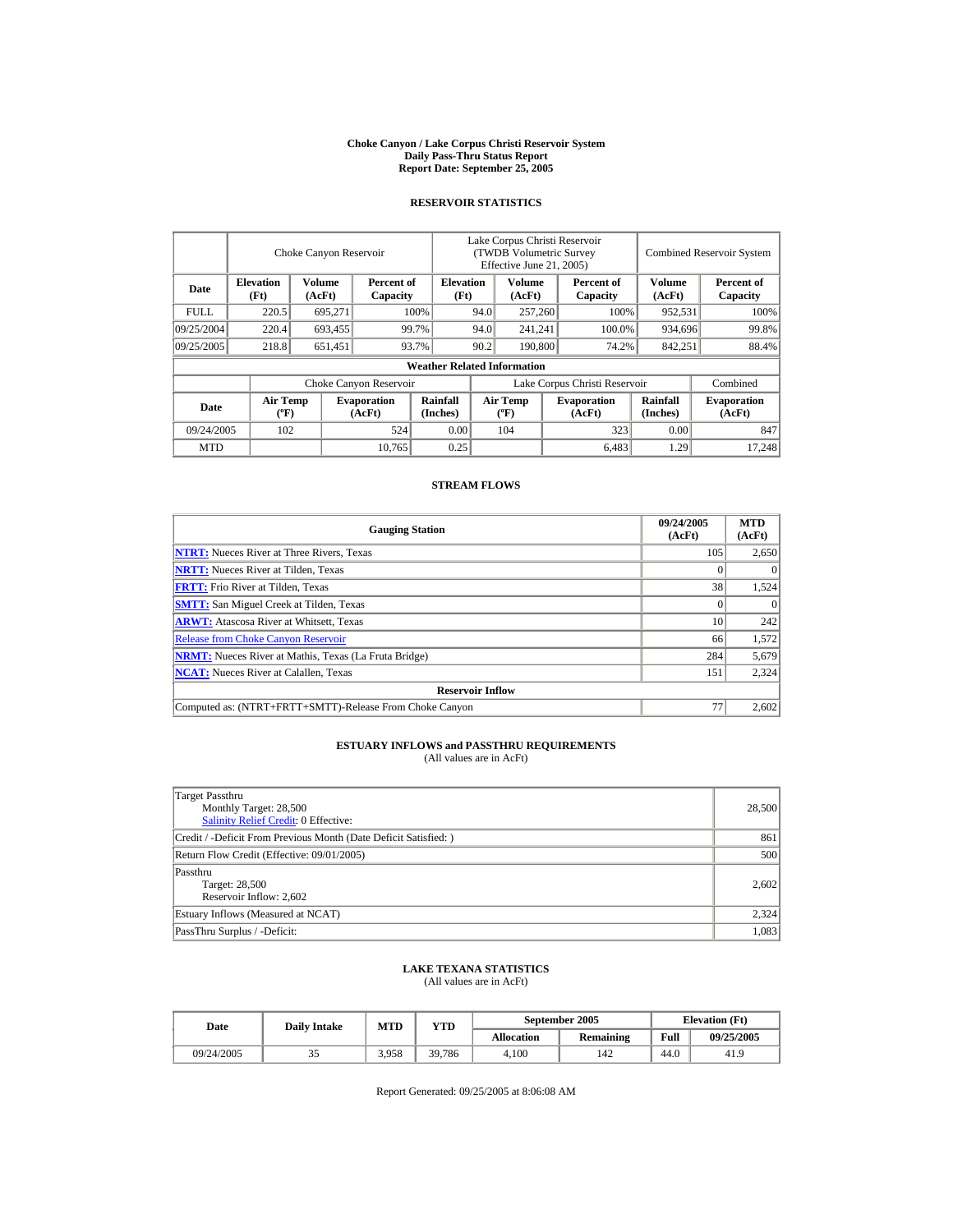#### **Choke Canyon / Lake Corpus Christi Reservoir System Daily Pass-Thru Status Report Report Date: September 26, 2005**

#### **RESERVOIR STATISTICS**

|                                                                                |                                | Choke Canyon Reservoir   |                              | Lake Corpus Christi Reservoir<br>(TWDB Volumetric Survey<br>Effective June 21, 2005) |      |                                  |                  |                               | <b>Combined Reservoir System</b> |                              |  |
|--------------------------------------------------------------------------------|--------------------------------|--------------------------|------------------------------|--------------------------------------------------------------------------------------|------|----------------------------------|------------------|-------------------------------|----------------------------------|------------------------------|--|
| <b>Elevation</b><br>Volume<br>Percent of<br>Date<br>(Ft)<br>(AcFt)<br>Capacity |                                | <b>Elevation</b><br>(Ft) |                              | Volume<br>(AcFt)                                                                     |      | Percent of<br>Capacity           | Volume<br>(AcFt) | Percent of<br>Capacity        |                                  |                              |  |
| <b>FULL</b>                                                                    | 220.5                          | 695,271                  |                              | 100%                                                                                 | 94.0 |                                  | 257,260          | 100%                          | 952,531                          | 100%                         |  |
| 09/26/2004                                                                     | 220.4<br>693,196               |                          |                              | 99.7%                                                                                | 94.0 | 241,048                          |                  | 99.9%                         | 934,244                          | 99.8%                        |  |
| 09/26/2005                                                                     | 218.8                          | 650,700                  |                              | 93.6%                                                                                | 90.2 | 189,794                          |                  | 73.8%                         | 840,494                          | 88.2%                        |  |
|                                                                                |                                |                          |                              | <b>Weather Related Information</b>                                                   |      |                                  |                  |                               |                                  |                              |  |
|                                                                                |                                |                          | Choke Canyon Reservoir       |                                                                                      |      |                                  |                  | Lake Corpus Christi Reservoir |                                  | Combined                     |  |
| Date                                                                           | Air Temp<br>$({}^o\mathrm{F})$ |                          | <b>Evaporation</b><br>(AcFt) | Rainfall<br>(Inches)                                                                 |      | <b>Air Temp</b><br>$(^{\circ}F)$ |                  | <b>Evaporation</b><br>(AcFt)  | Rainfall<br>(Inches)             | <b>Evaporation</b><br>(AcFt) |  |
| 09/25/2005                                                                     | 109                            |                          | 611                          | 0.00                                                                                 |      | 107                              |                  | 342                           | 0.00                             | 953                          |  |
| <b>MTD</b>                                                                     |                                |                          | 11.376                       | 0.25                                                                                 |      |                                  |                  | 6,825                         | 1.29                             | 18.201                       |  |

#### **STREAM FLOWS**

| <b>Gauging Station</b>                                       | 09/25/2005<br>(AcFt) | <b>MTD</b><br>(AcFt) |
|--------------------------------------------------------------|----------------------|----------------------|
| <b>NTRT:</b> Nueces River at Three Rivers, Texas             | 103                  | 2,753                |
| <b>NRTT:</b> Nueces River at Tilden, Texas                   |                      |                      |
| <b>FRTT:</b> Frio River at Tilden, Texas                     | 36 <sup>1</sup>      | 1,560                |
| <b>SMTT:</b> San Miguel Creek at Tilden, Texas               | 0                    |                      |
| <b>ARWT:</b> Atascosa River at Whitsett, Texas               | 10                   | 251                  |
| <b>Release from Choke Canyon Reservoir</b>                   | 66                   | 1,638                |
| <b>NRMT:</b> Nueces River at Mathis, Texas (La Fruta Bridge) | 282                  | 5,961                |
| <b>NCAT:</b> Nueces River at Calallen, Texas                 | 58                   | 2,382                |
| <b>Reservoir Inflow</b>                                      |                      |                      |
| Computed as: (NTRT+FRTT+SMTT)-Release From Choke Canyon      | 73                   | 2,676                |

# **ESTUARY INFLOWS and PASSTHRU REQUIREMENTS**<br>(All values are in AcFt)

| Target Passthru<br>Monthly Target: 28,500<br><b>Salinity Relief Credit: 0 Effective:</b> | 28,500 |
|------------------------------------------------------------------------------------------|--------|
| Credit / -Deficit From Previous Month (Date Deficit Satisfied: )                         | 861    |
| Return Flow Credit (Effective: 09/01/2005)                                               | 500    |
| Passthru<br>Target: 28,500<br>Reservoir Inflow: 2,676                                    | 2,676  |
| Estuary Inflows (Measured at NCAT)                                                       | 2,382  |
| PassThru Surplus / -Deficit:                                                             | 1,067  |

## **LAKE TEXANA STATISTICS**

(All values are in AcFt)

| Date       | <b>Daily Intake</b> | <b>MTD</b> | YTD    |                   | September 2005   | <b>Elevation</b> (Ft) |            |  |
|------------|---------------------|------------|--------|-------------------|------------------|-----------------------|------------|--|
|            |                     |            |        | <b>Allocation</b> | <b>Remaining</b> | Full                  | 09/26/2005 |  |
| 09/25/2005 | <u>. .</u>          | 3.993      | 39.821 | 4.100             | 107              | 44.0                  | 41.9       |  |

Report Generated: 09/26/2005 at 8:06:02 AM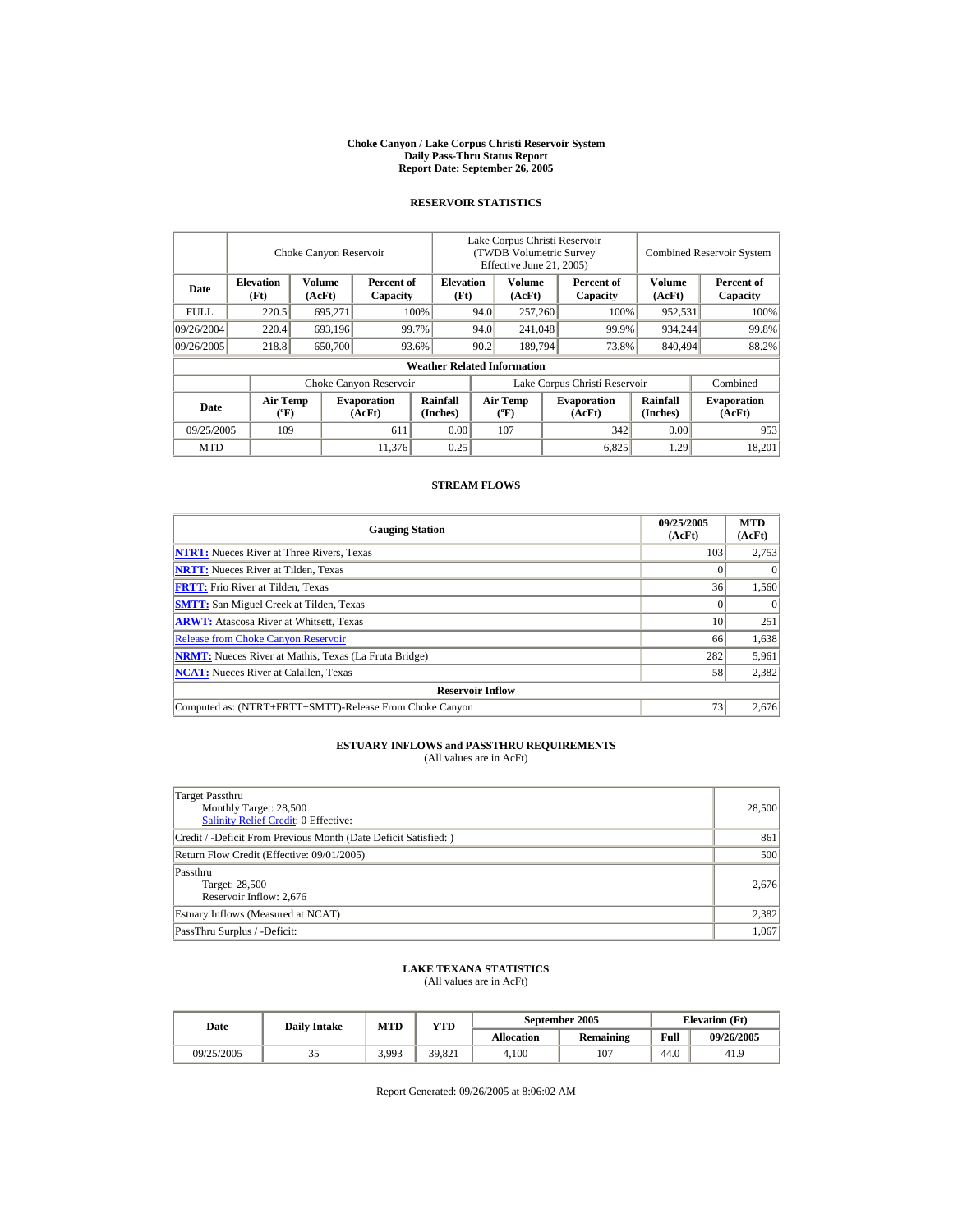#### **Choke Canyon / Lake Corpus Christi Reservoir System Daily Pass-Thru Status Report Report Date: September 27, 2005**

#### **RESERVOIR STATISTICS**

|                                                                                | Choke Canyon Reservoir                      |                          |                              |                                    | Lake Corpus Christi Reservoir<br>(TWDB Volumetric Survey<br>Effective June 21, 2005) |                                  |                  |                              | <b>Combined Reservoir System</b> |                              |  |
|--------------------------------------------------------------------------------|---------------------------------------------|--------------------------|------------------------------|------------------------------------|--------------------------------------------------------------------------------------|----------------------------------|------------------|------------------------------|----------------------------------|------------------------------|--|
| <b>Elevation</b><br>Volume<br>Percent of<br>Date<br>(Ft)<br>(AcFt)<br>Capacity |                                             | <b>Elevation</b><br>(Ft) | Volume<br>(AcFt)             |                                    |                                                                                      | Percent of<br>Capacity           | Volume<br>(AcFt) | Percent of<br>Capacity       |                                  |                              |  |
| <b>FULL</b>                                                                    | 220.5                                       | 695,271                  |                              | 100%                               | 94.0                                                                                 | 257,260                          |                  | 100%                         | 952,531                          | 100%                         |  |
| 09/27/2004                                                                     | 220.4<br>692,936<br>99.7%                   |                          |                              | 94.0                               | 240,856                                                                              |                                  | 99.8%            | 933,792                      | 99.7%                            |                              |  |
| 09/27/2005                                                                     | 218.7                                       | 650,200                  |                              | 93.5%                              | 90.1                                                                                 | 189,459                          |                  | 73.6%                        | 839,659                          | 88.2%                        |  |
|                                                                                |                                             |                          |                              | <b>Weather Related Information</b> |                                                                                      |                                  |                  |                              |                                  |                              |  |
|                                                                                |                                             |                          | Choke Canyon Reservoir       |                                    | Lake Corpus Christi Reservoir                                                        |                                  |                  |                              |                                  | Combined                     |  |
| Date                                                                           | <b>Air Temp</b><br>$({}^{\circ}\mathrm{F})$ |                          | <b>Evaporation</b><br>(AcFt) | Rainfall<br>(Inches)               |                                                                                      | <b>Air Temp</b><br>$(^{\circ}F)$ |                  | <b>Evaporation</b><br>(AcFt) | <b>Rainfall</b><br>(Inches)      | <b>Evaporation</b><br>(AcFt) |  |
| 09/26/2005                                                                     | 104                                         |                          | 567                          | 0.00                               |                                                                                      | 101                              |                  | 419                          | 0.00                             | 986                          |  |
| <b>MTD</b>                                                                     |                                             |                          | 11,943                       | 0.25                               |                                                                                      |                                  |                  | 7.244                        | 1.29                             | 19.187                       |  |

#### **STREAM FLOWS**

| <b>Gauging Station</b>                                       | 09/26/2005<br>(AcFt) | <b>MTD</b><br>(AcFt) |
|--------------------------------------------------------------|----------------------|----------------------|
| <b>NTRT:</b> Nueces River at Three Rivers, Texas             | 103                  | 2,856                |
| <b>NRTT:</b> Nueces River at Tilden, Texas                   |                      |                      |
| <b>FRTT:</b> Frio River at Tilden, Texas                     | 34                   | 1,594                |
| <b>SMTT:</b> San Miguel Creek at Tilden, Texas               |                      | $\theta$             |
| <b>ARWT:</b> Atascosa River at Whitsett, Texas               | 10                   | 261                  |
| <b>Release from Choke Canyon Reservoir</b>                   | 66                   | 1,703                |
| <b>NRMT:</b> Nueces River at Mathis, Texas (La Fruta Bridge) | 335                  | 6,296                |
| <b>NCAT:</b> Nueces River at Calallen, Texas                 |                      | 2,393                |
| <b>Reservoir Inflow</b>                                      |                      |                      |
| Computed as: (NTRT+FRTT+SMTT)-Release From Choke Canyon      | 7 <sub>i</sub>       | 2.747                |

# **ESTUARY INFLOWS and PASSTHRU REQUIREMENTS**<br>(All values are in AcFt)

| Target Passthru<br>Monthly Target: 28,500<br>Salinity Relief Credit: 0 Effective: | 28,500 |
|-----------------------------------------------------------------------------------|--------|
| Credit / -Deficit From Previous Month (Date Deficit Satisfied:)                   | 861    |
| Return Flow Credit (Effective: 09/01/2005)                                        | 500    |
| Passthru<br>Target: 28,500<br>Reservoir Inflow: 2,747                             | 2.747  |
| Estuary Inflows (Measured at NCAT)                                                | 2,393  |
| PassThru Surplus / -Deficit:                                                      | 1,007  |

## **LAKE TEXANA STATISTICS**

(All values are in AcFt)

| Date       | <b>Daily Intake</b> | <b>MTD</b> | VTD    |                   | September 2005   | <b>Elevation</b> (Ft) |            |  |
|------------|---------------------|------------|--------|-------------------|------------------|-----------------------|------------|--|
|            |                     |            |        | <b>Allocation</b> | <b>Remaining</b> | Full                  | 09/27/2005 |  |
| 09/26/2005 | ت ب                 | 4.028      | 39.856 | 4.100             | . .              | 44.0                  | 41.7       |  |

Report Generated: 09/27/2005 at 8:34:54 AM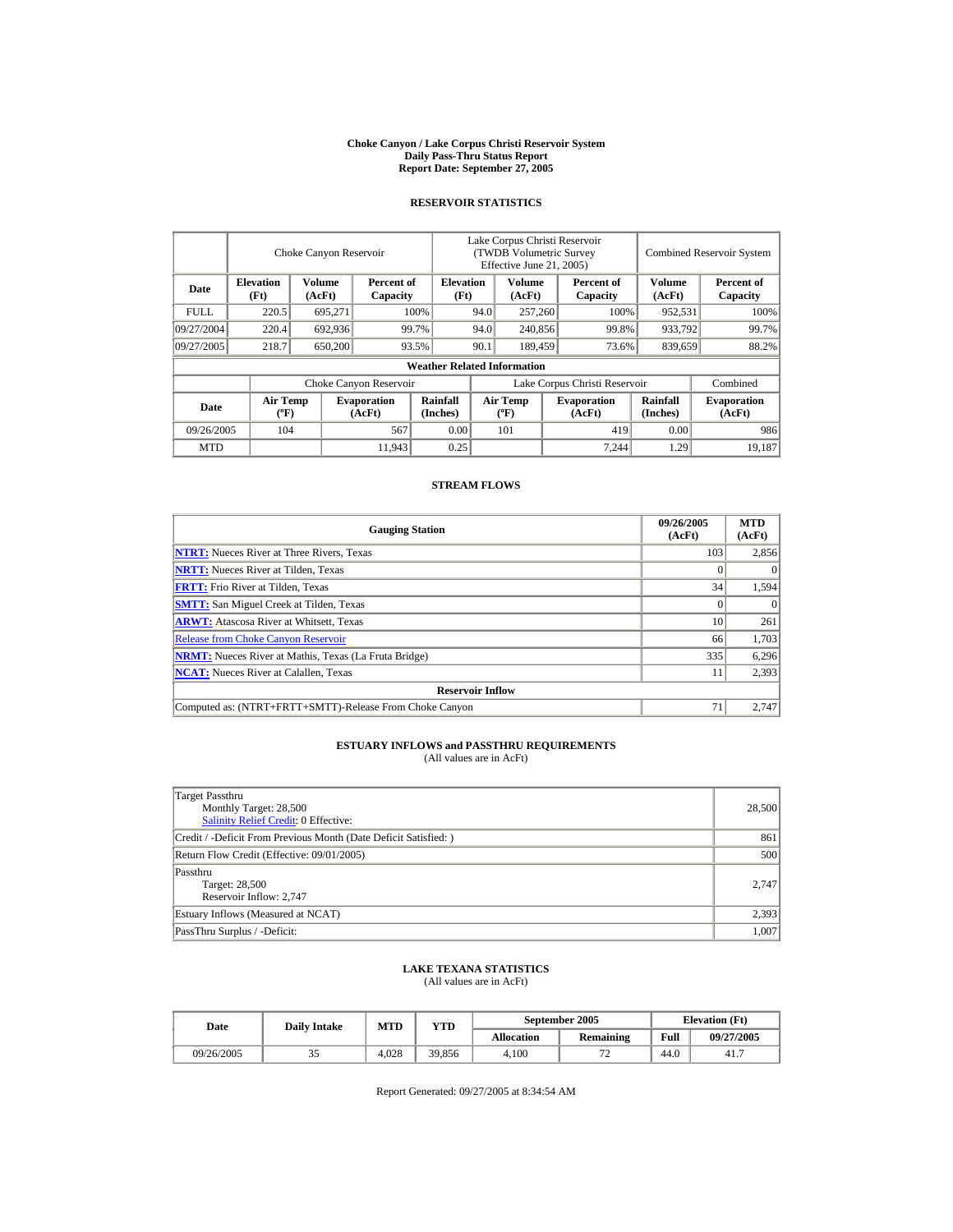#### **Choke Canyon / Lake Corpus Christi Reservoir System Daily Pass-Thru Status Report Report Date: September 28, 2005**

#### **RESERVOIR STATISTICS**

|                                                                                |                                | Choke Canyon Reservoir   |                              | Lake Corpus Christi Reservoir<br>(TWDB Volumetric Survey<br>Effective June 21, 2005) |      |                                  |                  | <b>Combined Reservoir System</b> |                      |                              |
|--------------------------------------------------------------------------------|--------------------------------|--------------------------|------------------------------|--------------------------------------------------------------------------------------|------|----------------------------------|------------------|----------------------------------|----------------------|------------------------------|
| <b>Elevation</b><br>Volume<br>Percent of<br>Date<br>(Ft)<br>(AcFt)<br>Capacity |                                | <b>Elevation</b><br>(Ft) |                              | Volume<br>(AcFt)                                                                     |      | Percent of<br>Capacity           | Volume<br>(AcFt) | Percent of<br>Capacity           |                      |                              |
| <b>FULL</b>                                                                    | 220.5                          | 695,271                  |                              | 100%                                                                                 | 94.0 | 257,260                          |                  | 100%                             | 952,531              | 100%                         |
| 09/28/2004                                                                     | 220.4                          | 692,677                  |                              | 99.6%                                                                                | 94.0 | 240,471                          |                  | 99.7%                            | 933,148              | 99.6%                        |
| 09/28/2005                                                                     | 218.7                          | 649,449                  |                              | 93.4%                                                                                | 90.1 | 188,790                          |                  | 73.4%                            | 838,239              | 88.0%                        |
|                                                                                |                                |                          |                              | <b>Weather Related Information</b>                                                   |      |                                  |                  |                                  |                      |                              |
|                                                                                |                                |                          | Choke Canyon Reservoir       |                                                                                      |      |                                  |                  | Lake Corpus Christi Reservoir    |                      | Combined                     |
| Date                                                                           | Air Temp<br>$({}^o\mathrm{F})$ |                          | <b>Evaporation</b><br>(AcFt) | Rainfall<br>(Inches)                                                                 |      | <b>Air Temp</b><br>$(^{\circ}F)$ |                  | <b>Evaporation</b><br>(AcFt)     | Rainfall<br>(Inches) | <b>Evaporation</b><br>(AcFt) |
| 09/27/2005<br>102                                                              |                                |                          | 509                          | 0.00                                                                                 |      | 102                              |                  | 253                              | 0.00                 | 762                          |
| <b>MTD</b>                                                                     |                                |                          | 12.452                       | 0.25                                                                                 |      |                                  |                  | 7.497                            | 1.29                 | 19.949                       |

#### **STREAM FLOWS**

| <b>Gauging Station</b>                                       | 09/27/2005<br>(AcFt) | <b>MTD</b><br>(AcFt) |
|--------------------------------------------------------------|----------------------|----------------------|
| <b>NTRT:</b> Nueces River at Three Rivers, Texas             | 103                  | 2,960                |
| <b>NRTT:</b> Nueces River at Tilden, Texas                   |                      |                      |
| <b>FRTT:</b> Frio River at Tilden, Texas                     | 32                   | 1,626                |
| <b>SMTT:</b> San Miguel Creek at Tilden, Texas               |                      |                      |
| <b>ARWT:</b> Atascosa River at Whitsett, Texas               | 10                   | 271                  |
| <b>Release from Choke Canyon Reservoir</b>                   | 66                   | 1,769                |
| <b>NRMT:</b> Nueces River at Mathis, Texas (La Fruta Bridge) | 339                  | 6,636                |
| <b>NCAT:</b> Nueces River at Calallen, Texas                 | $\Omega$             | 2,393                |
| <b>Reservoir Inflow</b>                                      |                      |                      |
| Computed as: (NTRT+FRTT+SMTT)-Release From Choke Canyon      | 69                   | 2,817                |

# **ESTUARY INFLOWS and PASSTHRU REQUIREMENTS**<br>(All values are in AcFt)

| Target Passthru<br>Monthly Target: 28,500<br><b>Salinity Relief Credit: 0 Effective:</b> | 28,500 |
|------------------------------------------------------------------------------------------|--------|
| Credit / -Deficit From Previous Month (Date Deficit Satisfied: )                         | 861    |
| Return Flow Credit (Effective: 09/01/2005)                                               | 500    |
| Passthru<br>Target: 28,500<br>Reservoir Inflow: 2,817                                    | 2,817  |
| Estuary Inflows (Measured at NCAT)                                                       | 2,393  |
| PassThru Surplus / -Deficit:                                                             | 937    |

## **LAKE TEXANA STATISTICS**

(All values are in AcFt)

| Date       | <b>Daily Intake</b> | <b>MTD</b> | VTD    |                   | September 2005   | <b>Elevation</b> (Ft) |            |  |
|------------|---------------------|------------|--------|-------------------|------------------|-----------------------|------------|--|
|            |                     |            |        | <b>Allocation</b> | <b>Remaining</b> | Full                  | 09/28/2005 |  |
| 09/27/2005 |                     | 4.070      | 39.898 | 4.100             | 30               | 44.0                  | 41.6       |  |

Report Generated: 09/28/2005 at 8:29:51 AM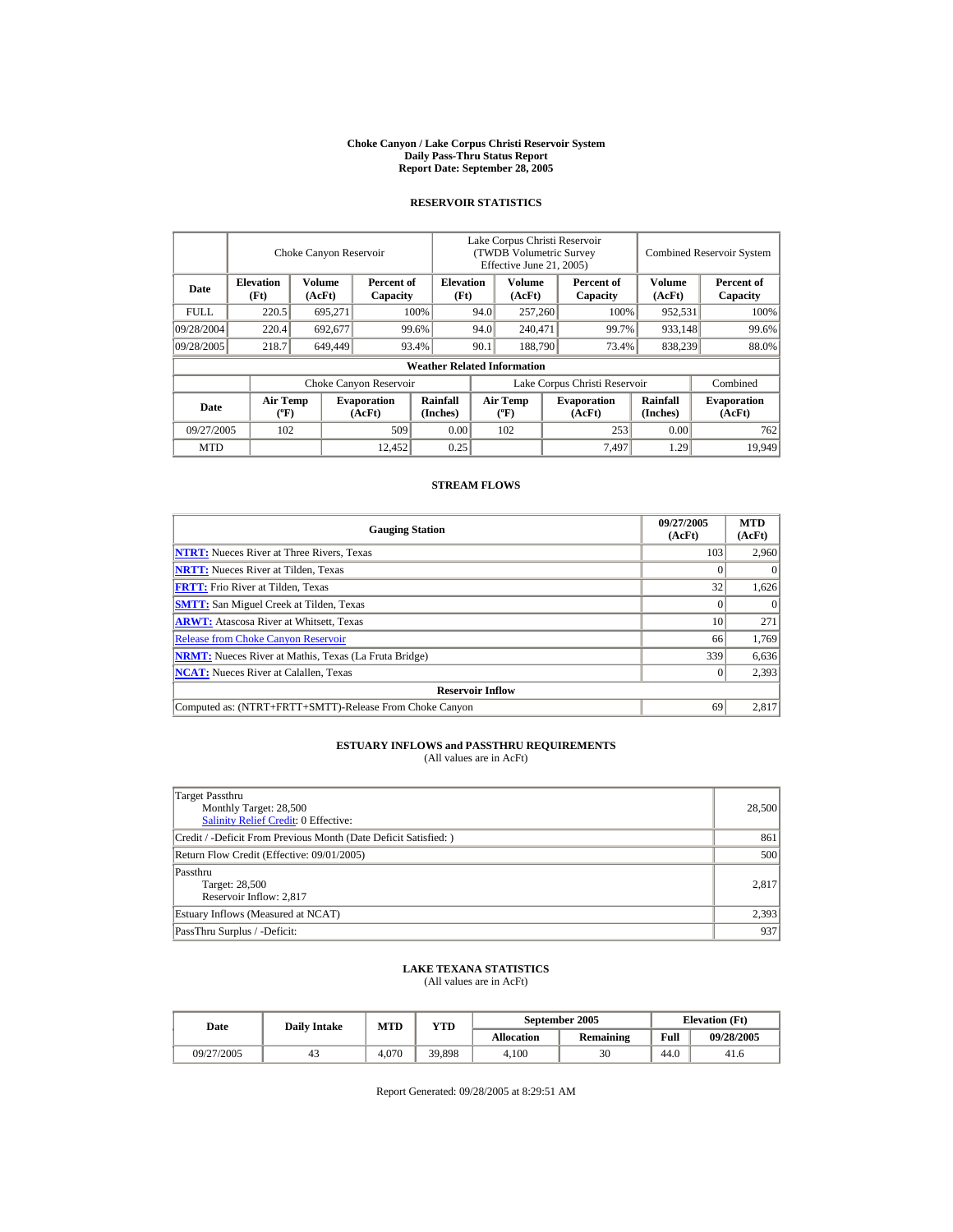#### **Choke Canyon / Lake Corpus Christi Reservoir System Daily Pass-Thru Status Report Report Date: September 29, 2005**

#### **RESERVOIR STATISTICS**

|                                                                                |                                | Choke Canyon Reservoir   |                              | Lake Corpus Christi Reservoir<br>(TWDB Volumetric Survey<br>Effective June 21, 2005) |                               |                                  |                  |                              | <b>Combined Reservoir System</b> |                              |  |
|--------------------------------------------------------------------------------|--------------------------------|--------------------------|------------------------------|--------------------------------------------------------------------------------------|-------------------------------|----------------------------------|------------------|------------------------------|----------------------------------|------------------------------|--|
| <b>Elevation</b><br>Volume<br>Percent of<br>Date<br>(Ft)<br>(AcFt)<br>Capacity |                                | <b>Elevation</b><br>(Ft) |                              | Volume<br>(AcFt)                                                                     |                               | Percent of<br>Capacity           | Volume<br>(AcFt) | Percent of<br>Capacity       |                                  |                              |  |
| <b>FULL</b>                                                                    | 220.5                          | 695,271                  |                              | 100%                                                                                 | 94.0                          | 257,260                          |                  | 100%                         | 952,531                          | 100%                         |  |
| 09/29/2004                                                                     | 220.4                          | 692,418                  |                              | 99.6%                                                                                | 94.0                          | 240,279                          |                  | 99.6%                        | 932,697                          | 99.6%                        |  |
| 09/29/2005                                                                     | 218.7                          | 648,953                  |                              | 93.3%                                                                                | 90.1                          | 188,288                          |                  | 73.2%                        | 837,241                          | 87.9%                        |  |
|                                                                                |                                |                          |                              | <b>Weather Related Information</b>                                                   |                               |                                  |                  |                              |                                  |                              |  |
|                                                                                |                                |                          | Choke Canyon Reservoir       |                                                                                      | Lake Corpus Christi Reservoir |                                  |                  |                              | Combined                         |                              |  |
| Date                                                                           | Air Temp<br>$({}^o\mathrm{F})$ |                          | <b>Evaporation</b><br>(AcFt) | Rainfall<br>(Inches)                                                                 |                               | <b>Air Temp</b><br>$(^{\circ}F)$ |                  | <b>Evaporation</b><br>(AcFt) | Rainfall<br>(Inches)             | <b>Evaporation</b><br>(AcFt) |  |
| 09/28/2005                                                                     | 105                            |                          | 509                          | 0.00                                                                                 |                               | 106                              |                  | 331                          | 0.00                             | 840                          |  |
| <b>MTD</b>                                                                     |                                |                          | 12,961                       | 0.25                                                                                 |                               |                                  |                  | 7,828                        | 1.29                             | 20.789                       |  |

### **STREAM FLOWS**

| <b>Gauging Station</b>                                       | 09/28/2005<br>(AcFt) | <b>MTD</b><br>(AcFt) |
|--------------------------------------------------------------|----------------------|----------------------|
| <b>NTRT:</b> Nueces River at Three Rivers, Texas             | 101                  | 3,061                |
| <b>NRTT:</b> Nueces River at Tilden, Texas                   |                      |                      |
| <b>FRTT:</b> Frio River at Tilden, Texas                     | 28                   | 1,654                |
| <b>SMTT:</b> San Miguel Creek at Tilden, Texas               |                      | $\theta$             |
| <b>ARWT:</b> Atascosa River at Whitsett, Texas               | 10                   | 281                  |
| <b>Release from Choke Canyon Reservoir</b>                   | 66                   | 1,834                |
| <b>NRMT:</b> Nueces River at Mathis, Texas (La Fruta Bridge) | 286                  | 6,922                |
| <b>NCAT:</b> Nueces River at Calallen, Texas                 | 30                   | 2,423                |
| <b>Reservoir Inflow</b>                                      |                      |                      |
| Computed as: (NTRT+FRTT+SMTT)-Release From Choke Canyon      | 64                   | 2.880                |

# **ESTUARY INFLOWS and PASSTHRU REQUIREMENTS**<br>(All values are in AcFt)

| Target Passthru<br>Monthly Target: 28,500<br>Salinity Relief Credit: 0 Effective: | 28,500 |
|-----------------------------------------------------------------------------------|--------|
| Credit / -Deficit From Previous Month (Date Deficit Satisfied:)                   | 861    |
| Return Flow Credit (Effective: 09/01/2005)                                        | 500    |
| Passthru<br>Target: 28,500<br>Reservoir Inflow: 2,880                             | 2,880  |
| Estuary Inflows (Measured at NCAT)                                                | 2,423  |
| PassThru Surplus / -Deficit:                                                      | 904    |

## **LAKE TEXANA STATISTICS**

(All values are in AcFt)

| Date       | <b>Daily Intake</b> | <b>MTD</b> | YTD    |                   | September 2005 | <b>Elevation</b> (Ft) |            |  |
|------------|---------------------|------------|--------|-------------------|----------------|-----------------------|------------|--|
|            |                     |            |        | <b>Allocation</b> | Remaining      | Full                  | 09/29/2005 |  |
| 09/28/2005 | 50                  | 4.120      | 39.948 | 4.100             | $-20$          | 44.0                  | 41.6       |  |

Report Generated: 09/29/2005 at 8:30:02 AM